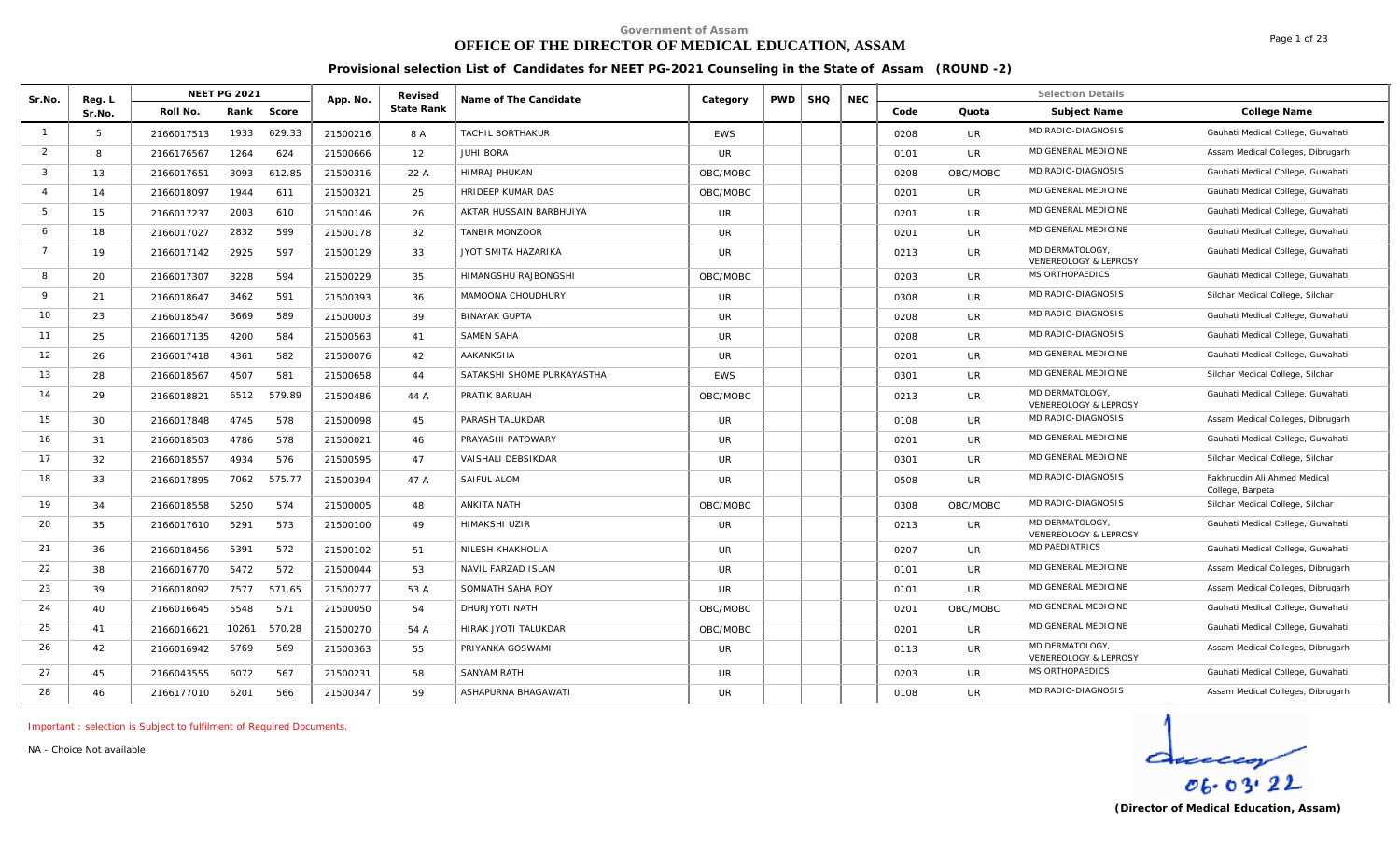# **OFFICE OF THE DIRECTOR OF MEDICAL EDUCATION, ASSAM**

Page 2 of 23

**Provisional selection List of Candidates for NEET PG-2021 Counseling in the State of Assam (ROUND -2)**

| Sr.No. | Reg. L | <b>NEET PG 2021</b> |        | App. No. | Revised    | Name of The Candidate     | Category   | PWD | <b>SHQ</b> | <b>NEC</b> |      |            | <b>Selection Details</b>                  |                                                  |
|--------|--------|---------------------|--------|----------|------------|---------------------------|------------|-----|------------|------------|------|------------|-------------------------------------------|--------------------------------------------------|
|        | Sr.No. | Roll No.<br>Rank    | Score  |          | State Rank |                           |            |     |            |            | Code | Quota      | Subject Name                              | College Name                                     |
| 29     | 47     | 6305<br>2166018525  | 565    | 21500559 | 61         | NILUFA AHMED LASKAR       | <b>EWS</b> |     |            |            | 0308 | <b>UR</b>  | MD RADIO-DIAGNOSIS                        | Silchar Medical College, Silchar                 |
| 30     | 48     | 6331<br>2166017850  | 565    | 21500432 | 62         | SUMANA SARMA              | <b>UR</b>  |     |            |            | 0207 | <b>UR</b>  | <b>MD PAEDIATRICS</b>                     | Gauhati Medical College, Guwahati                |
| 31     | 49     | 6472<br>2166018827  | 564    | 21500074 | 63         | RUPAMJIT BHARALI          | OBC/MOBC   |     |            |            | 0608 | OBC/MOBC   | MD RADIO-DIAGNOSIS                        | Tezpur Medical College, Tezpur                   |
| 32     | 51     | 6518<br>2166018730  | 563    | 21500446 | 66         | JAHANGIR ALOM             | <b>FWS</b> |     |            |            | 0201 | <b>EWS</b> | MD GENERAL MEDICINE                       | Gauhati Medical College, Guwahati                |
| 33     | 54     | 6567<br>2166017580  | 563    | 21500150 | 69         | ARINDOM KAUSHIK BORA      | OBC/MOBC   |     |            |            | 0201 | <b>UR</b>  | MD GENERAL MEDICINE                       | Gauhati Medical College, Guwahati                |
| 34     | 55     | 6834<br>2166018386  | 561    | 21500136 | 70         | KASTURI KASHYAP           | <b>EWS</b> |     |            |            | 0408 | <b>EWS</b> | MD RADIO-DIAGNOSIS                        | Jorhat Medical College, Jorhat                   |
| 35     | 56     | 6882<br>2166018443  | 560    | 21500133 | 71         | SUBHRASMITA BHOI          | UR.        |     |            |            | 0408 | UR.        | MD RADIO-DIAGNOSIS                        | Jorhat Medical College, Jorhat                   |
| 36     | 57     | 7018<br>2166018177  | 560    | 21500499 | 73         | SOMALI PAUL               | <b>UR</b>  |     |            |            | 0301 | UR.        | <b>MD GENERAL MEDICINE</b>                | Silchar Medical College, Silchar                 |
| 37     | 58     | 7044<br>2166042673  | 560    | 21500197 | 74         | SAGARIKA SAHA             | <b>UR</b>  |     |            |            | 0204 | UR         | <b>MS OBSTETRICS &amp;</b><br>GYNAECOLOGY | Gauhati Medical College, Guwahati                |
| 38     | 59     | 2166017976<br>9575  | 558.26 | 21500282 | 74 A       | JINKU OZAH                | OBC/MOBC   |     |            |            | 0101 | OBC/MOBC   | <b>MD GENERAL MEDICINE</b>                | Assam Medical Colleges, Dibrugarh                |
| 39     | 60     | 7521<br>2166116428  | 556    | 21500209 | 78         | SUBHAM DAS                | <b>UR</b>  |     |            |            | 0101 | <b>UR</b>  | MD GENERAL MEDICINE                       | Assam Medical Colleges, Dibrugarh                |
| 40     | 61     | 7522<br>2166017120  | 556    | 21500484 | 79         | RAJDEEP PARASHAR          | <b>EWS</b> |     |            |            | 0508 | <b>EWS</b> | MD RADIO-DIAGNOSIS                        | Fakhruddin Ali Ahmed Medical<br>College, Barpeta |
| 41     | 63     | 7620<br>2166018454  | 555    | 21500066 | 82         | LUISH BORBORUAH           | OBC/MOBC   |     |            |            | 0101 | OBC/MOBC   | MD GENERAL MEDICINE                       | Assam Medical Colleges, Dibrugarh                |
| 42     | 64     | 7701<br>2166018203  | 555    | 21500495 | 84         | SYED ADAM MOUSUM          | <b>UR</b>  |     |            |            | 0222 | <b>UR</b>  | MD TUBERCULOSIS &<br>RESPIRATORY MEDICINE | Gauhati Medical College, Guwahati                |
| 43     | 64.1   | 7971<br>2166017125  | 552    | 21500802 | 86         | <b>DEBASHREE KARMAKAR</b> | OBC/MOBC   |     |            |            | 0101 | UR         | MD GENERAL MEDICINE                       | Assam Medical Colleges, Dibrugarh                |
| 44     | 66     | 8086<br>2166172983  | 552    | 21500028 | 88         | ARINDAM ROY CHOUDHURY     | <b>UR</b>  |     |            |            | 0101 | UR.        | MD GENERAL MEDICINE                       | Assam Medical Colleges, Dibrugarh                |
| 45     | 67     | 10650<br>2166016871 | 551.05 | 21500397 | 88 A       | <b>ASHIM CHAMUAH</b>      | OBC/MOBC   |     |            |            | 0301 | <b>UR</b>  | MD GENERAL MEDICINE                       | Silchar Medical College, Silchar                 |
| 46     | 68     | 8121<br>2166017887  | 551    | 21500138 | 89         | NABARUN DHAR              | <b>UR</b>  |     |            |            | 0205 | UR         | MS OPHTHALMOLOGY                          | Gauhati Medical College, Guwahati                |
| 47     | 69     | 8538<br>2166017970  | 549    | 21500532 | 92         | <b>BIDISHA DEVI</b>       | <b>UR</b>  |     |            |            | 0222 | <b>UR</b>  | MD TUBERCULOSIS &<br>RESPIRATORY MEDICINE | Gauhati Medical College, Guwahati                |
| 48     | 70     | 9097<br>2166018781  | 545    | 21500353 | 97         | DIBYAJIT CHAKRAVARTY      | <b>UR</b>  |     |            |            | 0102 | UR.        | MS GENERAL SURGERY                        | Assam Medical Colleges, Dibrugarh                |
| 49     | 71     | 2166018496<br>9139  | 545    | 21500022 | 98         | ADIBA NASEEM              | <b>UR</b>  |     |            |            | 0401 | UR         | MD GENERAL MEDICINE                       | Jorhat Medical College, Jorhat                   |
| 50     | 72     | 9221<br>2166018563  | 545    | 21500190 | 99         | <b>PUJA DAS</b>           | <b>UR</b>  |     |            |            | 0307 | UR         | <b>MD PAEDIATRICS</b>                     | Silchar Medical College, Silchar                 |
| 51     | 73     | 9333<br>2166018716  | 544    | 21500142 | 100        | ROUNAK BHATTACHARJEE      | <b>UR</b>  |     |            |            | 0301 | UR         | MD GENERAL MEDICINE                       | Silchar Medical College, Silchar                 |
| 52     | 74     | 2166016817<br>9431  | 543    | 21500113 | 101        | PORIMOLLIKA BORUAH        | OBC/MOBC   |     |            |            | 0413 | UR         | MD DERMATOLOGY.<br>VENEREOLOGY & LEPROSY  | Jorhat Medical College, Jorhat                   |
| 53     | 75     | 9434<br>2166017973  | 543    | 21500043 | 102        | <b>JAGRITI BORAH</b>      | OBC/MOBC   |     |            |            | 0207 | <b>UR</b>  | <b>MD PAEDIATRICS</b>                     | Gauhati Medical College, Guwahati                |
| 54     | 76     | 12032<br>2166017097 | 542.81 | 21500137 | 102 A      | <b>HARSHIT MURARKA</b>    | <b>UR</b>  |     |            |            | 0401 | UR         | MD GENERAL MEDICINE                       | Jorhat Medical College, Jorhat                   |
| 55     | 77     | 12074<br>2166017052 | 542.81 | 21500391 | 102 B      | SUBHAM KASHYAP            | <b>UR</b>  |     |            |            | 0401 | <b>UR</b>  | MD GENERAL MEDICINE                       | Jorhat Medical College, Jorhat                   |

*Important : selection is Subject to fulfilment of Required Documents.*

*NA - Choice Not available*

 $d_{reccay}$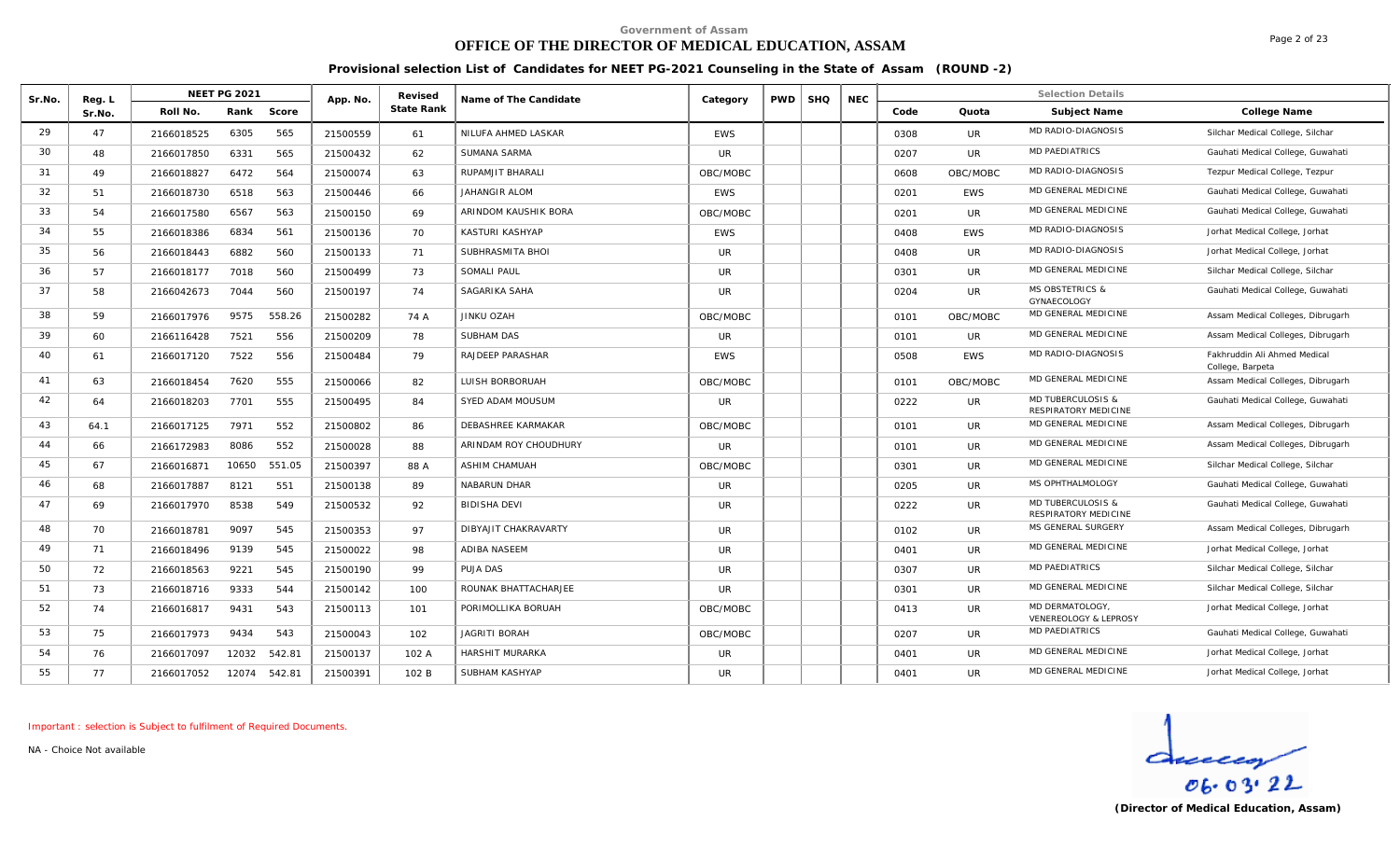# **OFFICE OF THE DIRECTOR OF MEDICAL EDUCATION, ASSAM**

**Provisional selection List of Candidates for NEET PG-2021 Counseling in the State of Assam (ROUND -2)**

| Sr.No. | Reg. L |            | <b>NEET PG 2021</b> |        | App. No. | Revised    | Name of The Candidate   | Category   | <b>PWD</b> | <b>SHQ</b> | <b>NEC</b> |      |            | <b>Selection Details</b>                  |                                                  |
|--------|--------|------------|---------------------|--------|----------|------------|-------------------------|------------|------------|------------|------------|------|------------|-------------------------------------------|--------------------------------------------------|
|        | Sr.No. | Roll No.   | Rank                | Score  |          | State Rank |                         |            |            |            |            | Code | Quota      | Subject Name                              | College Name                                     |
| 56     | 78     | 2166017002 | 12139               | 542.81 | 21500227 | 102 C      | MANASWITA KASHYAP       | <b>UR</b>  |            |            |            | 0313 | UR         | MD DERMATOLOGY.<br>VENEREOLOGY & LEPROSY  | Silchar Medical College, Silchar                 |
| 57     | 79     | 2166018722 | 9617                | 542    | 21500014 | 105        | MOGBUL HUSSAIN          | <b>EWS</b> |            |            |            | 0501 | <b>UR</b>  | MD GENERAL MEDICINE                       | Fakhruddin Ali Ahmed Medical<br>College, Barpeta |
| 58     | 80     | 2166017320 | 9779                | 541    | 21500215 | 107        | DWAIPAYAN CHAKRABORTY   | <b>UR</b>  |            |            |            | 0408 | UR         | MD RADIO-DIAGNOSIS                        | Jorhat Medical College, Jorhat                   |
| 59     | 82     | 2166018860 | 9851                | 540    | 21500428 | 108        | ABDUL KALAM AZAD        | <b>UR</b>  |            |            |            | 0204 | UR         | <b>MS OBSTETRICS &amp;</b><br>GYNAECOLOGY | Gauhati Medical College, Guwahati                |
| 60     | 83     | 2166018384 | 10010               | 540    | 21500626 | 110        | SANGHAMITRA HAZARIKA    | OBC/MOBC   |            |            |            | 0202 | <b>UR</b>  | MS GENERAL SURGERY                        | Gauhati Medical College, Guwahati                |
| 61     | 84     | 2166016806 | 10031               | 540    | 21500143 | 111        | APARAJITA ROY           | <b>UR</b>  |            |            |            | 0413 | UR         | MD DERMATOLOGY<br>VENEREOLOGY & LEPROSY   | Jorhat Medical College, Jorhat                   |
| 62     | 85     | 2166018332 | 10153               | 539    | 21500160 | 112        | SOUMISTHA DAS           | <b>UR</b>  |            |            |            | 0407 | UR         | MD PAEDIATRICS                            | Jorhat Medical College, Jorhat                   |
| 63     | 86     | 2166018506 | 10158               | 539    | 21500168 | 113        | PRIYA DUTTA             | OBC/MOBC   |            |            |            | 0601 | <b>UR</b>  | MD GENERAL MEDICINE                       | Tezpur Medical College, Tezpur                   |
| 64     | 88     | 2166018318 | 10257               | 538    | 21500151 | 114        | RAJARSHI BORPATRAGOHAIN | OBC/MOBC   |            |            |            | 0202 | <b>UR</b>  | MS GENERAL SURGERY                        | Gauhati Medical College, Guwahati                |
| 65     | 89     | 2166017600 | 10259               | 538    | 21500045 | 115        | <b>KAKALI BASAK</b>     | <b>UR</b>  |            |            |            | 0107 | <b>UR</b>  | <b>MD PAEDIATRICS</b>                     | Assam Medical Colleges, Dibrugarh                |
| 66     | 91     | 2166017140 | 10336               | 537    | 21500380 | 118        | <b>MANAS CHOUDHURY</b>  | <b>UR</b>  |            |            |            | 0501 | UR         | MD GENERAL MEDICINE                       | Fakhruddin Ali Ahmed Medical<br>College, Barpeta |
| 67     | 92     | 2166018620 | 10425               | 537    | 21500330 | 119        | ORKO PAUL               | <b>UR</b>  |            |            |            | 0608 | <b>UR</b>  | MD RADIO-DIAGNOSIS                        | Tezpur Medical College, Tezpur                   |
| 68     | 93     | 2166018472 | 13491               | 535.60 | 21500203 | 119 A      | ANKIT KUMAR CHOUDHURY   | <b>UR</b>  |            |            |            | 0501 | <b>UR</b>  | MD GENERAL MEDICINE                       | Fakhruddin Ali Ahmed Medical<br>College, Barpeta |
| 69     | 94     | 2166018482 | 10746               | 535    | 21500153 | 121        | RIMLI KAUSHIK BARUA     | <b>UR</b>  |            |            |            | 0601 | UR Ph      | MD GENERAL MEDICINE                       | Tezpur Medical College, Tezpur                   |
| 70     | 95     | 2166018256 | 10848               | 534    | 21500006 | 123        | PUJA GOGOI              | OBC/MOBC   |            |            |            | 0301 | OBC/MOBC   | MD GENERAL MEDICINE                       | Silchar Medical College, Silchar                 |
| 71     | 96     | 2166017000 | 13893               | 532.51 | 21500185 | 123 A      | SOFIUR RAHMAN           | EWS        |            |            |            | 0101 | <b>EWS</b> | MD GENERAL MEDICINE                       | Assam Medical Colleges, Dibrugarh                |
| 72     | 97     | 2166017679 | 11111               | 532    | 21500226 | 124        | JAYANTA JYOTI SAIKIA    | <b>EWS</b> |            |            |            | 0301 | <b>EWS</b> | MD GENERAL MEDICINE                       | Silchar Medical College, Silchar                 |
| 73     | 98     | 2166017222 | 11162               | 532    | 21500263 | 125        | ARIJIT BAGCHI           | UR         |            |            |            | 0202 | <b>UR</b>  | MS GENERAL SURGERY                        | Gauhati Medical College, Guwahati                |
| 74     | 101    | 2166018750 | 11659               | 530    | 21500354 | 131        | SHWETA SHARMA           | <b>EWS</b> |            |            |            | 0204 | <b>UR</b>  | <b>MS OBSTETRICS &amp;</b><br>GYNAECOLOGY | Gauhati Medical College, Guwahati                |
| 75     | 103    | 2166017405 | 11705               | 529    | 21500287 | 132        | KAUSHIK GOSWAMI         | UR.        |            |            |            | 0214 | <b>UR</b>  | MD PSYCHIATRY                             | Gauhati Medical College, Guwahati                |
| 76     | 104    | 2166018364 | 11764               | 529    | 21500359 | 133        | <b>DEBOJANI BORA</b>    | OBC/MOBC   |            |            |            | 0401 | OBC/MOBC   | MD GENERAL MEDICINE                       | Jorhat Medical College, Jorhat                   |
| 77     | 105    | 2166018585 | 11766               | 529    | 21500135 | 134        | SUSHMITA DEY            | <b>UR</b>  |            |            |            | 0304 | <b>UR</b>  | <b>MS OBSTETRICS &amp;</b><br>GYNAECOLOGY | Silchar Medical College, Silchar                 |
| 78     | 107    | 2166018751 | 11797               | 529    | 21500163 | 137        | ABHISHEK BANIK          | <b>EWS</b> |            |            |            | 0202 | <b>EWS</b> | MS GENERAL SURGERY                        | Gauhati Medical College, Guwahati                |
| 79     | 109    | 2166017007 | 14730               | 528.39 | 21500173 | 138 A      | KOMAL AGARWAL           | <b>UR</b>  |            |            |            | 0107 | UR         | <b>MD PAEDIATRICS</b>                     | Assam Medical Colleges, Dibrugarh                |
| 80     | 110    | 2166018636 | 11947               | 528    | 21500152 | 139        | ROBINA DAS              | SC         |            |            |            | 0108 | <b>SC</b>  | MD RADIO-DIAGNOSIS                        | Assam Medical Colleges, Dibrugarh                |
| 81     | 111    | 2166018312 | 11958               | 528    | 21500460 | 140        | DHARITREE SARMA         | <b>UR</b>  |            |            |            | 0504 | UR         | <b>MS OBSTETRICS &amp;</b><br>GYNAECOLOGY | Fakhruddin Ali Ahmed Medical<br>College, Barpeta |
| 82     | 112    | 2166018840 | 12010               | 527    | 21500421 | 141        | NAYANIKA KALITA         | <b>EWS</b> |            |            |            | 0608 | <b>UR</b>  | MD RADIO-DIAGNOSIS                        | Tezpur Medical College, Tezpur                   |

*Important : selection is Subject to fulfilment of Required Documents.*

*NA - Choice Not available*

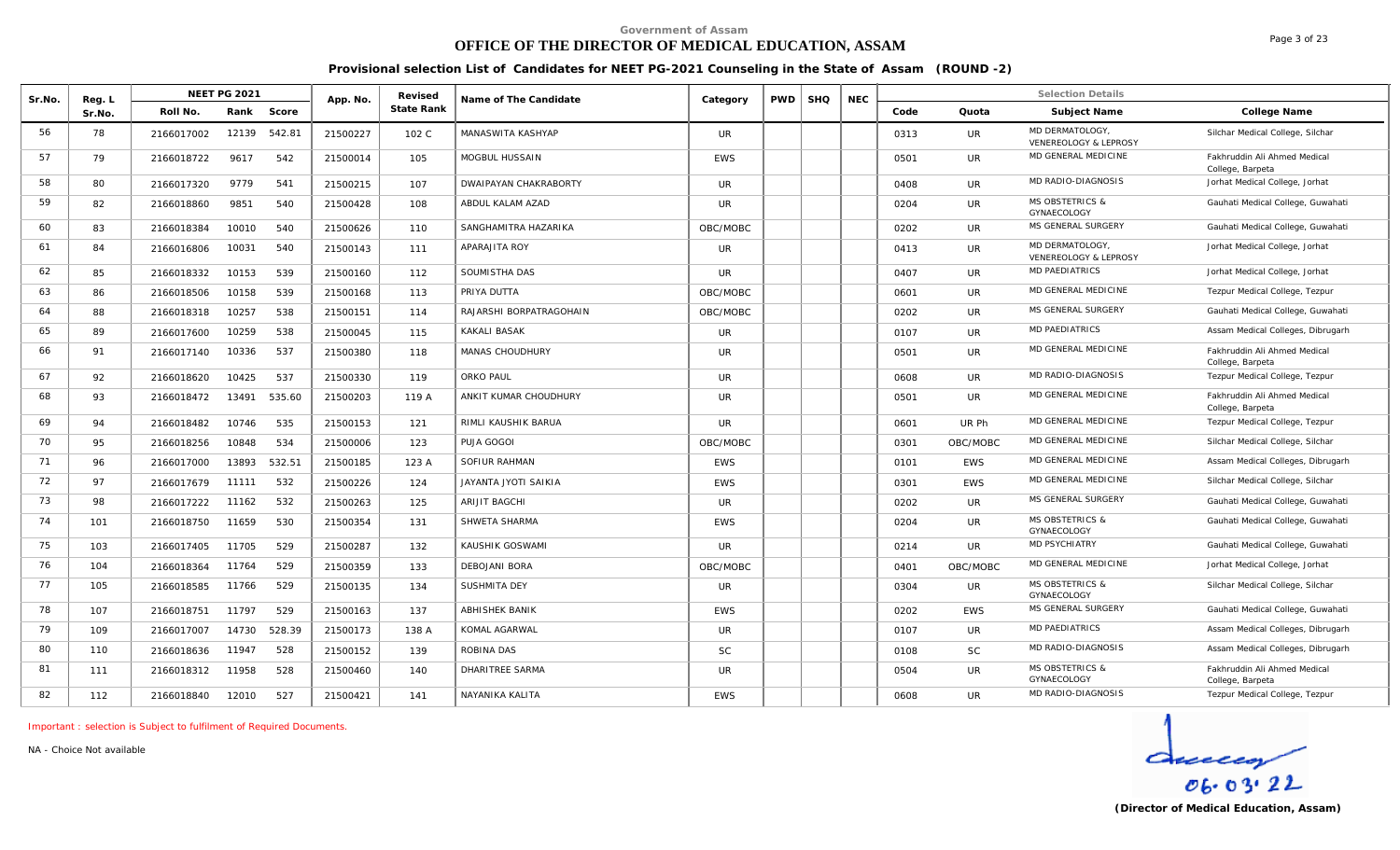# **OFFICE OF THE DIRECTOR OF MEDICAL EDUCATION, ASSAM**

**Provisional selection List of Candidates for NEET PG-2021 Counseling in the State of Assam (ROUND -2)**

| Sr.No. | Reg. L |            | <b>NEET PG 2021</b> |        | App. No. | Revised    | Name of The Candidate   | Category   | <b>PWD</b> | <b>SHQ</b> | <b>NEC</b> |      |            | <b>Selection Details</b>                  |                                                  |
|--------|--------|------------|---------------------|--------|----------|------------|-------------------------|------------|------------|------------|------------|------|------------|-------------------------------------------|--------------------------------------------------|
|        | Sr.No. | Roll No.   | Rank                | Score  |          | State Rank |                         |            |            |            |            | Code | Quota      | Subject Name                              | College Name                                     |
| 83     | 113    | 2166017166 | 12077               | 527    | 21500189 | 144        | PRANGANA SARMAH         | <b>UR</b>  |            |            |            | 0104 | <b>UR</b>  | <b>MS OBSTETRICS &amp;</b><br>GYNAECOLOGY | Assam Medical Colleges, Dibrugarh                |
| 84     | 115    | 2166018768 | 12253               | 526    | 21500385 | 147        | NAIRITA PATGIRI         | <b>UR</b>  |            |            |            | 0407 | UR         | <b>MD PAEDIATRICS</b>                     | Jorhat Medical College, Jorhat                   |
| 85     | 116    | 2166017511 | 12334               | 526    | 21500086 | 148        | SMITA SARMA             | <b>UR</b>  |            |            |            | 0507 | UR         | MD PAEDIATRICS                            | Fakhruddin Ali Ahmed Medical<br>College, Barpeta |
| 86     | 117    | 2166018132 | 12364               | 526    | 21500127 | 150        | NAYANA DEY              | <b>UR</b>  |            |            |            | 0210 | UR         | MD ANAESTHESIOLOGY                        | Gauhati Medical College, Guwahati                |
| 87     | 118    | 2166016834 | 12643               | 524    | 21500650 | 152        | PORINEETA GOGOI         | OBC/MOBC   |            |            |            | 0114 | UR.        | MD PSYCHIATRY                             | Assam Medical Colleges, Dibrugarh                |
| 88     | 119    | 2166018701 | 12882               | 523    | 21500170 | 153        | SAYANTAN BHATTACHARJEE  | UR         |            |            |            | 0202 | UR.        | MS GENERAL SURGERY                        | Gauhati Medical College, Guwahati                |
| 89     | 120    | 2166016718 | 19215               | 521.52 | 21500331 | 155 A      | MRIDU PABAN RAJKHOWA    | OBC/MOBC   |            |            |            | 0501 | OBC/MOBC   | MD GENERAL MEDICINE                       | Fakhruddin Ali Ahmed Medical<br>College, Barpeta |
| 90     | 121    | 2166018864 | 13100               | 521    | 21500424 | 156        | SHAHIN ARA              | OBC/MOBC   |            |            |            | 0307 | OBC/MOBC   | <b>MD PAEDIATRICS</b>                     | Silchar Medical College, Silchar                 |
| 91     | 122    | 2166017218 | 13119               | 521    | 21500297 | 157        | SOURAV CHAKRABORTY      | <b>UR</b>  |            |            |            | 0507 | <b>UR</b>  | <b>MD PAEDIATRICS</b>                     | Fakhruddin Ali Ahmed Medical<br>College, Barpeta |
| 92     | 124    | 2166018082 | 13303               | 520    | 21500236 | 158        | MAMADUL ISLAM           | <b>EWS</b> |            |            |            | 0401 | <b>EWS</b> | MD GENERAL MEDICINE                       | Jorhat Medical College, Jorhat                   |
| 93     | 125    | 2166018523 | 13394               | 520    | 21500556 | 160        | MOHAMMED QUASIM LASKAR  | <b>UR</b>  |            |            |            | 0303 | <b>UR</b>  | MS ORTHOPAEDICS                           | Silchar Medical College, Silchar                 |
| 94     | 127    | 2166177024 | 13459               | 520    | 21500053 | 162        | PRIYANKA GUPTA          | OBC/MOBC   |            |            |            | 0204 | OBC/MOBC   | <b>MS OBSTETRICS &amp;</b><br>GYNAECOLOGY | Gauhati Medical College, Guwahati                |
| 95     | 128    | 2166018693 | 13488               | 520    | 21500245 | 163        | <b>ARPITA DEB</b>       | <b>UR</b>  |            |            |            | 0604 | <b>UR</b>  | <b>MS OBSTETRICS &amp;</b><br>GYNAECOLOGY | Tezpur Medical College, Tezpur                   |
| 96     | 129    | 2166016819 | 13550               | 519    | 21500319 | 165        | PURNAKSHI BHATTACHARYYA | <b>EWS</b> |            |            |            | 0601 | <b>EWS</b> | MD GENERAL MEDICINE                       | Tezpur Medical College, Tezpur                   |
| 97     | 130    | 2166016588 | 13618               | 519    | 21500573 | 166        | ANKITA SAHA             | UR.        |            |            |            | 0210 | UR         | MD ANAESTHESIOLOGY                        | Gauhati Medical College, Guwahati                |
| 98     | 131    | 2166017116 | 13662               | 519    | 21500312 | 167        | AMAN NEOPANE            | <b>EWS</b> |            |            |            | 0107 | <b>EWS</b> | MD PAEDIATRICS                            | Assam Medical Colleges, Dibrugarh                |
| 99     | 132    | 2166018696 | 13709               | 518    | 21500306 | 168        | SAIKAT CHAKRABARTY      | <b>UR</b>  |            |            |            | 0607 | UR         | MD PAEDIATRICS                            | Tezpur Medical College, Tezpur                   |
| 100    | 133    | 2166016997 | 13761               | 518    | 21500206 | 169        | <b>ELORA BORGOHAIN</b>  | OBC/MOBC   |            |            |            | 0107 | OBC/MOBC   | <b>MD PAEDIATRICS</b>                     | Assam Medical Colleges, Dibrugarh                |
| 101    | 135    | 2166018352 | 13965               | 517    | 21500181 | 173        | PRIYAM DEKA             | <b>UR</b>  |            |            |            | 0221 | <b>UR</b>  | MD EMERGENCY MEDICINE                     | Gauhati Medical College, Guwahati                |
| 102    | 136    | 2166016915 | 13975               | 517    | 21500119 | 174        | SHANTANU CHETIA         | OBC/MOBC   |            |            |            | 0601 | OBC/MOBC   | MD GENERAL MEDICINE                       | Tezpur Medical College, Tezpur                   |
| 103    | 137    | 2166017214 | 14189               | 516    | 21500702 | 175        | MAHMOODUL KARIM         | <b>EWS</b> |            |            |            | 0303 | <b>UR</b>  | MS ORTHOPAEDICS                           | Silchar Medical College, Silchar                 |
| 104    | 139    | 2166018216 | 14345               | 515    | 21500101 | 177        | DEEPJYOTI TALUKDAR      | <b>UR</b>  |            |            |            | 0203 | UR         | MS ORTHOPAEDICS                           | Gauhati Medical College, Guwahati                |
| 105    | 140    | 2166018695 | 14349               | 515    | 21500413 | 178        | JASMINE SULTANA LASKAR  | <b>EWS</b> |            |            |            | 0204 | <b>EWS</b> | <b>MS OBSTETRICS &amp;</b><br>GYNAECOLOGY | Gauhati Medical College, Guwahati                |
| 106    | 141    | 2166018839 | 14574               | 514    | 21500279 | 180        | PUBERUN BORAH           | OBC/MOBC   |            |            |            | 0203 | UR.        | MS ORTHOPAEDICS                           | Gauhati Medical College, Guwahati                |
| 107    | 142    | 2166017477 | 14575               | 514    | 21500343 | 181        | LISHA LAMA              | OBC/MOBC   |            |            |            | 0304 | OBC/MOBC   | <b>MS OBSTETRICS &amp;</b><br>GYNAECOLOGY | Silchar Medical College, Silchar                 |
| 108    | 143    | 2166018648 | 14577               | 514    | 21500275 | 182        | JABIN SULTANA LASKAR    | EWS        |            |            |            | 0604 | <b>EWS</b> | <b>MS OBSTETRICS &amp;</b><br>GYNAECOLOGY | Tezpur Medical College, Tezpur                   |
| 109    | 144    | 2166017889 | 14677               | 513    | 21500464 | 183        | KAUSHIK MEDHI           | OBC/MOBC   |            |            |            | 0403 | <b>UR</b>  | MS ORTHOPAEDICS                           | Jorhat Medical College, Jorhat                   |

*Important : selection is Subject to fulfilment of Required Documents.*

*NA - Choice Not available*

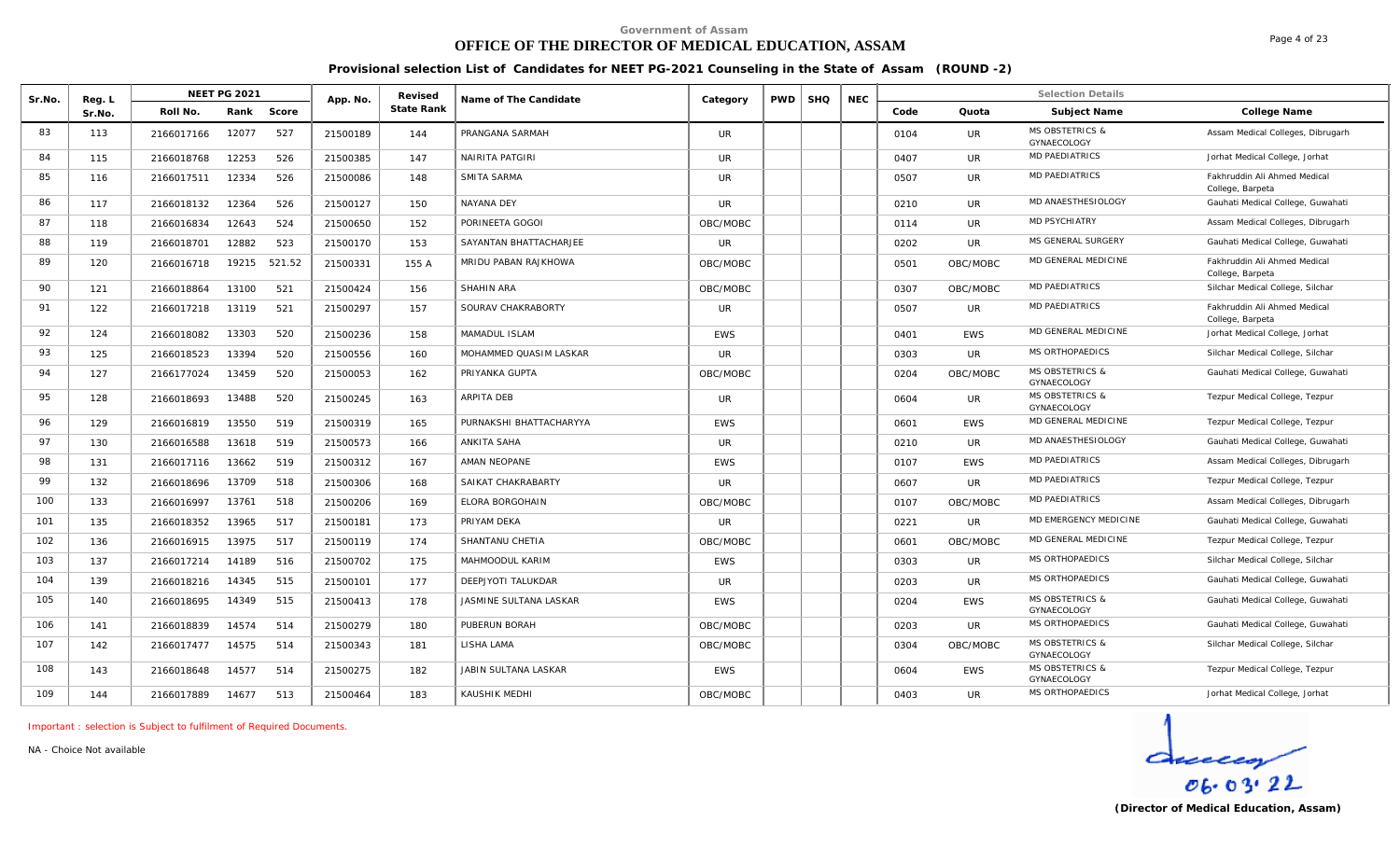# **OFFICE OF THE DIRECTOR OF MEDICAL EDUCATION, ASSAM**

Page 5 of 23

**Provisional selection List of Candidates for NEET PG-2021 Counseling in the State of Assam (ROUND -2)**

| Sr.No. | Reg. L |            | <b>NEET PG 2021</b> |        | App. No. | Revised    | Name of The Candidate       | Category   | PWD | <b>SHQ</b> | <b>NEC</b> |      |            | <b>Selection Details</b>                  |                                                  |
|--------|--------|------------|---------------------|--------|----------|------------|-----------------------------|------------|-----|------------|------------|------|------------|-------------------------------------------|--------------------------------------------------|
|        | Sr.No  | Roll No.   | Rank                | Score  |          | State Rank |                             |            |     |            |            | Code | Quota      | Subject Name                              | College Name                                     |
| 110    | 146    | 2166017595 | 17884               | 512.94 | 21500221 | 185 A      | <b>JIA UR RAHMAN</b>        | <b>UR</b>  |     |            |            | 0104 | UR         | <b>MS OBSTETRICS &amp;</b><br>GYNAECOLOGY | Assam Medical Colleges, Dibrugarh                |
| 111    | 147    | 2166017602 | 14825               | 512    | 21500166 | 186        | PARTHA PRATIM BORAH         | OBC/MOBC   |     |            |            | 0610 | OBC/MOBC   | MD ANAESTHESIOLOGY                        | Tezpur Medical College, Tezpur                   |
| 112    | 148    | 2166018606 | 15010               | 511    | 21500586 | 187        | SUSHMITA SINGHA             | OBC/MOBC   |     |            |            | 0504 | OBC/MOBC   | <b>MS OBSTETRICS &amp;</b><br>GYNAECOLOGY | Fakhruddin Ali Ahmed Medical<br>College, Barpeta |
| 113    | 149    | 2166017232 | 15017               | 511    | 21500481 | 188        | DIP JYOTI DAS               | <b>UR</b>  |     |            |            | 0221 | UR         | MD EMERGENCY MEDICINE                     | Gauhati Medical College, Guwahati                |
| 114    | 150    | 2166018509 | 15186               | 511    | 21500064 | 189        | SAHIL AGARWAL               | <b>UR</b>  |     |            |            | 0214 | UR         | MD PSYCHIATRY                             | Gauhati Medical College, Guwahati                |
| 115    | 151    | 2166017031 | 18699               | 509.85 | 21500368 | 190 A      | ANIRVAN GAUTAM              | <b>UR</b>  |     |            |            | 0102 | UR         | MS GENERAL SURGERY                        | Assam Medical Colleges, Dibrugarh                |
| 116    | 152    | 2166177016 | 15491               | 509    | 21500082 | 191        | KULEN KALITA                | <b>EWS</b> |     |            |            | 0203 | <b>UR</b>  | MS ORTHOPAEDICS                           | Gauhati Medical College, Guwahati                |
| 117    | 153    | 2166018638 | 15850               | 507    | 21500399 | 193        | <b>NICKY CHOUDHURY</b>      | <b>UR</b>  |     |            |            | 0302 | UR         | MS GENERAL SURGERY                        | Silchar Medical College, Silchar                 |
| 118    | 155    | 2166018463 | 16010               | 507    | 21500087 | 196        | BIRINCHI BANDAN BORAH       | <b>UR</b>  |     |            |            | 0402 | UR         | MS GENERAL SURGERY                        | Jorhat Medical College, Jorhat                   |
| 119    | 157    | 2166017234 | 16030               | 506    | 21500268 | 197        | DILDAR REZZAK               | <b>EWS</b> |     |            |            | 0407 | <b>EWS</b> | <b>MD PAEDIATRICS</b>                     | Jorhat Medical College, Jorhat                   |
| 120    | 158    | 2166017178 | 16132               | 506    | 21500073 | 198        | SITALAKSHMI SRINIVASAN      | <b>UR</b>  |     |            |            | 0104 | <b>UR</b>  | <b>MS OBSTETRICS &amp;</b><br>GYNAECOLOGY | Assam Medical Colleges, Dibrugarh                |
| 121    | 160    | 2166017225 | 16208               | 506    | 21500056 | 200        | HIMASREE THAKURIA           | OBC/MOBC   |     |            |            | 0214 | OBC/MOBC   | MD PSYCHIATRY                             | Gauhati Medical College, Guwahati                |
| 122    | 161    | 2166017699 | 16256               | 505    | 21500487 | 201        | <b>MD BASIR UDDIN</b>       | <b>UR</b>  |     |            |            | 0302 | <b>UR</b>  | MS GENERAL SURGERY                        | Silchar Medical College, Silchar                 |
| 123    | 162    | 2166018450 | 16269               | 505    | 21500248 | 202        | RASHMITA GOGOI              | OBC/MOBC   |     |            |            | 0104 | OBC/MOBC   | <b>MS OBSTETRICS &amp;</b><br>GYNAECOLOGY | Assam Medical Colleges, Dibrugarh                |
| 124    | 163    | 2166018069 | 16365               | 505    | 21500036 | 203        | AKBAR ALI                   | UR.        |     |            |            | 0603 | UR.        | MS ORTHOPAEDICS                           | Tezpur Medical College, Tezpur                   |
| 125    | 164    | 2166160526 | 16497               | 505    | 21500220 | 205        | SUSHANT SINGH               | <b>UR</b>  |     |            |            | 0302 | <b>UR</b>  | MS GENERAL SURGERY                        | Silchar Medical College, Silchar                 |
| 126    | 166    | 2166018682 | 16564               | 504    | 21500698 | 209        | ANURAG DUTTA                | <b>EWS</b> |     |            |            | 0209 | UR         | MD RADIO-THERAPY                          | Gauhati Medical College, Guwahati                |
| 127    | 167    | 2166018526 | 16815               | 503    | 21500283 | 211        | ABU SAYEED SALMAN CHOUDHURY | EWS        |     |            |            | 0103 | UR         | MS ORTHOPAEDICS                           | Assam Medical Colleges, Dibrugarh                |
| 128    | 169    | 2166018660 | 17105               | 502    | 21500527 | 213        | SUSMITA PAUL                | OBC/MOBC   |     |            |            | 0302 | OBC/MOBC   | MS GENERAL SURGERY                        | Silchar Medical College, Silchar                 |
| 129    | 170    | 2166018933 | 17482               | 500    | 21500104 | 215        | PORAGMONI BORA              | OBC/MOBC   |     |            |            | 0313 | OBC/MOBC   | MD DERMATOLOGY.<br>VENEREOLOGY & LEPROSY  | Silchar Medical College, Silchar                 |
| 130    | 171    | 2166018465 | 17504               | 500    | 21500088 | 216        | POOJA DEVI                  | OBC/MOBC   |     |            |            | 0205 | OBC/MOBC   | MS OPHTHALMOLOGY                          | Gauhati Medical College, Guwahati                |
| 131    | 172    | 2166016893 | 17589               | 500    | 21500324 | 218        | MRIGAKHI BORDOLOI           | <b>UR</b>  |     |            |            | 0210 | <b>UR</b>  | MD ANAESTHESIOLOGY                        | Gauhati Medical College, Guwahati                |
| 132    | 173    | 2166017066 | 20885               | 499.55 | 21500212 | 218 A      | ANURAG BORKOTOKY            | <b>UR</b>  |     |            |            | 0103 | UR.        | MS ORTHOPAEDICS                           | Assam Medical Colleges, Dibrugarh                |
| 133    | 174    | 2166017764 | 17650               | 499    | 21500134 | 219        | ABDUL ALIM AHMED            | UR.        |     |            |            | 0110 | <b>UR</b>  | MD ANAESTHESIOLOGY                        | Assam Medical Colleges, Dibrugarh                |
| 134    | 175    | 2166017943 | 17672               | 499    | 21500652 | 221        | PRASENJIT PATHAK            | OBC/MOBC   |     |            |            | 0403 | OBC/MOBC   | MS ORTHOPAEDICS                           | Jorhat Medical College, Jorhat                   |
| 135    | 177    | 2166018341 | 17812               | 499    | 21500384 | 224        | SAMADRITA BORKAKOTY         | <b>UR</b>  |     |            |            | 0110 | UR         | MD ANAESTHESIOLOGY                        | Assam Medical Colleges, Dibrugarh                |
| 136    | 178    | 2166174513 | 17852               | 498    | 21500109 | 225        | RONAK KUNDU                 | <b>UR</b>  |     |            |            | 0302 | <b>UR</b>  | MS GENERAL SURGERY                        | Silchar Medical College, Silchar                 |
| 137    | 179    | 2166018686 | 17863               | 498    | 21500039 | 226        | ROSHAN DEB                  | <b>UR</b>  |     |            |            | 0102 | <b>UR</b>  | MS GENERAL SURGERY                        | Assam Medical Colleges, Dibrugarh                |

*Important : selection is Subject to fulfilment of Required Documents.*

*NA - Choice Not available*

 $\frac{d}{\cos \cos 22}$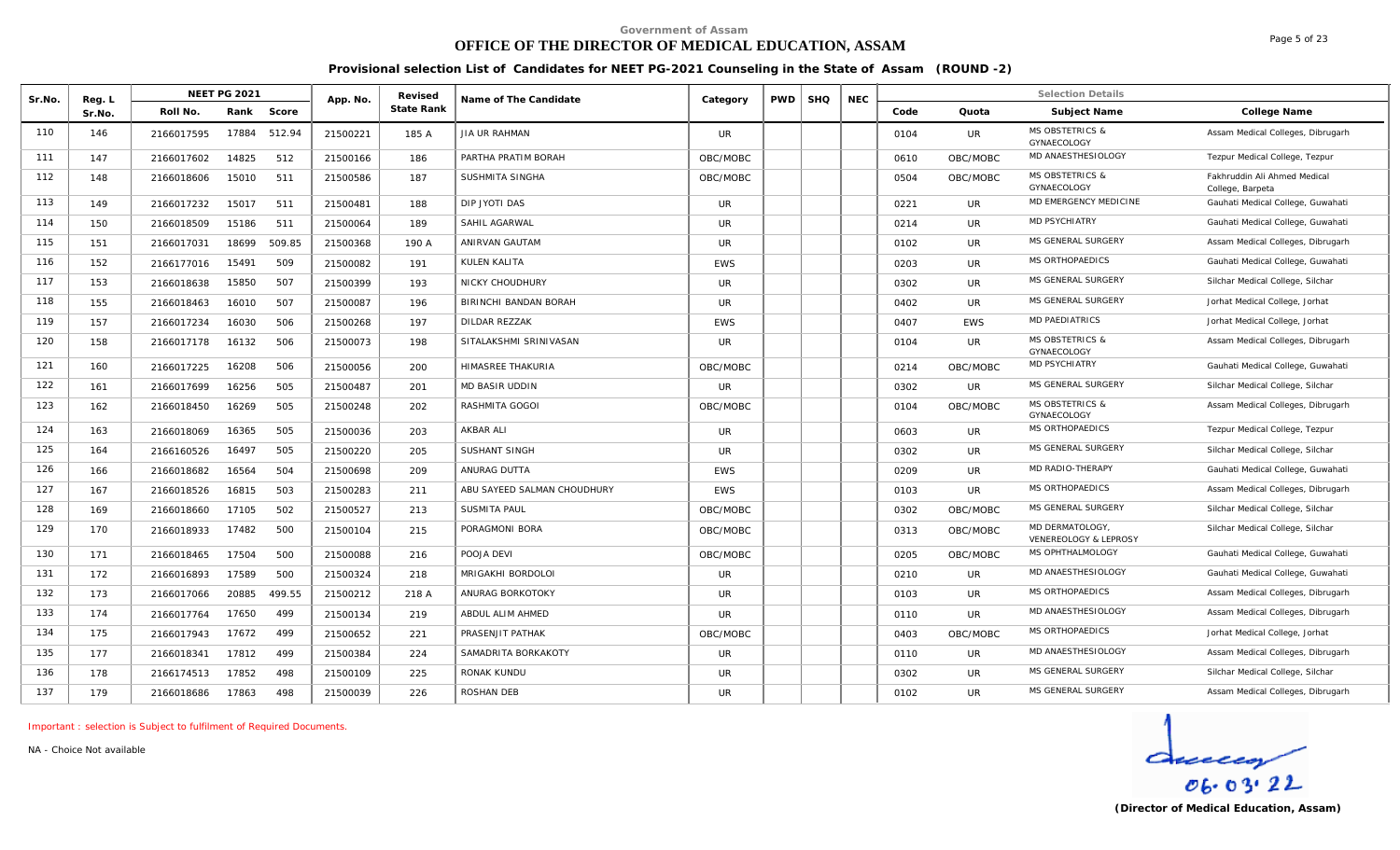# **OFFICE OF THE DIRECTOR OF MEDICAL EDUCATION, ASSAM**

Page 6 of 23

**Provisional selection List of Candidates for NEET PG-2021 Counseling in the State of Assam (ROUND -2)**

| Sr.No. | Reg. L | NEET PG 2021        |        | App. No. | Revised           | Name of The Candidate | Category   | PWD | <b>SHQ</b> | <b>NEC</b> |           |            | <b>Selection Details</b>                  |                                                  |
|--------|--------|---------------------|--------|----------|-------------------|-----------------------|------------|-----|------------|------------|-----------|------------|-------------------------------------------|--------------------------------------------------|
|        | Sr.No. | Rank<br>Roll No.    | Score  |          | <b>State Rank</b> |                       |            |     |            |            | Code      | Quota      | Subject Name                              | College Name                                     |
| 138    | 180    | 17923<br>2166017654 | 498    | 21500176 | 228               | KHANJAN NATH          | OBC/MOBC   |     |            |            | 0607      | OBC/MOBC   | <b>MD PAEDIATRICS</b>                     | Tezpur Medical College, Tezpur                   |
| 139    | 183    | 18385<br>2166018458 | 496    | 21500016 | 232               | HRISHIKESH GOSWAMI    | <b>UR</b>  |     |            |            | 0103      | UR         | MS ORTHOPAEDICS                           | Assam Medical Colleges, Dibrugarh                |
| 140    | 184    | 18660<br>2166017742 | 495    | 21500238 | 233               | JANNATUL FERDOWSH     | <b>UR</b>  |     |            |            | 0110      | UR         | MD ANAESTHESIOLOGY                        | Assam Medical Colleges, Dibrugarh                |
| 141    | 185    | 22023<br>2166018796 | 494.40 | 21500630 | 234 A             | AZHARUL ISLAM LASKAR  | <b>UR</b>  |     |            |            | 0223      | <b>UR</b>  | DIPLOMA PAEDIATRICS (D.C.H.)              | Gauhati Medical College, Guwahati                |
| 142    | 186    | 22087<br>2166017194 | 494.40 | 21500292 | 234 B             | MASIHA TABEYEEN       | <b>UR</b>  |     |            |            | 0110      | <b>UR</b>  | MD ANAESTHESIOLOGY                        | Assam Medical Colleges, Dibrugarh                |
| 143    | 187    | 2166016846<br>18725 | 494    | 21500158 | 235               | PRAYASHI KASHYAP      | <b>UR</b>  |     |            |            | 0214      | UR         | MD PSYCHIATRY                             | Gauhati Medical College, Guwahati                |
| 144    | 188    | 18874<br>2166176787 | 494    | 21500593 | 236               | KHUSHBOO KOTHARI      | <b>UR</b>  |     |            |            | 0709      | UR         | MD RADIO-THERAPY                          | Dr. B. Borooah Cancer Institute,<br>Guwahati     |
| 145    | 189    | 2166018062<br>18944 | 493    | 21500095 | 238               | RIPANKAR BARMAN       | <b>UR</b>  |     |            |            | 0103      | UR         | MS ORTHOPAEDICS                           | Assam Medical Colleges, Dibrugarh                |
| 146    | 190    | 2166176670<br>19019 | 493    | 21500562 | 239               | WASFIYA MAZID         | <b>UR</b>  |     |            |            | 0102      | UR         | MS GENERAL SURGERY                        | Assam Medical Colleges, Dibrugarh                |
| 147    | 191    | 19120<br>2166018257 | 493    | 21500249 | 240               | NAMRATA KUTUM         | ST(P)      |     |            |            | 0308      | ST(P)      | MD RADIO-DIAGNOSIS                        | Silchar Medical College, Silchar                 |
| 148    | 192    | 2166017075<br>19145 | 492    | 21500077 | 241               | <b>MEGHA CHALIHA</b>  | UR         |     |            |            | 0102      | UR         | MS GENERAL SURGERY                        | Assam Medical Colleges, Dibrugarh                |
| 149    | 194    | 2166174540<br>19266 | 492    | 21500597 | 245               | PRANTIK DEB           | <b>UR</b>  |     |            |            | 0310      | <b>UR</b>  | MD ANAESTHESIOLOGY                        | Silchar Medical College, Silchar                 |
| 150    | 195    | 2166101120<br>19403 | 491    | 21500296 | 246               | KUMAR JYOTI DEB       | OBC/MOBC   |     |            |            | 0407      | OBC/MOBC   | MD PAEDIATRICS                            | Jorhat Medical College, Jorhat                   |
| 151    | 196    | 2166177039<br>19414 | 491    | 21500211 | 247               | KIRONMOYEE BARUA      | <b>EWS</b> |     |            |            | 0210      | <b>EWS</b> | MD ANAESTHESIOLOGY                        | Gauhati Medical College, Guwahati                |
| 152    | 197    | 2166018593<br>19465 | 491    | 21500455 | 248               | JOYDEEP NATH          | OBC/MOBC   |     |            |            | 0203      | OBC/MOBC   | MS ORTHOPAEDICS                           | Gauhati Medical College, Guwahati                |
| 153    | 198    | 19581<br>2166018471 | 490    | 21500370 | 249               | <b>JADAV PEGU</b>     | ST(P)      |     |            |            | 0203      | ST(P)      | MS ORTHOPAEDICS                           | Gauhati Medical College, Guwahati                |
| 154    | 199    | 2166018803<br>19621 | 490    | 21500616 | 250               | KAKOLI BAISHYA        | <b>SC</b>  |     |            |            | 0501      | <b>SC</b>  | MD GENERAL MEDICINE                       | Fakhruddin Ali Ahmed Medical<br>College, Barpeta |
| 155    | 200    | 19685<br>2166016911 | 490    | 21500154 | 251               | <b>CHANDAN GOGOI</b>  | OBC/MOBC   |     |            |            | 0202      | OBC/MOBC   | MS GENERAL SURGERY                        | Gauhati Medical College, Guwahati                |
| 156    | 201    | 19883<br>2166017548 | 489    | 21500691 | 253               | TASHRIFA NAZNIN       | <b>UR</b>  |     |            |            | 0105      | <b>UR</b>  | MS OPHTHALMOLOGY                          | Assam Medical Colleges, Dibrugarh                |
| 157    | 202    | 20009<br>2166176881 | 489    | 21500179 | 255               | CHANDAMITA BHAGABATI  | <b>UR</b>  |     |            |            | 0310      | <b>UR</b>  | MD ANAESTHESIOLOGY                        | Silchar Medical College, Silchar                 |
| 158    | 203    | 20351<br>2166018834 | 487    | 21500508 | 258               | AMINUL AKTHAR LASKAR  | <b>UR</b>  |     |            |            | <b>NA</b> |            |                                           |                                                  |
| 159    | 204    | 20352<br>2166018104 | 487    | 21500552 | 259               | SUSWETA CHAKRABORTY   | <b>UR</b>  |     |            |            | <b>NA</b> |            |                                           |                                                  |
| 160    | 205    | 23864<br>2166017136 | 486.16 | 21500395 | 259 A             | SAKET SARAF           | <b>UR</b>  |     |            |            | 0402      | UR         | MS GENERAL SURGERY                        | Jorhat Medical College, Jorhat                   |
| 161    | 206    | 24129<br>2166017091 | 485.13 | 21500103 | 260 A             | SIDHARTHA DEY         | OBC/MOBC   |     |            |            | 0102      | OBC/MOBC   | MS GENERAL SURGERY                        | Assam Medical Colleges, Dibrugarh                |
| 162    | 208    | 21010<br>2166018918 | 484    | 21500047 | 263               | SOURAV TALUKDAR       | <b>SC</b>  |     |            |            | 0201      | <b>SC</b>  | MD GENERAL MEDICINE                       | Gauhati Medical College, Guwahati                |
| 163    | 209    | 21139<br>2166018641 | 484    | 21500225 | 264               | MUSLIMA FIRDAUS KHAN  | <b>EWS</b> |     |            |            | 0104      | EWS Ph     | <b>MS OBSTETRICS &amp;</b><br>GYNAECOLOGY | Assam Medical Colleges, Dibrugarh                |
| 164    | 210    | 21146<br>2166018469 | 484    | 21500623 | 265               | NABAJIT BORAH         | OBC/MOBC   |     |            |            | <b>NA</b> |            |                                           |                                                  |
| 165    | 211    | 21243<br>2166177013 | 483    | 21500669 | 266               | SUPRATICK DUTTA       | OBC/MOBC   |     |            |            | <b>NA</b> |            |                                           |                                                  |

*Important : selection is Subject to fulfilment of Required Documents.*

*NA - Choice Not available*

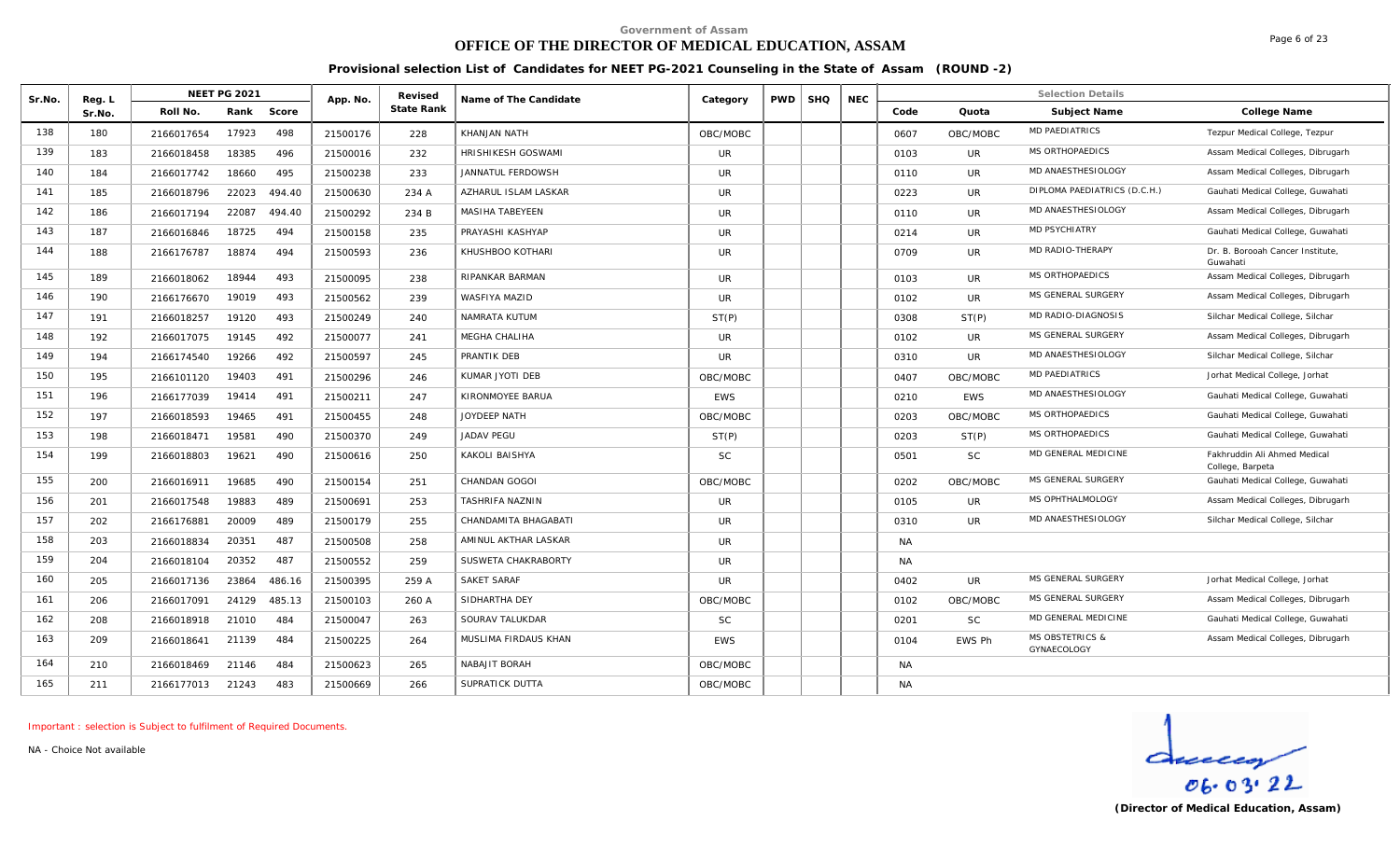# **OFFICE OF THE DIRECTOR OF MEDICAL EDUCATION, ASSAM**

**Provisional selection List of Candidates for NEET PG-2021 Counseling in the State of Assam (ROUND -2)**

| Sr.No. | Reg. L | <b>NEET PG 2021</b> |       |        | App. No. | Revised    | Name of The Candidate    | Category   | <b>PWD</b> | <b>SHQ</b> | <b>NEC</b> |           |            | <b>Selection Details</b> |                                                  |
|--------|--------|---------------------|-------|--------|----------|------------|--------------------------|------------|------------|------------|------------|-----------|------------|--------------------------|--------------------------------------------------|
|        | Sr.No  | Roll No.            | Rank  | Score  |          | State Rank |                          |            |            |            |            | Code      | Quota      | Subject Name             | College Name                                     |
| 166    | 213    | 2166016917          | 21296 | 483    | 21500437 | 268        | DIBASHJYOTI DUTTA        | UR.        |            |            |            | 0302      | UR Ph      | MS GENERAL SURGERY       | Silchar Medical College, Silchar                 |
| 167    | 215    | 2166097878          | 21440 | 482    | 21500438 | 271        | REKIBUDDIN AHMED         | <b>UR</b>  |            |            |            | <b>NA</b> |            |                          |                                                  |
| 168    | 216    | 2166017295          | 21459 | 482    | 21500048 | 272        | MIFTAUL AHMED            | <b>EWS</b> |            |            |            | 0103      | <b>EWS</b> | <b>MS ORTHOPAEDICS</b>   | Assam Medical Colleges, Dibrugarh                |
| 169    | 217    | 2166173244          | 21535 | 482    | 21500008 | 273        | KASHMINA KUMAR           | OBC/MOBC   |            |            |            | 0312      | <b>UR</b>  | MD PATHOLOGY             | Silchar Medical College, Silchar                 |
| 170    | 218    | 2166018725          | 21581 | 482    | 21500237 | 274        | SANGEETASRI KAUSHIK      | <b>EWS</b> |            |            |            | 0210      | <b>EWS</b> | MD ANAESTHESIOLOGY       | Gauhati Medical College, Guwahati                |
| 171    | 219    | 2166018435          | 21631 | 482    | 21500357 | 275        | NATASHA SAHA             | <b>EWS</b> |            |            |            | 0110      | <b>EWS</b> | MD ANAESTHESIOLOGY       | Assam Medical Colleges, Dibrugarh                |
| 172    | 220    | 2166017956          | 25188 | 481.01 | 21500582 | 275 A      | PALLAB SAIKIA            | <b>UR</b>  |            |            |            | 0502      | UR         | MS GENERAL SURGERY       | Fakhruddin Ali Ahmed Medical<br>College, Barpeta |
| 173    | 221    | 2166017157          | 21714 | 481    | 21500115 | 276        | DEBORSEE NARAYAN KALITA  | <b>UR</b>  |            |            |            | 0502      | <b>UR</b>  | MS GENERAL SURGERY       | Fakhruddin Ali Ahmed Medical<br>College, Barpeta |
| 174    | 222    | 2166017067          | 21871 | 481    | 21500018 | 277        | SUDIPTA BORAH            | UR         |            |            |            | 0414      | <b>UR</b>  | <b>MD PSYCHIATRY</b>     | Jorhat Medical College, Jorhat                   |
| 175    | 223    | 2166017569          | 21929 | 480    | 21500522 | 279        | SHABBIR AHMED            | <b>EWS</b> |            |            |            | <b>NA</b> |            |                          |                                                  |
| 176    | 224    | 2166018375          | 21955 | 480    | 21500065 | 280        | ALFRED BARUAH            | <b>UR</b>  |            |            |            | 0602      | <b>UR</b>  | MS GENERAL SURGERY       | Tezpur Medical College, Tezpur                   |
| 177    | 225    | 2166018897          | 22079 | 480    | 21500092 | 283        | PARTHAJYOTI TALUKDAR     | OBC/MOBC   |            |            |            | 0303      | OBC/MOBC   | MS ORTHOPAEDICS          | Silchar Medical College, Silchar                 |
| 178    | 226    | 2166100665          | 22342 | 479    | 21500046 | 286        | CHANDANA DEKA            | <b>UR</b>  |            |            |            | 0410      | UR         | MD ANAESTHESIOLOGY       | Jorhat Medical College, Jorhat                   |
| 179    | 227    | 2166176586          | 22409 | 478    | 21500145 | 287        | <b>DIPON KUMAR DAS</b>   | <b>SC</b>  |            |            |            | 0208      | <b>SC</b>  | MD RADIO-DIAGNOSIS       | Gauhati Medical College, Guwahati                |
| 180    | 228    | 2166017412          | 22412 | 478    | 21500577 | 288        | <b>MASUMI AHMED</b>      | <b>UR</b>  |            |            |            | 0709      | <b>UR</b>  | MD RADIO-THERAPY         | Dr. B. Borooah Cancer Institute.<br>Guwahati     |
| 181    | 229    | 2166017242          | 22458 | 478    | 21500314 | 290        | PORISHMITA BARUAH        | <b>UR</b>  |            |            |            | 0105      | <b>UR</b>  | MS OPHTHALMOLOGY         | Assam Medical Colleges, Dibrugarh                |
| 182    | 230    | 2166016851          | 22511 | 478    | 21500507 | 291        | NILOTPAL SAIKIA          | OBC/MOBC   |            |            |            | 0410      | OBC/MOBC   | MD ANAESTHESIOLOGY       | Jorhat Medical College, Jorhat                   |
| 183    | 231    | 2166176843          | 22513 | 478    | 21500466 | 292        | SUDESHNA BORGOHAIN       | OBC/MOBC   |            |            |            | 0112      | OBC/MOBC   | MD PATHOLOGY             | Assam Medical Colleges, Dibrugarh                |
| 184    | 232    | 2166017065          | 26124 | 477.92 | 21500184 | 292 A      | RAVINA TOSHNIWAL         | <b>UR</b>  |            |            |            | 0410      | <b>UR</b>  | MD ANAESTHESIOLOGY       | Jorhat Medical College, Jorhat                   |
| 185    | 233    | 2166017653          | 22629 | 477    | 21500233 | 293        | <b>KAVERI BORA</b>       | OBC/MOBC   |            |            |            | 0202      | OBC/MOBC   | MS GENERAL SURGERY       | Gauhati Medical College, Guwahati                |
| 186    | 234    | 2166176871          | 22975 | 476    | 21500188 | 295        | HAFIZUL ISLAM PATHAN     | <b>EWS</b> |            |            |            | 0314      | <b>EWS</b> | MD PSYCHIATRY            | Silchar Medical College, Silchar                 |
| 187    | 235    | 2166018711          | 23089 | 476    | 21500140 | 296        | SAMADRITA PAUL CHOUDHURY | <b>UR</b>  |            |            |            | 0405      | UR         | MS OPHTHALMOLOGY         | Jorhat Medical College, Jorhat                   |
| 188    | 236    | 2166016927          | 23150 | 475    | 21500403 | 297        | SARITA SAH               | OBC/MOBC   |            |            |            | <b>NA</b> |            |                          |                                                  |
| 189    | 237    | 2166018271          | 23238 | 475    | 21500122 | 298        | <b>MANASH DAS</b>        | <b>SC</b>  |            |            |            | 0101      | <b>SC</b>  | MD GENERAL MEDICINE      | Assam Medical Colleges, Dibrugarh                |
| 190    | 239    | 2166017680          | 23486 | 474    | 21500502 | 300        | MANABENDRA MEDHI         | <b>UR</b>  |            |            |            | 0510      | <b>UR</b>  | MD ANAESTHESIOLOGY       | Fakhruddin Ali Ahmed Medical<br>College, Barpeta |
| 191    | 240    | 2166018474          | 23514 | 474    | 21500605 | 301        | <b>STUTI SINGH</b>       | <b>UR</b>  |            |            |            | 0602      | <b>UR</b>  | MS GENERAL SURGERY       | Tezpur Medical College, Tezpur                   |
| 192    | 241    | 2166018452          | 23630 | 473    | 21500234 | 302        | ABHISHEK KHANDELIA       | UR.        |            |            |            | <b>NA</b> |            |                          |                                                  |
| 193    | 242    | 2166017159          | 23737 | 473    | 21500412 | 303        | PARIJAT SAHA             | OBC/MOBC   |            |            |            | 0102      | OBC/MOBC   | MS GENERAL SURGERY       | Assam Medical Colleges, Dibrugarh                |

*Important : selection is Subject to fulfilment of Required Documents.*

*NA - Choice Not available*

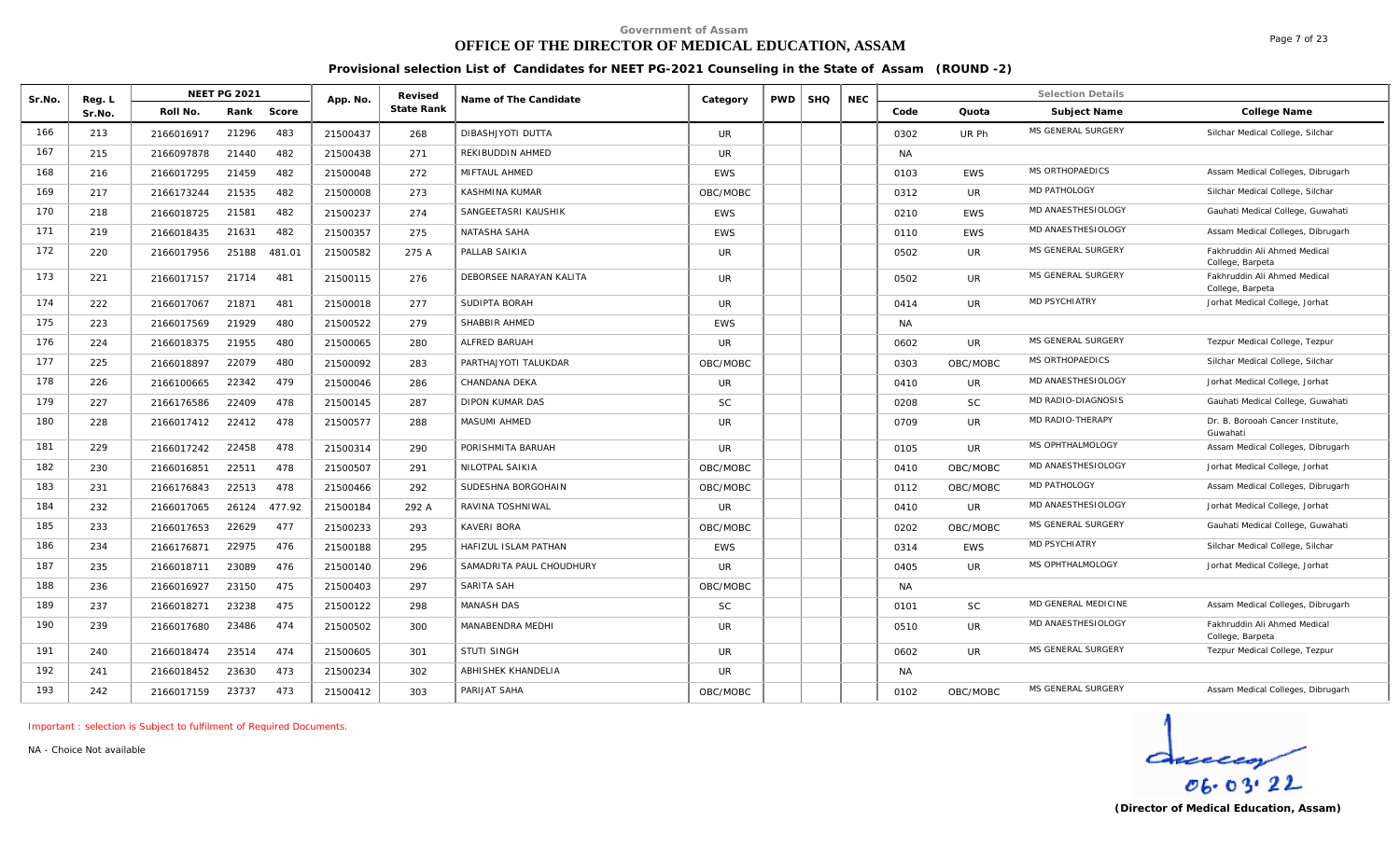# **OFFICE OF THE DIRECTOR OF MEDICAL EDUCATION, ASSAM**

Page 8 of 23

**Provisional selection List of Candidates for NEET PG-2021 Counseling in the State of Assam (ROUND -2)**

| Sr.No. | Reg. L |            | <b>NEET PG 2021</b> |        | App. No. | Revised    | Name of The Candidate          | Category   | <b>PWD</b> | <b>SHQ</b> | <b>NEC</b> |           |             | <b>Selection Details</b>                  |                                                  |
|--------|--------|------------|---------------------|--------|----------|------------|--------------------------------|------------|------------|------------|------------|-----------|-------------|-------------------------------------------|--------------------------------------------------|
|        | Sr.No. | Roll No.   | Rank                | Score  |          | State Rank |                                |            |            |            |            | Code      | Quota       | Subject Name                              | College Name                                     |
| 194    | 243    | 2166018026 | 23738               | 473    | 21500476 | 304        | <b>JUPITA DEKA</b>             | <b>UR</b>  |            |            |            | 0212      | UR.         | <b>MD PATHOLOGY</b>                       | Gauhati Medical College, Guwahati                |
| 195    | 244    | 2166017057 | 27397               | 472.77 | 21500439 | 305 A      | ROHIT SAHA                     | <b>UR</b>  |            |            |            | 0106      | UR.         | MS OTORHINOLARYNGOLOGY                    | Assam Medical Colleges, Dibrugarh                |
| 196    | 245    | 2166018813 | 23827               | 472    | 21500629 | 306        | <b>BEGUM SHAHNAZ YEASMIN</b>   | <b>UR</b>  |            |            |            | 0212      | UR          | MD PATHOLOGY                              | Gauhati Medical College, Guwahati                |
| 197    | 246    | 2166017830 | 23830               | 472    | 21500445 | 307        | YOGRAJ SARMA                   | <b>UR</b>  |            |            |            | 0510      | <b>UR</b>   | MD ANAESTHESIOLOGY                        | Fakhruddin Ali Ahmed Medical<br>College, Barpeta |
| 198    | 247    | 2166172630 | 23838               | 472    | 21500241 | 308        | <b>ABHISHEK BHOWAL</b>         | OBC/MOBC   |            |            |            | 0402      | OBC/MOBC    | MS GENERAL SURGERY                        | Jorhat Medical College, Jorhat                   |
| 199    | 248    | 2166176937 | 23854               | 472    | 21500348 | 309        | ASHWINI BURAGOHAIN             | OBC/MOBC   |            |            |            | 0210      | OBC/MOBC    | MD ANAESTHESIOLOGY                        | Gauhati Medical College, Guwahati                |
| 200    | 249    | 2166018409 | 24022               | 472    | 21500164 | 311        | MOHSINA SIDDIQUE               | UR.        |            |            |            | 0106      | UR Ph       | MS OTORHINOLARYNGOLOGY                    | Assam Medical Colleges, Dibrugarh                |
| 201    | 250    | 2166017340 | 24023               | 472    | 21500525 | 312        | SUMANA CHOWDHURY               | <b>UR</b>  |            |            |            | <b>NA</b> |             |                                           |                                                  |
| 202    | 251    | 2166017806 | 24034               | 472    | 21500040 | 313        | SOMESH SAHA                    | <b>UR</b>  |            |            |            | 0209      | <b>UR</b>   | MD RADIO-THERAPY                          | Gauhati Medical College, Guwahati                |
| 203    | 252    | 2166018617 | 24076               | 471    | 21500529 | 314        | <b>IMRAN BAHAR MAZARBHUIYA</b> | <b>EWS</b> |            |            |            | 0603      | <b>EWS</b>  | MS ORTHOPAEDICS                           | Tezpur Medical College, Tezpur                   |
| 204    | 253    | 2166018808 | 24630               | 470    | 21500323 | 317        | KAUSTAV KUMAR DAS              | <b>UR</b>  |            |            |            | 0206      | <b>UR</b>   | MS OTORHINOLARYNGOLOGY                    | Gauhati Medical College, Guwahati                |
| 205    | 254    | 2166016821 | 28307               | 468.65 | 21500159 | 317 A      | VIVEK PRASAD SAH               | OBC/MOBC   |            |            |            | 0110      | OBC/MOBC    | MD ANAESTHESIOLOGY                        | Assam Medical Colleges, Dibrugarh                |
| 206    | 255    | 2166017840 | 28643               | 468.65 | 21500013 | 317 B      | ARADHANA SAIKIA                | OBC/MOBC   |            |            |            | 0212      | OBC/MOBC    | MD PATHOLOGY                              | Gauhati Medical College, Guwahati                |
| 207    | 256    | 2166174354 | 24967               | 468    | 21500130 | 318        | NIKITA KARMAKAR                | <b>UR</b>  |            |            |            | 0112      | <b>UR</b>   | MD PATHOLOGY                              | Assam Medical Colleges, Dibrugarh                |
| 208    | 257    | 2166018878 | 25248               | 467    | 21500195 | 321        | SUKANYA KALITA                 | UR.        |            |            |            | <b>NA</b> |             |                                           |                                                  |
| 209    | 258    | 2166018385 | 25310               | 467    | 21500242 | 322        | UTTARA RABIDAS                 | <b>SC</b>  |            |            |            | 0105      | <b>SC</b>   | MS OPHTHALMOLOGY                          | Assam Medical Colleges, Dibrugarh                |
| 210    | 259    | 2166018372 | 28935               | 466.59 | 21500519 | 322 A      | <b>MIRANDA BORAH</b>           | OBC/MOBC   |            |            |            | 0404      | OBC/MOBC    | <b>MS OBSTETRICS &amp;</b><br>GYNAECOLOGY | Jorhat Medical College, Jorhat                   |
| 211    | 260    | 2166018415 | 25440               | 466    | 21500029 | 323        | MALOY MOHAN DEKA               | OBC/MOBC   |            |            |            | 0602      | OBC/MOBC    | MS GENERAL SURGERY                        | Tezpur Medical College, Tezpur                   |
| 212    | 261    | 2166018109 | 25442               | 466    | 21500257 | 324        | DANIEL NOWAJ MAJUMDER          | <b>UR</b>  |            |            |            | <b>NA</b> |             |                                           |                                                  |
| 213    | 262    | 2166016932 | 25541               | 466    | 21500366 | 325        | <b>BEAUTY BORO</b>             | ST(P)      |            |            |            | 0201      | ST(P)       | MD GENERAL MEDICINE                       | Gauhati Medical College, Guwahati                |
| 214    | 263    | 2166016704 | 25555               | 466    | 21500572 | 326        | PRAGJYOTISH BORA               | OBC/MOBC   |            |            |            | 0109      | <b>UR</b>   | MD RADIO-THERAPY                          | Assam Medical Colleges, Dibrugarh                |
| 215    | 265    | 2166018357 | 29229               | 465.56 | 21500107 | 327 A      | <b>HIMALAY CHHETRY</b>         | OBC/MOBC   |            |            |            | 0110      | OBC/MOBC Ph | MD ANAESTHESIOLOGY                        | Assam Medical Colleges, Dibrugarh                |
| 216    | 266    | 2166016788 | 29276               | 465.56 | 21500250 | 327 B      | <b>ABHIJEET DHAR</b>           | <b>SC</b>  |            |            |            | 0107      | <b>SC</b>   | <b>MD PAEDIATRICS</b>                     | Assam Medical Colleges, Dibrugarh                |
| 217    | 268    | 2166017127 | 26101               | 464    | 21500568 | 330        | SUDEEP SAHA                    | <b>UR</b>  |            |            |            | <b>NA</b> |             |                                           |                                                  |
| 218    | 269    | 2166017311 | 29827               | 463.50 | 21500004 | 331 A      | KAUSHIK BAISWAS                | <b>UR</b>  |            |            |            | 0112      | <b>UR</b>   | <b>MD PATHOLOGY</b>                       | Assam Medical Colleges, Dibrugarh                |
| 219    | 270    | 2166016933 | 29995               | 463.50 | 21500310 | 331 B      | <b>DEVASREE KALITA</b>         | OBC/MOBC   |            |            |            | 0206      | OBC/MOBC    | MS OTORHINOLARYNGOLOGY                    | Gauhati Medical College, Guwahati                |
| 220    | 271    | 2166017667 | 26213               | 463    | 21500647 | 332        | LIPIKA SARMA                   | <b>UR</b>  |            |            |            | 0112      | UR Ph       | MD PATHOLOGY                              | Assam Medical Colleges, Dibrugarh                |
| 221    | 272    | 2166017858 | 26259               | 463    | 21500472 | 333        | <b>EUNUS SELIM</b>             | <b>UR</b>  |            | <b>YES</b> |            | 0101      | <b>SHQ</b>  | MD GENERAL MEDICINE                       | Assam Medical Colleges, Dibrugarh                |

*Important : selection is Subject to fulfilment of Required Documents.*

*NA - Choice Not available*

 $\frac{d}{\cos 03.22}$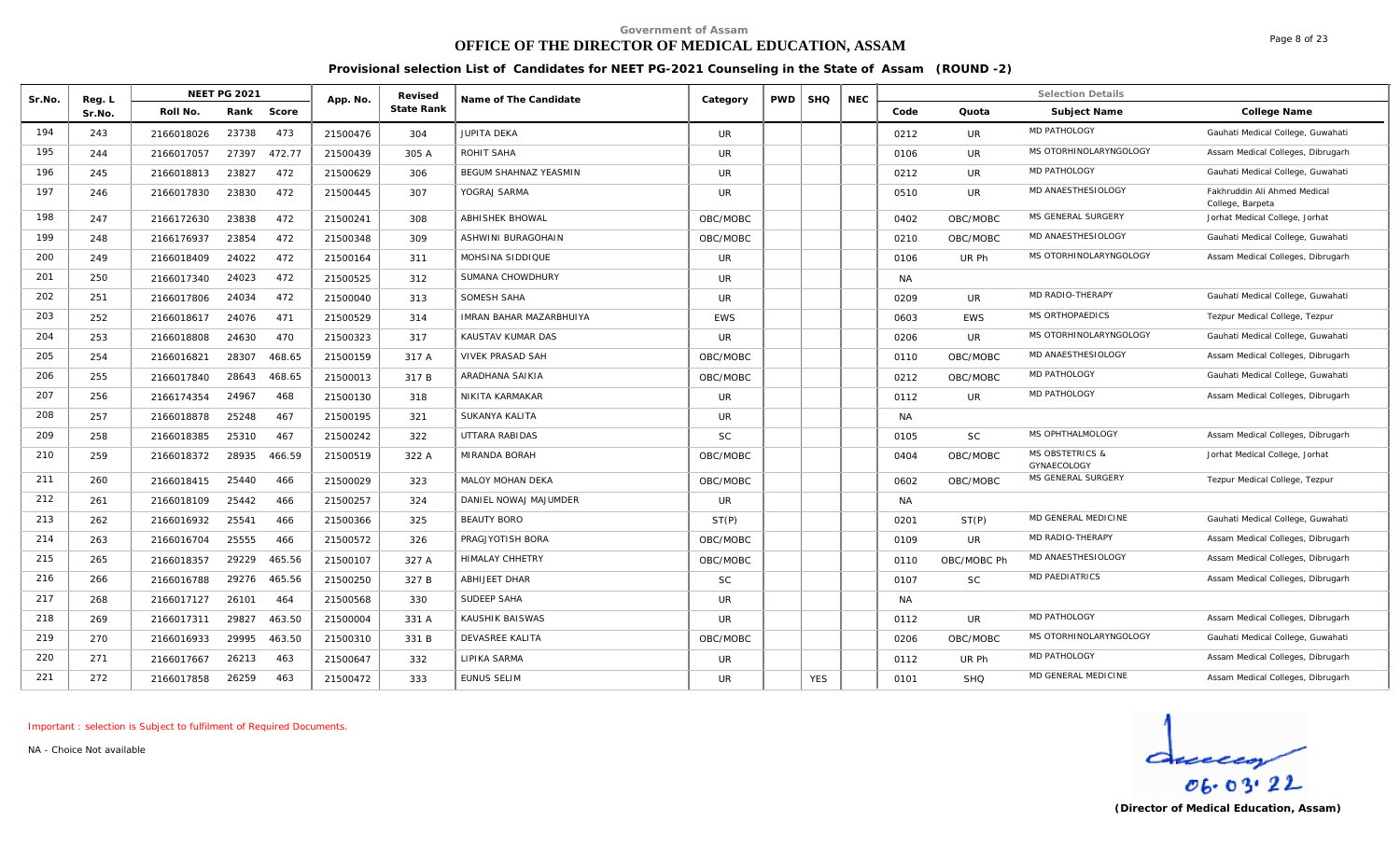### **OFFICE OF THE DIRECTOR OF MEDICAL EDUCATION, ASSAM**

**Provisional selection List of Candidates for NEET PG-2021 Counseling in the State of Assam (ROUND -2)**

| Sr.No. | Reg. L |            | <b>NEET PG 2021</b> |        | App. No. | Revised<br>State Rank | Name of The Candidate    | Category   | <b>PWD</b> | <b>SHQ</b> | <b>NEC</b> |           |            | <b>Selection Details</b>                          |                                                  |
|--------|--------|------------|---------------------|--------|----------|-----------------------|--------------------------|------------|------------|------------|------------|-----------|------------|---------------------------------------------------|--------------------------------------------------|
|        | Sr.No. | Roll No.   | Rank                | Score  |          |                       |                          |            |            |            |            | Code      | Quota      | Subject Name                                      | College Name                                     |
| 222    | 273    | 2166016826 | 26370               | 463    | 21500441 | 335                   | RIMA PHUKAN              | OBC/MOBC   |            |            |            | 0614      | OBC/MOBC   | MD PSYCHIATRY                                     | Tezpur Medical College, Tezpur                   |
| 223    | 274    | 2166017847 | 26448               | 463    | 21500341 | 336                   | TAPASH KUMAR KALITA      | <b>UR</b>  |            | <b>YES</b> |            | <b>NA</b> |            |                                                   |                                                  |
| 224    | 276    | 2166018181 | 26469               | 462    | 21500351 | 337                   | <b>SUMMY SINHA</b>       | OBC/MOBC   |            |            |            | 0106      | OBC/MOBC   | MS OTORHINOLARYNGOLOGY                            | Assam Medical Colleges, Dibrugarh                |
| 225    | 277    | 2166018927 | 26512               | 462    | 21500621 | 338                   | SUBHANKAR DAS            | OBC/MOBC   |            |            |            | 0211      | <b>UR</b>  | MD COMMUNITY MEDICINE                             | Gauhati Medical College, Guwahati                |
| 226    | 278    | 2166016798 | 30367               | 461.44 | 21500336 | 339 A                 | SUSHMITA NATH            | OBC/MOBC   |            |            |            | 0112      | ST(H)      | MD PATHOLOGY                                      | Assam Medical Colleges, Dibrugarh                |
| 227    | 279    | 2166018744 | 26842               | 461    | 21500589 | 341                   | ANUPJYOTI SARMA          | <b>UR</b>  |            |            |            | <b>NA</b> |            |                                                   |                                                  |
| 228    | 280    | 2166023532 | 27239               | 460    | 21500376 | 342                   | <b>NITU SINGH</b>        | <b>EWS</b> |            |            |            | 0302      | <b>EWS</b> | MS GENERAL SURGERY                                | Silchar Medical College, Silchar                 |
| 229    | 281    | 2166018837 | 27522               | 459    | 21500063 | 345                   | PRIYANKA GOUTAM          | OBC/MOBC   |            |            |            | 0612      | UR.        | <b>MD PATHOLOGY</b>                               | Tezpur Medical College, Tezpur                   |
| 230    | 282    | 2166018934 | 31110               | 458.35 | 21500061 | 346 A                 | PARTHA PRATIM PATOWARY   | <b>UR</b>  |            |            |            | 0512      | <b>UR</b>  | MD PATHOLOGY                                      | Fakhruddin Ali Ahmed Medical<br>College, Barpeta |
| 231    | 283    | 2166165768 | 27603               | 458    | 21500210 | 347                   | ROOPSHEKHAR MOHAN        | OBC/MOBC   |            |            |            | 0605      | OBC/MOBC   | MS OPHTHALMOLOGY                                  | Tezpur Medical College, Tezpur                   |
| 232    | 284    | 2166017197 | 27605               | 458    | 21500356 | 348                   | ARAFAT ABDULLAH          | <b>UR</b>  |            | <b>YES</b> |            | 0204      | <b>SHQ</b> | <b>MS OBSTETRICS &amp;</b><br>GYNAECOLOGY         | Gauhati Medical College, Guwahati                |
| 233    | 285    | 2166017733 | 27634               | 458    | 21500161 | 349                   | KINNARESH SHARMA         | UR.        |            |            |            | <b>NA</b> |            |                                                   |                                                  |
| 234    | 286    | 2166018389 | 27719               | 458    | 21500041 | 350                   | JAHNAVI MAHANTA          | <b>UR</b>  |            |            |            | <b>NA</b> |            |                                                   |                                                  |
| 235    | 287    | 2166016931 | 27765               | 458    | 21500545 | 353                   | PRANTIKA GOGOI           | OBC/MOBC   |            |            |            | 0412      | <b>UR</b>  | <b>MD PATHOLOGY</b>                               | Jorhat Medical College, Jorhat                   |
| 236    | 288    | 2166017453 | 31624               | 457.32 | 21500031 | 353 A                 | NIKUMANI MAZUMDAR        | OBC/MOBC   |            |            |            | 0224      | UR         | DIPLOMA ANAESTHESIOLOGY<br>(D.A.)                 | Gauhati Medical College, Guwahati                |
| 237    | 289    | 2166017376 | 27908               | 457    | 21500430 | 354                   | NURUL HASSAN             | <b>UR</b>  |            |            |            | 0225      | <b>UR</b>  | <b>DIPLOMA</b><br>OTORHINOLARYNGOLOGY<br>(D.L.O.) | Gauhati Medical College, Guwahati                |
| 238    | 290    | 2166018368 | 27961               | 457    | 21500199 | 355                   | <b>GAUROV JYOTI NATH</b> | OBC/MOBC   |            |            |            | <b>NA</b> |            |                                                   |                                                  |
| 239    | 292    | 2166017444 | 28007               | 457    | 21500679 | 357                   | <b>DIKSHA DAS</b>        | OBC/MOBC   |            |            |            | <b>NA</b> |            |                                                   |                                                  |
| 240    | 293    | 2166018858 | 28029               | 456    | 21500703 | 358                   | MANISHA CHHETRI          | <b>UR</b>  |            |            |            | 0312      | <b>UR</b>  | MD PATHOLOGY                                      | Silchar Medical College, Silchar                 |
| 241    | 294    | 2166016943 | 28102               | 456    | 21500414 | 359                   | DISHA AGARWAL            | <b>UR</b>  |            |            |            | 0412      | UR         | <b>MD PATHOLOGY</b>                               | Jorhat Medical College, Jorhat                   |
| 242    | 295    | 2166018674 | 28193               | 456    | 21500340 | 360                   | WAHIDA SULTANA           | <b>EWS</b> |            |            |            | 0502      | <b>EWS</b> | MS GENERAL SURGERY                                | Fakhruddin Ali Ahmed Medical<br>College, Barpeta |
| 243    | 296    | 2166017076 | 32078               | 455.26 | 21500444 | 360 A                 | SUSHMITA DAS             | <b>UR</b>  |            |            |            | <b>NA</b> |            |                                                   |                                                  |
| 244    | 297    | 2166017090 | 28384               | 455    | 21500386 | 362                   | SIMI SEHNAZ              | <b>UR</b>  |            |            |            | <b>NA</b> |            |                                                   |                                                  |
| 245    | 298    | 2166016896 | 28436               | 455    | 21500516 | 363                   | WASHIM AKRAM             | <b>EWS</b> |            |            |            | 0102      | <b>EWS</b> | MS GENERAL SURGERY                                | Assam Medical Colleges, Dibrugarh                |
| 246    | 299    | 2166017026 | 28451               | 455    | 21500670 | 365                   | <b>KAMRUN NAHAR</b>      | <b>EWS</b> |            |            |            | 0502      | <b>EWS</b> | MS GENERAL SURGERY                                | Fakhruddin Ali Ahmed Medical<br>College, Barpeta |
| 247    | 300    | 2166017872 | 28454               | 455    | 21500453 | 366                   | MADHURJYA KAKATI         | <b>SC</b>  |            |            |            | 0203      | <b>SC</b>  | MS ORTHOPAEDICS                                   | Gauhati Medical College, Guwahati                |
|        |        |            |                     |        |          |                       |                          |            |            |            |            |           |            |                                                   |                                                  |

*Important : selection is Subject to fulfilment of Required Documents.*

*NA - Choice Not available*



Page 9 of 23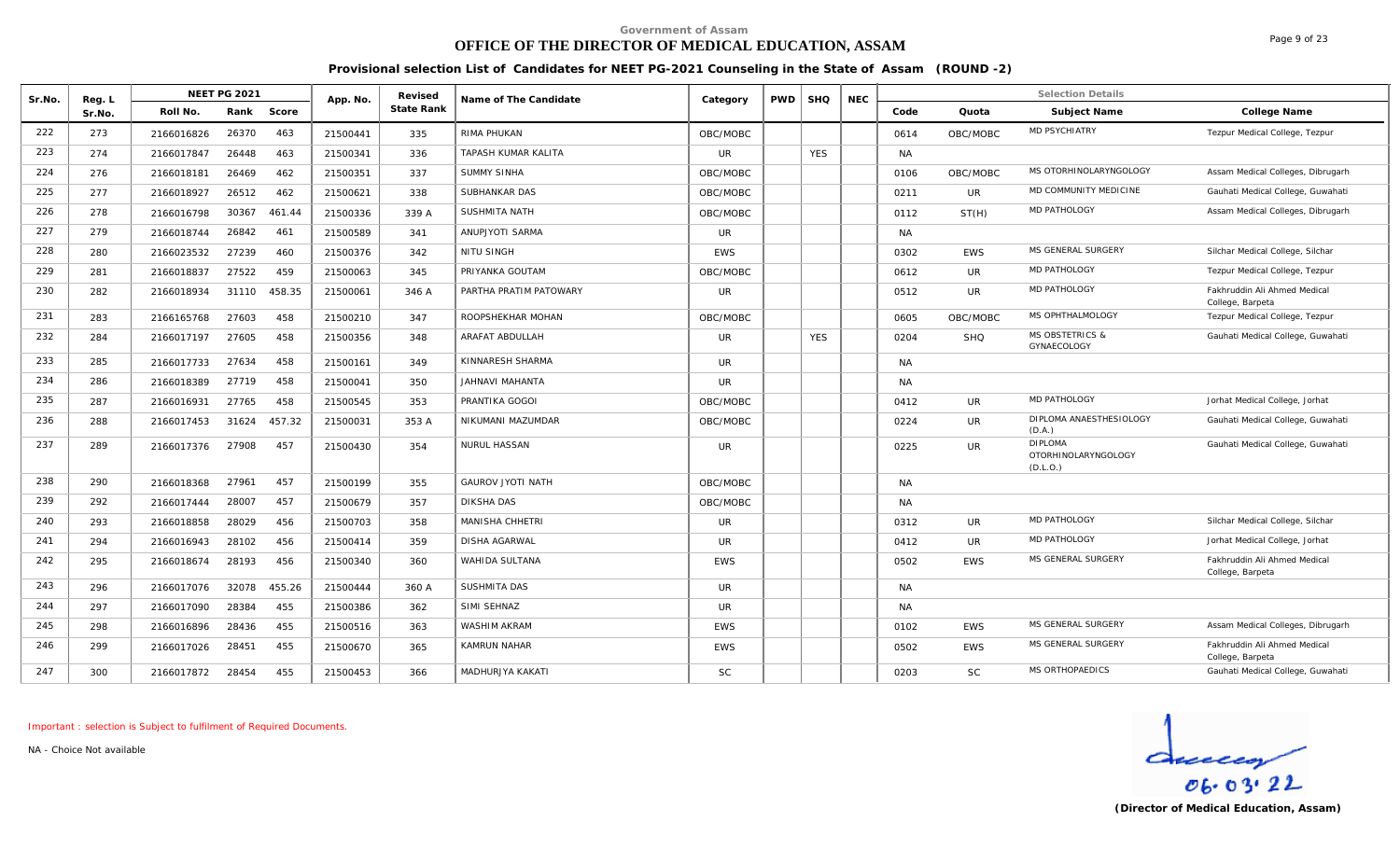# **OFFICE OF THE DIRECTOR OF MEDICAL EDUCATION, ASSAM**

Page 10 of 23

**Provisional selection List of Candidates for NEET PG-2021 Counseling in the State of Assam (ROUND -2)**

| Sr.No. | Reg. L |            | <b>NEET PG 2021</b> |        | App. No. | Revised<br>State Rank | Name of The Candidate      | Category   | <b>PWD</b> | <b>SHQ</b> | <b>NEC</b> |           |            | <b>Selection Details</b>                  |                                                  |
|--------|--------|------------|---------------------|--------|----------|-----------------------|----------------------------|------------|------------|------------|------------|-----------|------------|-------------------------------------------|--------------------------------------------------|
|        | Sr.No. | Roll No.   | Rank                | Score  |          |                       |                            |            |            |            |            | Code      | Quota      | Subject Name                              | College Name                                     |
| 248    | 301    | 2166016863 | 28504               | 455    | 21500108 | 367                   | MADHURIMA SARMA            | <b>UR</b>  |            |            |            | 0512      | <b>UR</b>  | MD PATHOLOGY                              | Fakhruddin Ali Ahmed Medical<br>College, Barpeta |
| 249    | 303    | 2166017227 | 28790               | 454    | 21500025 | 371                   | ANKITA PAUL                | <b>UR</b>  |            |            |            | 0218      | <b>UR</b>  | MD MICROBIOLOGY                           | Gauhati Medical College, Guwahati                |
| 250    | 304    | 2166017607 | 28846               | 454    | 21500260 | 372                   | JANIFA KAIFEE AHMED        | <b>UR</b>  |            |            |            | <b>NA</b> |            |                                           |                                                  |
| 251    | 306    | 2166176448 | 28891               | 454    | 21500382 | 375                   | N DIVYANAND                | <b>UR</b>  |            |            |            | <b>NA</b> |            |                                           |                                                  |
| 252    | 307    | 2166018533 | 28953               | 453    | 21500026 | 378                   | EBAIDULLA BARBHUIYA        | <b>UR</b>  |            |            |            | <b>NA</b> |            |                                           |                                                  |
| 253    | 308    | 2166017040 | 28990               | 453    | 21500510 | 379                   | CHAYANIKA BORA             | OBC/MOBC   |            |            |            | 0312      | OBC/MOBC   | MD PATHOLOGY                              | Silchar Medical College, Silchar                 |
| 254    | 309    | 2166018542 | 29054               | 453    | 21500513 | 380                   | SUSMITA BHUIYA             | <b>EWS</b> |            |            |            | 0105      | <b>EWS</b> | MS OPHTHALMOLOGY                          | Assam Medical Colleges, Dibrugarh                |
| 255    | 310    | 2166016853 | 29132               | 453    | 21500281 | 382                   | RITURAJ BORSAIKIA          | OBC/MOBC   |            |            |            | 0218      | OBC/MOBC   | MD MICROBIOLOGY                           | Gauhati Medical College, Guwahati                |
| 256    | 311    | 2166017433 | 32998               | 452.17 | 21500271 | 382 A                 | DEEPANNITA DHAR            | <b>UR</b>  |            |            |            | 0227      | <b>UR</b>  | DIPLOMA PATHOLOGY (D.C.P.)                | Gauhati Medical College, Guwahati                |
| 257    | 312    | 2166017700 | 29160               | 452    | 21500219 | 383                   | MD HAFIZUR RAHMAN          | <b>UR</b>  |            | <b>YES</b> |            | 0104      | SHQ        | <b>MS OBSTETRICS &amp;</b><br>GYNAECOLOGY | Assam Medical Colleges, Dibrugarh                |
| 258    | 314    | 2166016945 | 29282               | 452    | 21500228 | 387                   | MANASHI TALUKDAR           | <b>UR</b>  |            |            |            | <b>NA</b> |            |                                           |                                                  |
| 259    | 315    | 2166018870 | 40699               | 451.26 | 21500345 | 387 A                 | DEEP SHANKAR SAIKIA        | OBC/MOBC   |            |            |            | <b>NA</b> |            |                                           |                                                  |
| 260    | 316    | 2166176849 | 33144               | 451.14 | 21500653 | 387 B                 | AYESHA SIDDIQUA CHOUDHURY  | <b>EWS</b> |            |            |            | 0606      | <b>EWS</b> | MS OTORHINOLARYNGOLOGY                    | Tezpur Medical College, Tezpur                   |
| 261    | 317    | 2166176479 | 29431               | 451    | 21500462 | 388                   | SANJEEV TRIPATHI           | <b>UR</b>  |            |            |            | <b>NA</b> |            |                                           |                                                  |
| 262    | 318    | 2166018694 | 29933               | 450    | 21500290 | 394                   | <b>SHUBHRA PAUL</b>        | OBC/MOBC   |            |            |            | <b>NA</b> |            |                                           |                                                  |
| 263    | 319    | 2166017997 | 29954               | 450    | 21500498 | 395                   | HIRANNYA KUMAR BAISHYA     | OBC/MOBC   |            |            |            | <b>NA</b> |            |                                           |                                                  |
| 264    | 320    | 2166017062 | 30265               | 449    | 21500504 | 398                   | <b>BHARGAV P BORDOLOI</b>  | <b>UR</b>  |            |            |            | <b>NA</b> |            |                                           |                                                  |
| 265    | 321    | 2166017909 | 34019               | 448.05 | 21500049 | 398 A                 | AMBUJ MISHRA               | UR.        |            |            |            | <b>NA</b> |            |                                           |                                                  |
| 266    | 323    | 2166017430 | 30455               | 448    | 21500120 | 401                   | <b>RUBY BARMAN</b>         | <b>EWS</b> |            |            |            | 0112      | <b>EWS</b> | <b>MD PATHOLOGY</b>                       | Assam Medical Colleges, Dibrugarh                |
| 267    | 324    | 2166017485 | 30476               | 448    | 21500099 | 402                   | SWDWAMSHREE BORO           | ST(P)      |            |            |            | 0101      | ST(P)      | MD GENERAL MEDICINE                       | Assam Medical Colleges, Dibrugarh                |
| 268    | 325    | 2166018657 | 30477               | 448    | 21500232 | 403                   | PULAK PAUL                 | <b>UR</b>  |            |            |            | <b>NA</b> |            |                                           |                                                  |
| 269    | 326    | 2166017480 | 30500               | 448    | 21500524 | 404                   | ASHRITA KALITA             | <b>UR</b>  |            |            |            | <b>NA</b> |            |                                           |                                                  |
| 270    | 327    | 2166017403 | 30627               | 447    | 21500020 | 407                   | NIHAR DAS                  | <b>SC</b>  |            |            |            | 0202      | <b>SC</b>  | MS GENERAL SURGERY                        | Gauhati Medical College, Guwahati                |
| 271    | 329    | 2166018896 | 30823               | 446    | 21500456 | 410                   | KIRAN SINGH                | OBC/MOBC   |            |            |            | NA        |            |                                           |                                                  |
| 272    | 330    | 2166018734 | 30834               | 446    | 21500002 | 411                   | <b>IMRAN HUSSAIN KABIR</b> | <b>EWS</b> |            |            |            | 0610      | <b>EWS</b> | MD ANAESTHESIOLOGY                        | Tezpur Medical College, Tezpur                   |
| 273    | 331    | 2166176766 | 31007               | 446    | 21500011 | 413                   | NANDINI BORAH              | OBC/MOBC   |            |            |            | <b>NA</b> |            |                                           |                                                  |
| 274    | 332    | 2166017864 | 31055               | 446    | 21500147 | 414                   | MANISHA DASGUPTA           | OBC/MOBC   |            |            |            | <b>NA</b> |            |                                           |                                                  |
| 275    | 333    | 2166016678 | 38804               | 445.20 | 21500208 | 414 A                 | SAURAV KALITA              | <b>UR</b>  |            |            |            | <b>NA</b> |            |                                           |                                                  |

*Important : selection is Subject to fulfilment of Required Documents.*

*NA - Choice Not available*

 $d$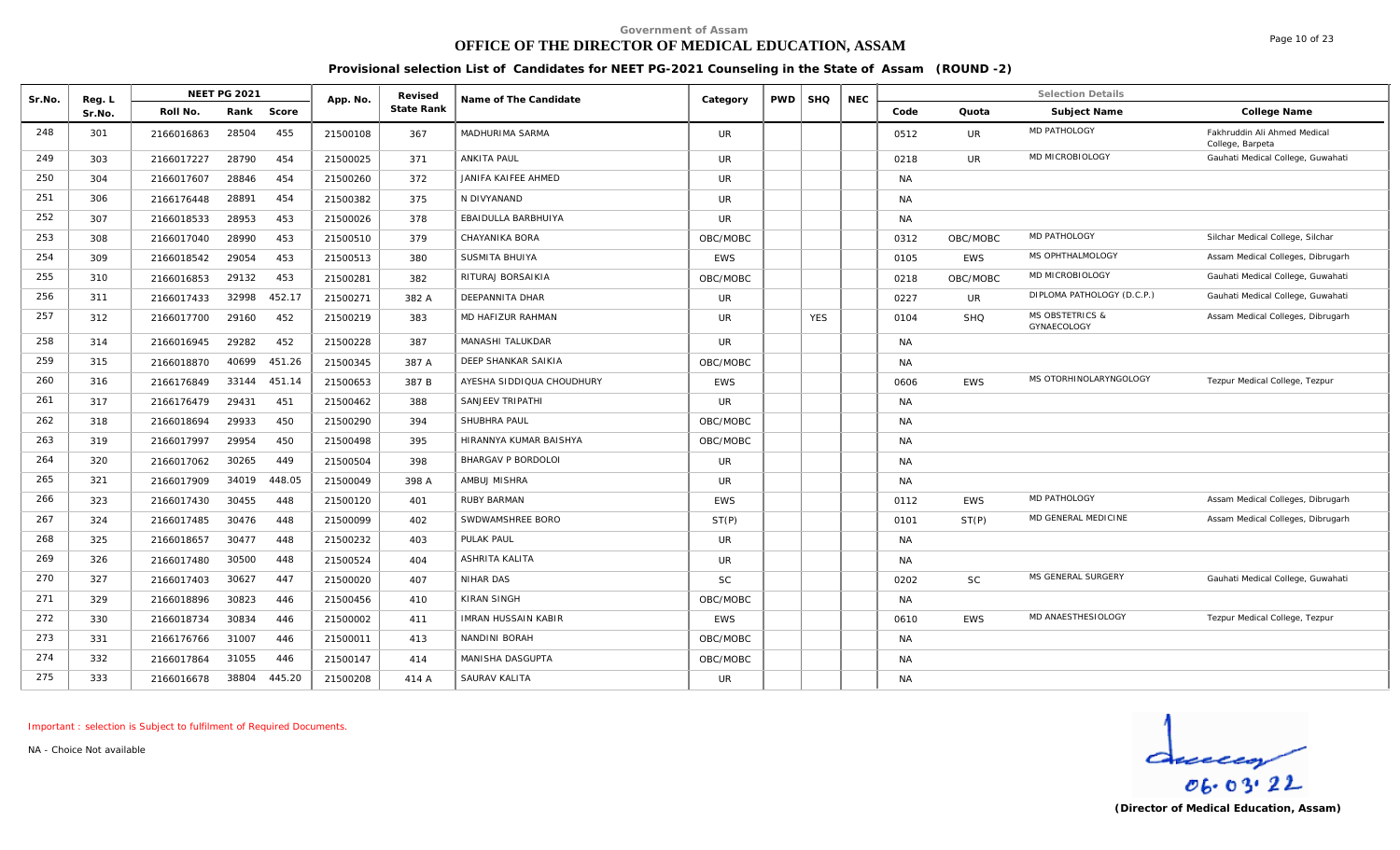# **OFFICE OF THE DIRECTOR OF MEDICAL EDUCATION, ASSAM**

**Provisional selection List of Candidates for NEET PG-2021 Counseling in the State of Assam (ROUND -2)**

| Sr.No. | Reg. L |            | <b>NEET PG 2021</b> |        | App. No. | Revised    | Name of The Candidate    | Category   | <b>PWD</b> | <b>SHQ</b> | <b>NEC</b> |           |            | <b>Selection Details</b>                  |                                                  |
|--------|--------|------------|---------------------|--------|----------|------------|--------------------------|------------|------------|------------|------------|-----------|------------|-------------------------------------------|--------------------------------------------------|
|        | Sr.No. | Roll No.   | Rank                | Score  |          | State Rank |                          |            |            |            |            | Code      | Quota      | Subject Name                              | College Name                                     |
| 276    | 334    | 2166030106 | 31132               | 445    | 21500062 | 417        | REKHA                    | <b>UR</b>  |            |            |            | <b>NA</b> |            |                                           |                                                  |
| 277    | 335    | 2166017258 | 31525               | 444    | 21500707 | 420        | <b>ABHISEK GHOSH</b>     | OBC/MOBC   |            |            |            | <b>NA</b> |            |                                           |                                                  |
| 278    | 336    | 2166017024 | 31542               | 444    | 21500144 | 421        | POPY BORAH               | OBC/MOBC   |            |            |            | NA        |            |                                           |                                                  |
| 279    | 337    | 2166018792 | 31622               | 444    | 21500592 | 422        | SAJEDA KHATUN            | <b>EWS</b> |            |            |            | 0412      | <b>EWS</b> | MD PATHOLOGY                              | Jorhat Medical College, Jorhat                   |
| 280    | 338    | 2166017972 | 31701               | 443    | 21500537 | 428        | SOURABH BORA             | <b>UR</b>  |            |            |            | <b>NA</b> |            |                                           |                                                  |
| 281    | 339    | 2166176435 | 31773               | 443    | 21500654 | 430        | ASHRUFA MASUMA           | <b>UR</b>  |            |            |            | <b>NA</b> |            |                                           |                                                  |
| 282    | 340    | 2166017438 | 31819               | 443    | 21500223 | 431        | HIMASRI SARMAH           | <b>EWS</b> |            |            |            | <b>NA</b> |            |                                           |                                                  |
| 283    | 341    | 2166018688 | 31962               | 442    | 21500452 | 433        | RUDRASANKAR CHAKRABORTY  | UR         |            |            |            | <b>NA</b> |            |                                           |                                                  |
| 284    | 342    | 2166017656 | 31977               | 442    | 21500360 | 434        | SNIGDHA HALOI            | <b>SC</b>  |            |            |            | 0204      | <b>SC</b>  | <b>MS OBSTETRICS &amp;</b><br>GYNAECOLOGY | Gauhati Medical College, Guwahati                |
| 285    | 343    | 2166018658 | 32073               | 442    | 21500012 | 435        | <b>MADHURI SETHIA</b>    | <b>EWS</b> |            |            |            | <b>NA</b> |            |                                           |                                                  |
| 286    | 345    | 2166017490 | 32275               | 441    | 21500535 | 439        | SOURAV DHAR              | <b>SC</b>  |            |            |            | 0104      | <b>SC</b>  | <b>MS OBSTETRICS &amp;</b><br>GYNAECOLOGY | Assam Medical Colleges, Dibrugarh                |
| 287    | 347    | 2166018637 | 32587               | 440    | 21500156 | 442        | SOURAV SUTRADHAR         | <b>SC</b>  |            |            |            | 0102      | <b>SC</b>  | MS GENERAL SURGERY                        | Assam Medical Colleges, Dibrugarh                |
| 288    | 348    | 2166017967 | 32682               | 440    | 21500488 | 443        | MADHURJYA ROY            | OBC/MOBC   |            |            |            | <b>NA</b> |            |                                           |                                                  |
| 289    | 349    | 2166017772 | 32698               | 440    | 21500194 | 445        | SHAIENA PARVEEN          | <b>EWS</b> |            |            |            | <b>NA</b> |            |                                           |                                                  |
| 290    | 350    | 2166017149 | 32944               | 439    | 21500657 | 448        | NAMRATA SINGH            | <b>UR</b>  |            |            |            | <b>NA</b> |            |                                           |                                                  |
| 291    | 351    | 2166017749 | 32991               | 439    | 21500392 | 450        | NAVANITA SARMA           | <b>EWS</b> |            |            |            | <b>NA</b> |            |                                           |                                                  |
| 292    | 352    | 2166017039 | 32994               | 439    | 21500334 | 451        | KANKU BORUAH             | OBC/MOBC   |            |            |            | <b>NA</b> |            |                                           |                                                  |
| 293    | 353    | 2166176487 | 36700               | 438.78 | 21500565 | 452 A      | <b>AMRITAV KAR</b>       | <b>UR</b>  |            |            |            | <b>NA</b> |            |                                           |                                                  |
| 294    | 354    | 2166017055 | 33128               | 438    | 21500262 | 453        | <b>BHABESH DEHINGIA</b>  | OBC/MOBC   |            |            |            | <b>NA</b> |            |                                           |                                                  |
| 295    | 355    | 2166017437 | 33137               | 438    | 21500192 | 454        | DOOLMONI SAIKIA          | <b>UR</b>  |            |            |            | <b>NA</b> |            |                                           |                                                  |
| 296    | 356    | 2166018346 | 33219               | 438    | 21500485 | 456        | ABHILEKHA CHOUDHURY      | <b>UR</b>  |            |            |            | <b>NA</b> |            |                                           |                                                  |
| 297    | 357    | 2166016842 | 33251               | 438    | 21500661 | 457        | <b>BISWAJIT THAKURIA</b> | OBC/MOBC   |            |            |            | NA        |            |                                           |                                                  |
| 298    | 358    | 2166176515 | 33271               | 438    | 21500536 | 458        | <b>IPSITA GOGOI</b>      | OBC/MOBC   |            |            |            | <b>NA</b> |            |                                           |                                                  |
| 299    | 360    | 2166018817 | 33593               | 437    | 21500121 | 461        | RUPSHIKHA GOGOI          | OBC/MOBC   |            |            |            | 0118      | <b>UR</b>  | MD MICROBIOLOGY                           | Assam Medical Colleges, Dibrugarh                |
| 300    | 361    | 2166018075 | 33685               | 436    | 21500634 | 462        | MOHIBUL ISLAM AHMED      | <b>UR</b>  |            |            |            | <b>NA</b> |            |                                           |                                                  |
| 301    | 362    | 2166017182 | 33694               | 436    | 21500017 | 463        | ABUL KALAM AZAD          | <b>EWS</b> |            |            |            | 0512      | <b>EWS</b> | MD PATHOLOGY                              | Fakhruddin Ali Ahmed Medical<br>College, Barpeta |
| 302    | 363    | 2166018852 | 33698               | 436    | 21500091 | 464        | NIVEDITA CHAUHAN         | <b>UR</b>  |            |            |            | <b>NA</b> |            |                                           |                                                  |
| 303    | 364    | 2166018007 | 33712               | 436    | 21500246 | 465        | KUMARI MAYA              | <b>SC</b>  |            |            |            | 0402      | <b>SC</b>  | MS GENERAL SURGERY                        | Jorhat Medical College, Jorhat                   |

*Important : selection is Subject to fulfilment of Required Documents.*

*NA - Choice Not available*

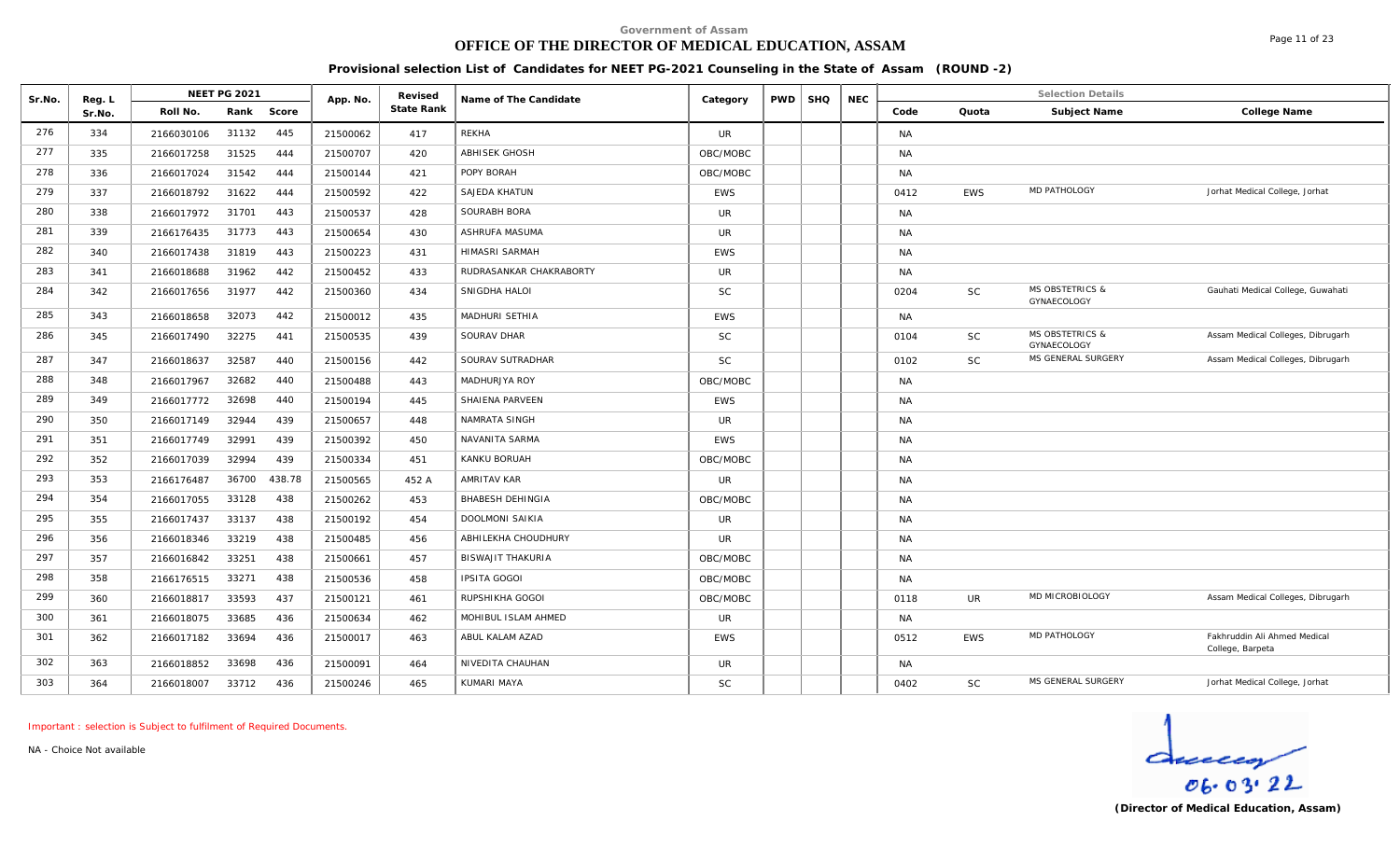# **OFFICE OF THE DIRECTOR OF MEDICAL EDUCATION, ASSAM**

Page 12 of 23

**Provisional selection List of Candidates for NEET PG-2021 Counseling in the State of Assam (ROUND -2)**

| Sr.No. | Reg. L |            | <b>NEET PG 2021</b> |        | App. No. | Revised    | Name of The Candidate      | Category       | <b>PWD</b> | <b>SHQ</b> | <b>NEC</b> |           |            | <b>Selection Details</b>                  |                                                  |
|--------|--------|------------|---------------------|--------|----------|------------|----------------------------|----------------|------------|------------|------------|-----------|------------|-------------------------------------------|--------------------------------------------------|
|        | Sr.No. | Roll No.   | Rank                | Score  |          | State Rank |                            |                |            |            |            | Code      | Quota      | Subject Name                              | College Name                                     |
| 304    | 366    | 2166018381 | 33971               | 435    | 21500678 | 468        | SAYED SHAMIM AKTAR MONDAL  | <b>EWS</b>     |            |            |            | <b>NA</b> |            |                                           |                                                  |
| 305    | 367    | 2166016814 | 34136               | 435    | 21500457 | 470        | DEBABRATA DUTTA            | <b>UR</b>      |            |            |            | <b>NA</b> |            |                                           |                                                  |
| 306    | 368    | 2166017574 | 34139               | 435    | 21500401 | 471        | MANASHI BORUAH             | <b>EWS</b>     |            |            |            | <b>NA</b> |            |                                           |                                                  |
| 307    | 369    | 2166176458 | 34146               | 435    | 21500571 | 472        | DIPENDU SAHA               | <b>UR</b>      |            |            |            | <b>NA</b> |            |                                           |                                                  |
| 308    | 370    | 2166174568 | 34239               | 435    | 21500613 | 473        | PRADIPAN BHOWMICK          | UR.            |            |            |            | <b>NA</b> |            |                                           |                                                  |
| 309    | 371    | 2166176723 | 34331               | 435    | 21500148 | 474        | SNEHA BARO                 | ST(P)          |            |            |            | 0404      | ST(P)      | <b>MS OBSTETRICS &amp;</b><br>GYNAECOLOGY | Jorhat Medical College, Jorhat                   |
| 310    | 372    | 2166018729 | 34414               | 434    | 21500117 | 475        | <b>ABDUS SAMAD</b>         | UR.            |            |            |            | 0216      | <b>UR</b>  | MD BIOCHEMISTRY                           | Gauhati Medical College, Guwahati                |
| 311    | 373    | 2166018836 | 34415               | 434    | 21500030 | 476        | <b>BIJIT KUMAR NATH</b>    | OBC/MOBC       |            |            |            | <b>NA</b> |            |                                           |                                                  |
| 312    | 374    | 2166017629 | 34429               | 434    | 21500214 | 478        | KHANDAKER SAEED SALEEM     | <b>EWS</b>     |            |            |            | <b>NA</b> |            |                                           |                                                  |
| 313    | 375    | 2166018310 | 34501               | 434    | 21500015 | 479        | <b>BARNALI DEVI</b>        | <b>UR</b>      |            |            |            | 0118      | UR         | MD MICROBIOLOGY                           | Assam Medical Colleges, Dibrugarh                |
| 314    | 377    | 2166018937 | 46050               | 432.73 | 21500326 | 484 A      | MELORI LALNUNSIAMI NGAMLAI | ST(H)          |            |            |            | 0204      | ST(H)      | <b>MS OBSTETRICS &amp;</b><br>GYNAECOLOGY | Gauhati Medical College, Guwahati                |
| 315    | 378    | 2166017037 | 38696               | 432.60 | 21500407 | 484 B      | <b>DAISI KAMAN</b>         | ST(P)          |            |            |            | 0113      | ST(P)      | MD DERMATOLOGY<br>VENEREOLOGY & LEPROSY   | Assam Medical Colleges, Dibrugarh                |
| 316    | 379    | 2166017994 | 34890               | 432    | 21500191 | 485        | <b>MAYANK GANGWAL</b>      | UR.            |            |            |            | <b>NA</b> |            |                                           |                                                  |
| 317    | 380    | 2166018315 | 34893               | 432    | 21500402 | 486        | <b>AMALIN PHUKAN</b>       | UR             |            |            |            | <b>NA</b> |            |                                           |                                                  |
| 318    | 381    | 2166018080 | 34929               | 432    | 21500289 | 487        | WAQAR HASNAT MAMOON        | <b>UR</b>      |            |            |            | <b>NA</b> |            |                                           |                                                  |
| 319    | 382    | 2166018717 | 34957               | 432    | 21500301 | 488        | <b>UMESH KANTA KAIRI</b>   | OBC/MOBC       |            |            |            | <b>NA</b> |            |                                           |                                                  |
| 320    | 383    | 2166017474 | 34961               | 432    | 21500542 | 489        | <b>BANASHREE BAISHYA</b>   | UR             |            |            |            | <b>NA</b> |            |                                           |                                                  |
| 321    | 384    | 2166018726 | 34997               | 432    | 21500619 | 491        | ZULFIQUAR AHMED            | <b>UR</b>      |            | <b>YES</b> |            | 0202      | <b>SHQ</b> | MS GENERAL SURGERY                        | Gauhati Medical College, Guwahati                |
| 322    | 385    | 2166016902 | 35034               | 432    | 21500125 | 493        | <b>UPASHANA DAS</b>        | <b>SC</b>      |            |            |            | 0210      | SC         | MD ANAESTHESIOLOGY                        | Gauhati Medical College, Guwahati                |
| 323    | 386    | 2166176867 | 35242               | 431    | 21500574 | 495        | AMRITANSH MISHRA           | $_{\text{UR}}$ |            |            |            | <b>NA</b> |            |                                           |                                                  |
| 324    | 387    | 2166017078 | 35296               | 431    | 21500230 | 496        | KARAN KUMAR BORAH          | OBC/MOBC       |            |            |            | 0211      | <b>UR</b>  | MD COMMUNITY MEDICINE                     | Gauhati Medical College, Guwahati                |
| 325    | 388    | 2166018396 | 35437               | 431    | 21500288 | 499        | <b>BITOPAN MADAHI</b>      | ST(P)          |            |            |            | 0508      | ST(P)      | MD RADIO-DIAGNOSIS                        | Fakhruddin Ali Ahmed Medical<br>College, Barpeta |
| 326    | 389    | 2166016921 | 39397               | 430.54 | 21500182 | 499 A      | <b>ABHINEET DEY</b>        | OBC/MOBC       |            |            |            | <b>NA</b> |            |                                           |                                                  |
| 327    | 390    | 2166177064 | 35605               | 430    | 21500196 | 500        | SUBHASHIS CHANDA           | <b>UR</b>      |            |            |            | <b>NA</b> |            |                                           |                                                  |
| 328    | 392    | 2166018093 | 35858               | 429    | 21500684 | 504        | PRANJAL SARMAH             | <b>UR</b>      |            |            |            | 0111      | UR         | MD COMMUNITY MEDICINE                     | Assam Medical Colleges, Dibrugarh                |
| 329    | 393    | 2166017343 | 35977               | 429    | 21500081 | 505        | <b>BISWAJIT DAS</b>        | <b>SC</b>      |            |            |            | 0103      | SC         | MS ORTHOPAEDICS                           | Assam Medical Colleges, Dibrugarh                |
| 330    | 394    | 2166018358 | 36046               | 429    | 21500671 | 506        | SUHASHINI CHOUDHURY        | OBC/MOBC       |            |            |            | <b>NA</b> |            |                                           |                                                  |
| 331    | 395    | 2166017496 | 40134               | 428.48 | 21500080 | 506 A      | MRIDUSHMAN SAIKIA          | OBC/MOBC       |            |            |            | 0111      | OBC/MOBC   | MD COMMUNITY MEDICINE                     | Assam Medical Colleges, Dibrugarh                |

*Important : selection is Subject to fulfilment of Required Documents.*

*NA - Choice Not available*

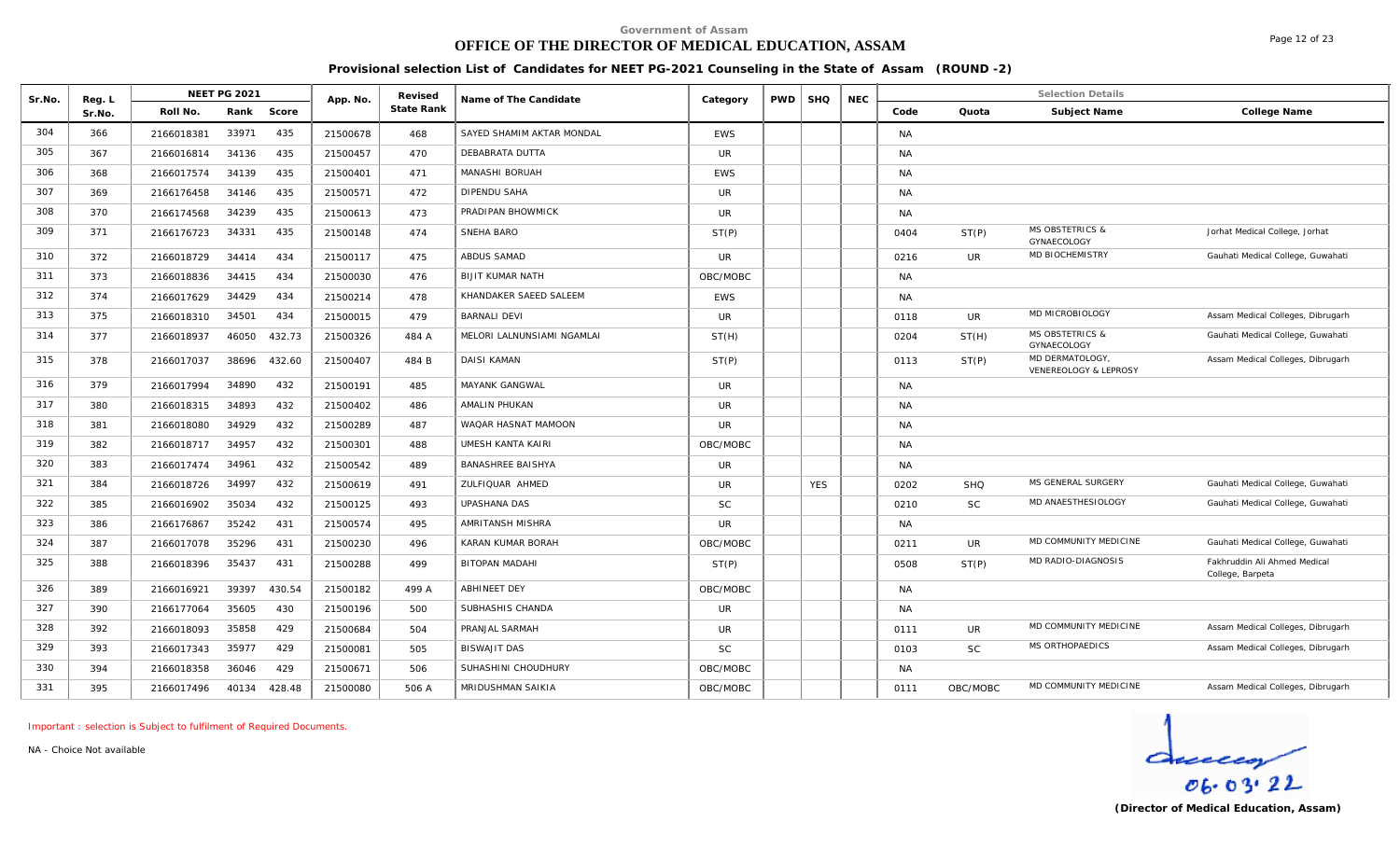# **OFFICE OF THE DIRECTOR OF MEDICAL EDUCATION, ASSAM**

Page 13 of 23

**Provisional selection List of Candidates for NEET PG-2021 Counseling in the State of Assam (ROUND -2)**

| Sr.No. | Reg. L |            | <b>NEET PG 2021</b> |        | App. No. | Revised    | Name of The Candidate   | Category   | <b>PWD</b> | <b>SHQ</b> | <b>NEC</b> |           |            | <b>Selection Details</b>                  |                                   |
|--------|--------|------------|---------------------|--------|----------|------------|-------------------------|------------|------------|------------|------------|-----------|------------|-------------------------------------------|-----------------------------------|
|        | Sr.No. | Roll No.   | Rank                | Score  |          | State Rank |                         |            |            |            |            | Code      | Quota      | Subject Name                              | College Name                      |
| 332    | 397    | 2166017642 | 36348               | 428    | 21500128 | 508        | POOJA NATH              | OBC/MOBC   |            |            |            | <b>NA</b> |            |                                           |                                   |
| 333    | 398    | 2166018910 | 36717               | 426    | 21500307 | 511        | SULAGNA ROY             | <b>EWS</b> |            |            |            | <b>NA</b> |            |                                           |                                   |
| 334    | 399    | 2166176729 | 36861               | 426    | 21500431 | 513        | MAYUREE THAKURIA        | OBC/MOBC   |            |            |            | <b>NA</b> |            |                                           |                                   |
| 335    | 400    | 2166018901 | 37096               | 425    | 21500072 | 516        | DHRITIBRATA GOSWAMI     | UR         |            |            |            | <b>NA</b> |            |                                           |                                   |
| 336    | 402    | 2166018313 | 37251               | 425    | 21500169 | 519        | <b>BISWADEEP PAUL</b>   | OBC/MOBC   |            |            |            | <b>NA</b> |            |                                           |                                   |
| 337    | 403    | 2166017484 | 37263               | 425    | 21500468 | 520        | ARIFA BEGUM LASKAR      | <b>UR</b>  |            |            |            | <b>NA</b> |            |                                           |                                   |
| 338    | 405    | 2166017585 | 37328               | 425    | 21500261 | 522        | CHANDRAKSHEE KAKATI     | <b>UR</b>  |            |            |            | 0318      | UR         | MD MICROBIOLOGY                           | Silchar Medical College, Silchar  |
| 339    | 406    | 2166017897 | 37345               | 425    | 21500035 | 523        | KHAIRUL ISLAM           | <b>UR</b>  |            | <b>YES</b> |            | 0404      | <b>SHQ</b> | <b>MS OBSTETRICS &amp;</b><br>GYNAECOLOGY | Jorhat Medical College, Jorhat    |
| 340    | 407    | 2166176413 | 37398               | 424    | 21500553 | 524        | MERINA YASMIN           | <b>UR</b>  |            |            |            | 0119      | OBC/MOBC   | MD PHARMACOLOGY                           | Assam Medical Colleges, Dibrugarh |
| 341    | 408    | 2166016880 | 37577               | 424    | 21500311 | 525        | NITESH PRASAD           | UR         |            |            |            | NA        |            |                                           |                                   |
| 342    | 409    | 2166017019 | 37592               | 424    | 21500381 | 526        | PRIYANKA MANTA SAIKIA   | ST(P)      |            |            |            | 0202      | ST(P)      | MS GENERAL SURGERY                        | Gauhati Medical College, Guwahati |
| 343    | 410    | 2166018838 | 37681               | 423    | 21500155 | 527        | JAHNAVI KUMARI SINHA    | OBC/MOBC   |            |            |            | 0118      | OBC/MOBC   | MD MICROBIOLOGY                           | Assam Medical Colleges, Dibrugarh |
| 344    | 411    | 2166176417 | 37750               | 423    | 21500286 | 528        | NURUDDIN MOHAMMAD IQBAL | <b>UR</b>  |            |            |            | 0611      | UR         | MD COMMUNITY MEDICINE                     | Tezpur Medical College, Tezpur    |
| 345    | 412    | 2166016828 | 38087               | 422    | 21500448 | 529        | SAMPRITEE GOGOI         | OBC/MOBC   |            |            |            | 0418      | UR Ph      | MD MICROBIOLOGY                           | Jorhat Medical College, Jorhat    |
| 346    | 413    | 2166018664 | 38181               | 422    | 21500477 | 530        | SREYOSHEE GUPTA         | <b>UR</b>  |            |            |            | <b>NA</b> |            |                                           |                                   |
| 347    | 414    | 2166018397 | 38226               | 422    | 21500252 | 531        | KOLLI AJIT KUMAR        | <b>UR</b>  |            |            |            | <b>NA</b> |            |                                           |                                   |
| 348    | 415    | 2166176485 | 42204               | 421.27 | 21500058 | 531 A      | DEBAJIT CHUTIA          | OBC/MOBC   |            |            |            | <b>NA</b> |            |                                           |                                   |
| 349    | 416    | 2166018536 | 38257               | 421    | 21500023 | 532        | ARITRA GUPTA            | <b>EWS</b> |            |            |            | 0319      | UR         | MD PHARMACOLOGY                           | Silchar Medical College, Silchar  |
| 350    | 417    | 2166018461 | 38315               | 421    | 21500132 | 533        | JUTIMOLLIKA HAZARIKA    | <b>EWS</b> |            |            |            | <b>NA</b> |            |                                           |                                   |
| 351    | 418    | 2166018391 | 38405               | 421    | 21500218 | 534        | SWAPANJYOTI TALUKDAR    | <b>SC</b>  |            |            |            | 0110      | <b>SC</b>  | MD ANAESTHESIOLOGY                        | Assam Medical Colleges, Dibrugarh |
| 352    | 419    | 2166017813 | 38526               | 420    | 21500638 | 536        | KASTURI NEOG            | OBC/MOBC   |            |            |            | <b>NA</b> |            |                                           |                                   |
| 353    | 421    | 2166018758 | 38682               | 420    | 21500171 | 539        | MINERVA SARMA           | <b>UR</b>  |            |            |            | 0318      | ST(H)      | MD MICROBIOLOGY                           | Silchar Medical College, Silchar  |
| 354    | 422    | 2166016727 | 38824               | 420    | 21500317 | 542        | MUNMUN BORAH            | OBC/MOBC   |            |            |            | 0116      | UR.        | MD BIOCHEMISTRY                           | Assam Medical Colleges, Dibrugarh |
| 355    | 424    | 2166018406 | 38974               | 419    | 21500379 | 545        | ASISH SARMA THAKUR      | <b>UR</b>  |            |            |            | <b>NA</b> |            |                                           |                                   |
| 356    | 425    | 2166016605 | 38977               | 419    | 21500328 | 546        | <b>SUMAN DEORI</b>      | ST(P)      |            |            |            | 0401      | ST(P)      | MD GENERAL MEDICINE                       | Jorhat Medical College, Jorhat    |
| 357    | 426    | 2166018387 | 39060               | 419    | 21500193 | 547        | ANKUR RANJAN SAIKIA     | OBC/MOBC   |            |            |            | <b>NA</b> |            |                                           |                                   |
| 358    | 427    | 2166176490 | 39170               | 419    | 21500618 | 548        | SWAGATA DEY             | <b>UR</b>  |            |            |            | 0219      | UR         | MD PHARMACOLOGY                           | Gauhati Medical College, Guwahati |
| 359    | 428    | 2166016857 | 43096               | 418.18 | 21500201 | 548 A      | MUKESH PAUL             | OBC/MOBC   |            |            |            | 0219      | OBC/MOBC   | MD PHARMACOLOGY                           | Gauhati Medical College, Guwahati |
| 360    | 429    | 2166018068 | 39451               | 418    | 21500298 | 552        | SABRINA ISLAM YASMIN    | <b>UR</b>  |            |            |            | <b>NA</b> |            |                                           |                                   |

*Important : selection is Subject to fulfilment of Required Documents.*

*NA - Choice Not available*

 $d$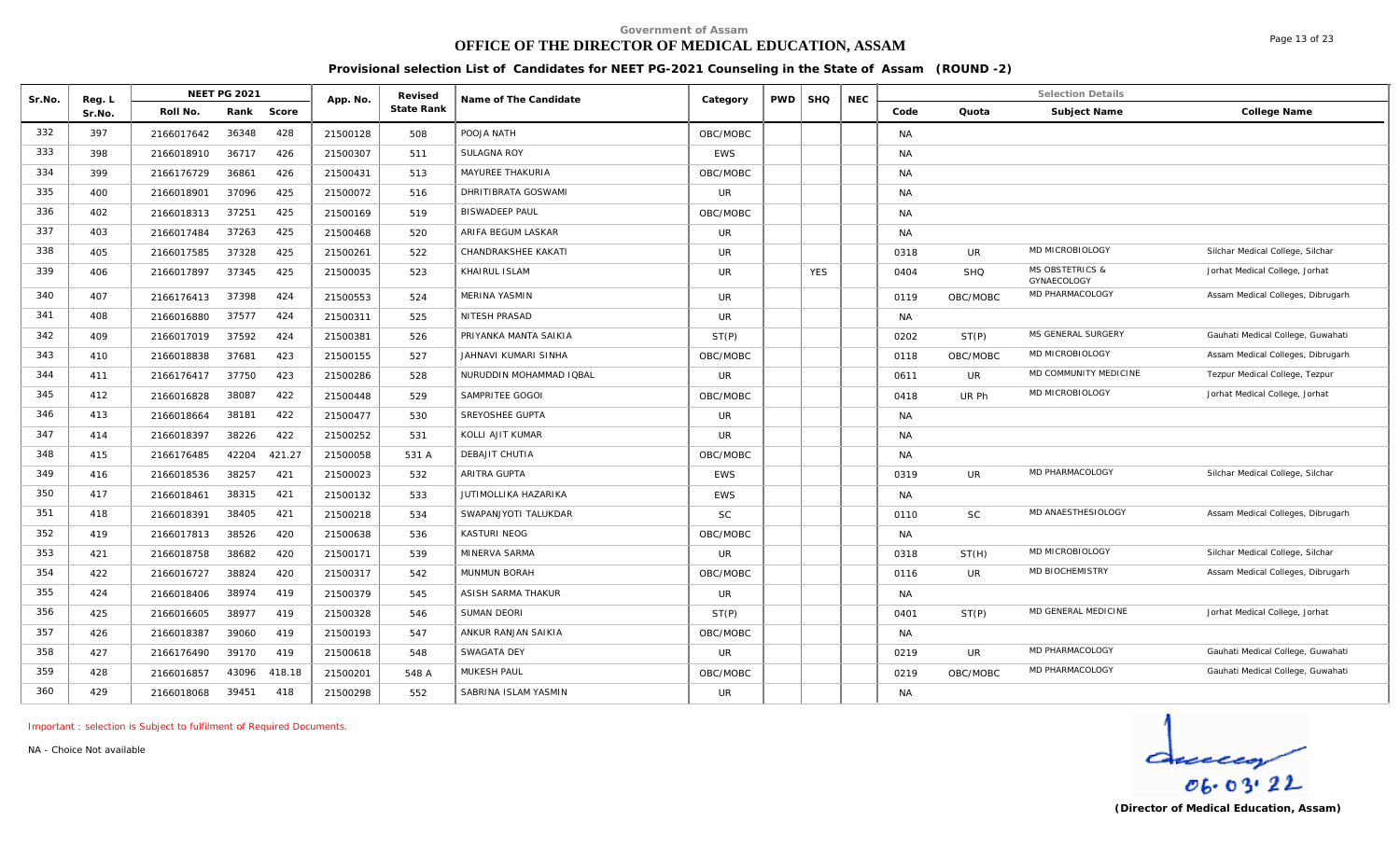# **OFFICE OF THE DIRECTOR OF MEDICAL EDUCATION, ASSAM**

**Provisional selection List of Candidates for NEET PG-2021 Counseling in the State of Assam (ROUND -2)**

| Sr.No. | Reg. L |            | <b>NEET PG 2021</b> |        | App. No. | Revised    | Name of The Candidate           | Category   | <b>PWD</b> | <b>SHQ</b> | <b>NEC</b> |           |            | <b>Selection Details</b> |                                                  |
|--------|--------|------------|---------------------|--------|----------|------------|---------------------------------|------------|------------|------------|------------|-----------|------------|--------------------------|--------------------------------------------------|
|        | Sr.No. | Roll No.   | Rank                | Score  |          | State Rank |                                 |            |            |            |            | Code      | Quota      | Subject Name             | College Name                                     |
| 361    | 431    | 2166018925 | 39666               | 417    | 21500055 | 553        | MANALI SINGHA                   | OBC/MOBC   |            |            |            | <b>NA</b> |            |                          |                                                  |
| 362    | 432    | 2166018541 | 39814               | 417    | 21500264 | 555        | <b>ANKITA PATOA</b>             | <b>SC</b>  |            |            |            | 0306      | <b>SC</b>  | MS OTORHINOLARYNGOLOGY   | Silchar Medical College, Silchar                 |
| 363    | 433    | 2166018592 | 40188               | 415    | 21500554 | 558        | ARVIND KUMAR BAID               | UR         |            |            |            | <b>NA</b> |            |                          |                                                  |
| 364    | 434    | 2166018169 | 40252               | 415    | 21500267 | 559        | SUSHAMANKA DAS                  | SC         |            |            |            | <b>NA</b> |            |                          |                                                  |
| 365    | 435    | 2166018580 | 40312               | 415    | 21500338 | 560        | <b>FARHEEN LASKAR</b>           | <b>EWS</b> |            |            |            | <b>NA</b> |            |                          |                                                  |
| 366    | 436    | 2166018444 | 40385               | 415    | 21500598 | 561        | BIVAB RANJAN HAZARIKA           | OBC/MOBC   |            |            |            | <b>NA</b> |            |                          |                                                  |
| 367    | 437    | 2166016993 | 40488               | 415    | 21500417 | 563        | NANDITA DEKA                    | <b>UR</b>  |            |            |            | 0419      | UR         | MD PHARMACOLOGY          | Jorhat Medical College, Jorhat                   |
| 368    | 439    | 2166018090 | 40785               | 414    | 21500308 | 566        | SOUVIK DAS PURKAYASTHA          | <b>UR</b>  |            |            |            | 0319      | UR         | MD PHARMACOLOGY          | Silchar Medical College, Silchar                 |
| 369    | 440    | 2166017087 | 44785               | 413.03 | 21500610 | 567 A      | DASHRATH KUMAR                  | OBC/MOBC   |            |            |            | NA        |            |                          |                                                  |
| 370    | 441    | 2166016861 | 41044               | 413    | 21500687 | 570        | SAURABH KUMAR GAYAN             | UR.        |            |            |            | <b>NA</b> |            |                          |                                                  |
| 371    | 442    | 2166018731 | 41337               | 412    | 21500295 | 573        | MD SADDAM HUSSAIN               | <b>EWS</b> |            |            |            | <b>NA</b> |            |                          |                                                  |
| 372    | 443    | 2166049769 | 41339               | 412    | 21500724 | 574        | PRANTIK PAUL                    | OBC/MOBC   |            |            |            | <b>NA</b> |            |                          |                                                  |
| 373    | 444    | 2166018141 | 41469               | 411    | 21500557 | 577        | SARADA MAZUMDAR                 | <b>SC</b>  |            |            |            | <b>NA</b> |            |                          |                                                  |
| 374    | 445    | 2166017089 | 41619               | 411    | 21500609 | 578        | MD. SHAHINUR RAHMAN             | UR.        |            |            |            | <b>NA</b> |            |                          |                                                  |
| 375    | 446    | 2166018083 | 41820               | 410    | 21500244 | 582        | MONIRUL ISLAM                   | <b>EWS</b> |            |            |            | 0211      | EWS Ph     | MD COMMUNITY MEDICINE    | Gauhati Medical College, Guwahati                |
| 376    | 447    | 2166018489 | 45861               | 409.94 | 21500587 | 583 A      | SUBRATA THAKUR                  | <b>UR</b>  |            |            |            | <b>NA</b> |            |                          |                                                  |
| 377    | 448    | 2166016983 | 42173               | 409    | 21500305 | 584        | SUBHANA HUSSAIN BORAH           | <b>UR</b>  |            |            |            | <b>NA</b> |            |                          |                                                  |
| 378    | 449    | 2166016884 | 42237               | 409    | 21500636 | 586        | <b>GEETANJALI BHATTACHARJEE</b> | <b>UR</b>  |            |            |            | <b>NA</b> |            |                          |                                                  |
| 379    | 450    | 2166017422 | 42266               | 409    | 21500538 | 587        | <b>GYANDEEP KAKATI</b>          | UR         |            |            |            | <b>NA</b> |            |                          |                                                  |
| 380    | 451    | 2166018783 | 42439               | 409    | 21500116 | 589        | DEVALINA BHAGAWATI              | <b>UR</b>  |            |            |            | <b>NA</b> |            |                          |                                                  |
| 381    | 452    | 2166018907 | 42463               | 408    | 21500655 | 590        | JAHANGIR ALAM                   | <b>UR</b>  |            |            |            | <b>NA</b> |            |                          |                                                  |
| 382    | 453    | 2166018494 | 42660               | 408    | 21500090 | 591        | <b>DIPANKAR KAKATI</b>          | OBC/MOBC   |            |            |            | <b>NA</b> |            |                          |                                                  |
| 383    | 454    | 2166018887 | 42798               | 407    | 21500285 | 595        | MOUMITA BORAH                   | OBC/MOBC   |            |            |            | 0518      | UR         | MD MICROBIOLOGY          | Fakhruddin Ali Ahmed Medical<br>College, Barpeta |
| 384    | 455    | 2166017730 | 46879               | 406.85 | 21500603 | 596 A      | ANJAR MUHAMMAD TAPADAR          | <b>EWS</b> |            | <b>YES</b> |            | <b>NA</b> |            |                          |                                                  |
| 385    | 456    | 2166021884 | 43133               | 406    | 21500427 | 598        | SAIFUL ISLAM                    | <b>EWS</b> |            |            |            | <b>NA</b> |            |                          |                                                  |
| 386    | 457    | 2166017381 | 43154               | 406    | 21500434 | 599        | GUNJANA GAYETREE BORA           | UR         |            |            |            | 0518      | UR         | MD MICROBIOLOGY          | Fakhruddin Ali Ahmed Medical<br>College, Barpeta |
| 387    | 458    | 2166016784 | 47192               | 405.82 | 21500400 | 599 A      | RUCHITA PODDAR                  | <b>UR</b>  |            |            |            | 0116      | OBC/MOBC   | MD BIOCHEMISTRY          | Assam Medical Colleges, Dibrugarh                |
| 388    | 459    | 2166017804 | 43351               | 405    | 21500699 | 600        | REZAUL HOQUE                    | <b>UR</b>  |            | <b>YES</b> |            | 0210      | <b>SHQ</b> | MD ANAESTHESIOLOGY       | Gauhati Medical College, Guwahati                |

*Important : selection is Subject to fulfilment of Required Documents.*

*NA - Choice Not available*

 $d_{vector}$ <br> $06.03.22$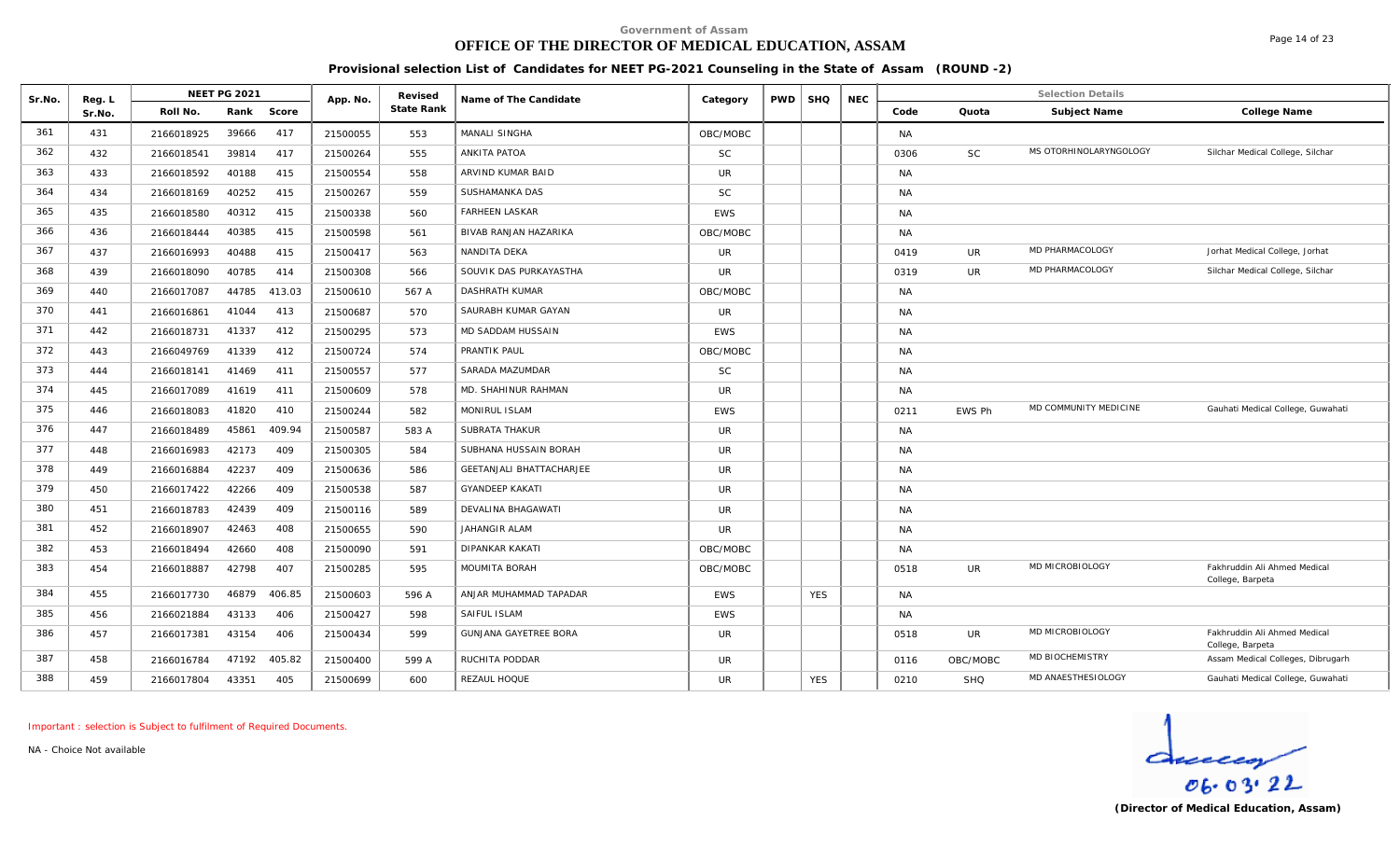# **OFFICE OF THE DIRECTOR OF MEDICAL EDUCATION, ASSAM**

Page 15 of 23

**Provisional selection List of Candidates for NEET PG-2021 Counseling in the State of Assam (ROUND -2)**

| Sr.No. | Reg. L |            | <b>NEET PG 2021</b> |              | App. No. | Revised    | Name of The Candidate      | Category   | <b>PWD</b> | <b>SHQ</b> | <b>NEC</b> |           |            | <b>Selection Details</b>                  |                                   |
|--------|--------|------------|---------------------|--------------|----------|------------|----------------------------|------------|------------|------------|------------|-----------|------------|-------------------------------------------|-----------------------------------|
|        | Sr.No. | Roll No.   | Rank                | Score        |          | State Rank |                            |            |            |            |            | Code      | Quota      | Subject Name                              | College Name                      |
| 389    | 460    | 2166018200 | 43376               | 405          | 21500112 | 601        | SYED INAMUL HUSSAIN        | <b>UR</b>  |            |            |            | <b>NA</b> |            |                                           |                                   |
| 390    | 461    | 2166017202 | 43744               | 405          | 21500520 | 606        | LOVELY YASMIN              | <b>UR</b>  |            | <b>YES</b> |            | 0305      | <b>SHQ</b> | MS OPHTHALMOLOGY                          | Silchar Medical College, Silchar  |
| 391    | 462    | 2166017998 | 43916               | 404          | 21500637 | 608        | MANASWI KALITA             | <b>UR</b>  |            |            |            | <b>NA</b> |            |                                           |                                   |
| 392    | 464    | 2166018743 | 44214               | 403          | 21500349 | 610        | KAUSHIK DATTA              | <b>UR</b>  |            |            |            | <b>NA</b> |            |                                           |                                   |
| 393    | 465    | 2166018850 | 44570               | 402          | 21500463 | 616        | WASIM AKRAM                | <b>EWS</b> |            |            |            | <b>NA</b> |            |                                           |                                   |
| 394    | 466    | 2166018040 | 44579               | 402          | 21500300 | 617        | SUMI DUTTA                 | OBC/MOBC   |            |            |            | 0215      | <b>UR</b>  | MD FORENSIC MEDICINE                      | Gauhati Medical College, Guwahati |
| 395    | 467    | 2166018502 | 44661               | 402          | 21500564 | 621        | <b>BRISTI SHYAM</b>        | ST(H)      |            |            |            | 0307      | ST(H)      | <b>MD PAEDIATRICS</b>                     | Silchar Medical College, Silchar  |
| 396    | 468    | 2166018831 | 44678               | 402          | 21500186 | 622        | <b>JYOTIRMOY SARMA</b>     | <b>UR</b>  |            |            |            | <b>NA</b> |            |                                           |                                   |
| 397    | 469    | 2166016696 | 48642               | 401.70       | 21500471 | 622 A      | SUKHAMA NARAYAN RANA PATIR | ST(P)      |            |            |            | 0403      | ST(P)      | MS ORTHOPAEDICS                           | Jorhat Medical College, Jorhat    |
| 398    | 470    | 2166176820 | 45423               | 400          | 21500469 | 630        | MD KAYUM ALI AHMED         | UR         |            |            |            | NA        |            |                                           |                                   |
| 399    | 471    | 2166016850 | 49462               | 399.64       | 21500390 | 630 A      | BHABANI PAO                | ST(P)      |            |            |            | 0104      | ST(P)      | <b>MS OBSTETRICS &amp;</b><br>GYNAECOLOGY | Assam Medical Colleges, Dibrugarh |
| 400    | 472    | 2166018662 |                     | 49512 399.64 | 21500071 | 630 B      | SANCHITA ROY               | <b>EWS</b> |            |            |            | <b>NA</b> |            |                                           |                                   |
| 401    | 473    | 2166018736 | 45528               | 399          | 21500474 | 631        | NITU BIKOMIYA DEORI        | ST(P)      |            |            |            | 0307      | ST(P)      | <b>MD PAEDIATRICS</b>                     | Silchar Medical College, Silchar  |
| 402    | 474    | 2166017552 | 45808               | 398          | 21500423 | 632        | PHOEBE SARAH BASUMATARY    | ST(P)      |            |            |            | 0302      | ST(P)      | MS GENERAL SURGERY                        | Silchar Medical College, Silchar  |
| 403    | 475    | 2166017223 | 50767               | 395.52       | 21500667 | 636 A      | PURBANIL BARUAH            | OBC/MOBC   |            |            |            | 0619      | $ST(H)$ Ph | MD PHARMACOLOGY                           | Tezpur Medical College, Tezpur    |
| 404    | 477    | 2166017073 | 46837               | 395          | 21500284 | 639        | PARILAL BARMAN             | <b>SC</b>  |            |            |            | 0406      | <b>SC</b>  | MS OTORHINOLARYNGOLOGY                    | Jorhat Medical College, Jorhat    |
| 405    | 478    | 2166017871 | 46846               | 395          | 21500213 | 640        | NABO PALLOB BHATTACHARJEE  | <b>UR</b>  |            |            |            | <b>NA</b> |            |                                           |                                   |
| 406    | 479    | 2166017475 | 47121               | 394          | 21500739 | 643        | TRIDIB CHANDRA DEVA NATH   | OBC/MOBC   |            |            |            | 0215      | <b>UR</b>  | <b>MD FORENSIC MEDICINE</b>               | Gauhati Medical College, Guwahati |
| 407    | 480    | 2166017901 | 47175               | 394          | 21500497 | 644        | <b>BAHARUL HOQUE</b>       | <b>UR</b>  |            | <b>YES</b> |            | <b>NA</b> |            |                                           |                                   |
| 408    | 481    | 2166017792 | 47182               | 394          | 21500475 | 645        | SALMAN CHOUDHURY           | EWS        |            |            |            | NA        |            |                                           |                                   |
| 409    | 482    | 2166176956 | 47250               | 394          | 21500539 | 647        | SANKARSHAN DEBNATH         | OBC/MOBC   |            |            |            | <b>NA</b> |            |                                           |                                   |
| 410    | 483    | 2166017727 | 47486               | 393          | 21500266 | 650        | <b>DEBAJIT DAS</b>         | OBC/MOBC   |            | <b>YES</b> |            | 0123      | SHQ        | DIPLOMA PAEDIATRICS (D.C.H.)              | Assam Medical Colleges, Dibrugarh |
| 411    | 484    | 2166018478 | 47960               | 392          | 21500313 | 653        | <b>GARGI BARMAN</b>        | <b>UR</b>  |            |            |            | NA        |            |                                           |                                   |
| 412    | 486    | 2166173835 | 48212               | 391          | 21500302 | 659        | <b>DIMBESWAR ROY</b>       | OBC/MOBC   |            |            |            | <b>NA</b> |            |                                           |                                   |
| 413    | 487    | 2166016822 | 48225               | 391          | 21500576 | 660        | SOMA SARKAR                | <b>SC</b>  |            |            |            | 0114      | <b>SC</b>  | <b>MD PSYCHIATRY</b>                      | Assam Medical Colleges, Dibrugarh |
| 414    | 488    | 2166157671 | 48318               | 391          | 21500659 | 661        | SWATI SHAKYA               | <b>UR</b>  |            |            |            | <b>NA</b> |            |                                           |                                   |
| 415    | 489    | 2166017443 | 48405               | 390          | 21500728 | 663        | DIPENDRA SINGH             | <b>UR</b>  |            |            |            | <b>NA</b> |            |                                           |                                   |
| 416    | 490    | 2166018800 | 48438               | 390          | 21500534 | 664        | SUDIPTA NATH               | OBC/MOBC   |            |            |            | <b>NA</b> |            |                                           |                                   |
| 417    | 491    | 2166018742 | 48446               | 390          | 21500126 | 665        | MANAS KALITA               | <b>UR</b>  |            |            |            | <b>NA</b> |            |                                           |                                   |

*Important : selection is Subject to fulfilment of Required Documents.*

*NA - Choice Not available*

 $d$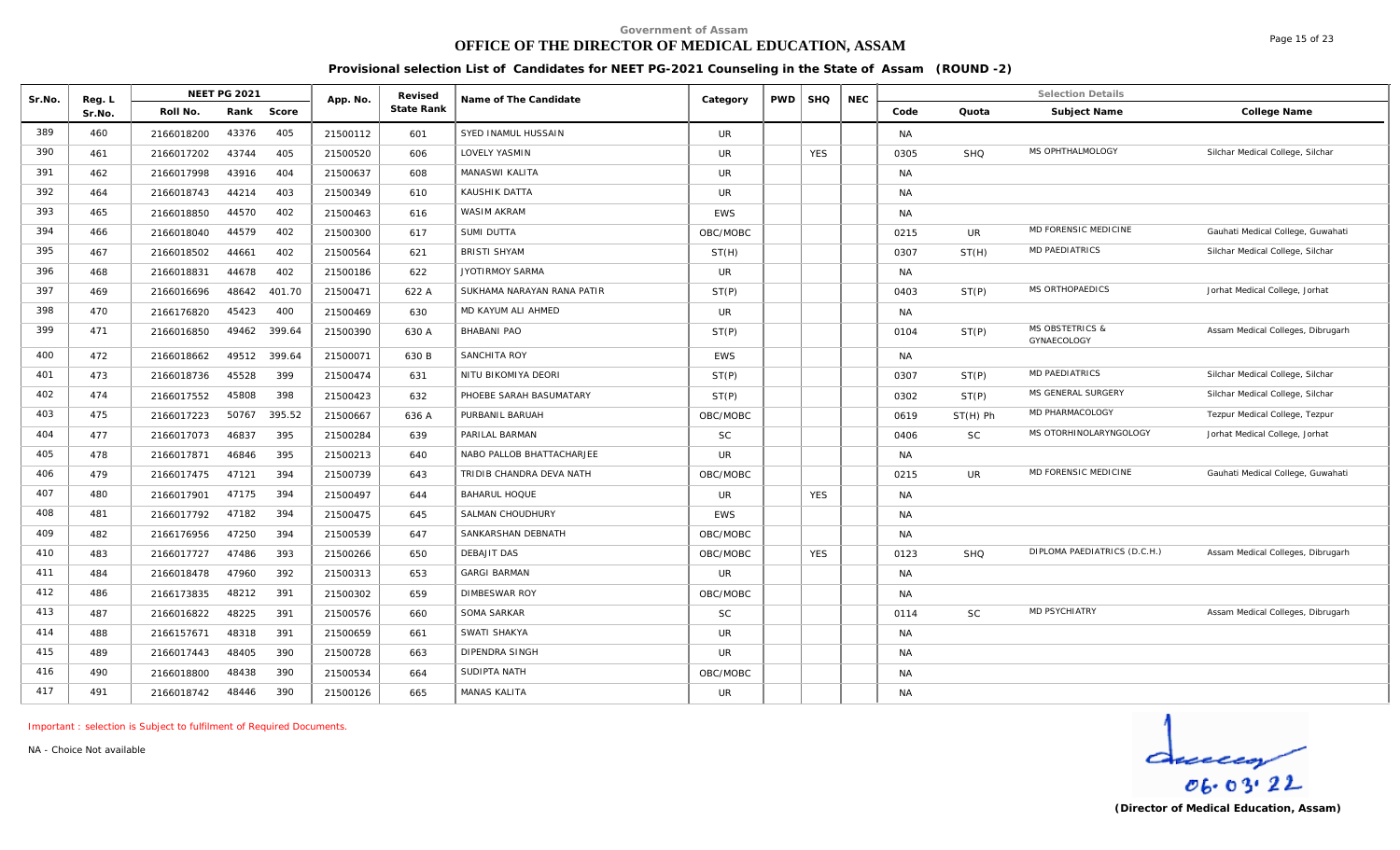# **OFFICE OF THE DIRECTOR OF MEDICAL EDUCATION, ASSAM**

**Provisional selection List of Candidates for NEET PG-2021 Counseling in the State of Assam (ROUND -2)**

| Sr.No. | Reg. L |            | <b>NEET PG 2021</b> |        | App. No. | Revised    | Name of The Candidate        | Category   | <b>PWD</b> | <b>SHQ</b> | <b>NEC</b> |           |            | <b>Selection Details</b>     |                                   |
|--------|--------|------------|---------------------|--------|----------|------------|------------------------------|------------|------------|------------|------------|-----------|------------|------------------------------|-----------------------------------|
|        | Sr.No. | Roll No.   | Rank                | Score  |          | State Rank |                              |            |            |            |            | Code      | Quota      | Subject Name                 | College Name                      |
| 418    | 492    | 2166018801 | 48698               | 390    | 21500373 | 668        | <b>JAHNABI SAIKIA</b>        | UR         |            |            |            | <b>NA</b> |            |                              |                                   |
| 419    | 493    | 2166017064 | 52770               | 389.34 | 21500642 | 668 A      | <b>GAURAV SINGH</b>          | <b>UR</b>  |            |            |            | <b>NA</b> |            |                              |                                   |
| 420    | 494    | 2166176532 | 49032               | 389    | 21500355 | 670        | PALLABI HATIKAKOTY           | <b>UR</b>  |            |            |            | <b>NA</b> |            |                              |                                   |
| 421    | 495    | 2166016604 | 49081               | 389    | 21500492 | 671        | <b>HIMAKHI DAS</b>           | <b>SC</b>  |            |            |            | 0212      | <b>SC</b>  | <b>MD PATHOLOGY</b>          | Gauhati Medical College, Guwahati |
| 422    | 496    | 2166017347 | 49321               | 388    | 21500374 | 676        | LIKUMA DAS                   | <b>SC</b>  |            |            |            | <b>NA</b> |            |                              |                                   |
| 423    | 497    | 2166176912 | 53547               | 387.28 | 21500690 | 678 A      | JIGOR CHUTIA                 | OBC/MOBC   |            |            |            | <b>NA</b> |            |                              |                                   |
| 424    | 499    | 2166018651 | 49707               | 387    | 21500514 | 682        | ROHAN BISWAS                 | <b>EWS</b> |            |            |            | <b>NA</b> |            |                              |                                   |
| 425    | 500    | 2166016989 | 49876               | 386    | 21500278 | 685        | SUMANA BARUAH                | <b>UR</b>  |            |            |            | <b>NA</b> |            |                              |                                   |
| 426    | 501    | 2166016671 | 50156               | 386    | 21500083 | 687        | POOJA SAIKIA                 | OBC/MOBC   |            |            |            | <b>NA</b> |            |                              |                                   |
| 427    | 502    | 2166153975 | 50218               | 385    | 21500350 | 688        | <b>VIVEK GUPTA</b>           | <b>UR</b>  |            |            |            | <b>NA</b> |            |                              |                                   |
| 428    | 503    | 2166017192 | 50382               | 385    | 21500337 | 691        | AHIDUR RAHMAN                | <b>EWS</b> |            |            |            | <b>NA</b> |            |                              |                                   |
| 429    | 504    | 2166017915 | 50522               | 385    | 21500365 | 693        | PRASENJIT KALITA             | <b>UR</b>  |            |            |            | 0115      | UR         | MD FORENSIC MEDICINE         | Assam Medical Colleges, Dibrugarh |
| 430    | 506    | 2166018760 | 51261               | 383    | 21500591 | 700        | RASHMI REKHA BUNGRUNG        | ST(H)      |            |            |            | 0205      | ST(H)      | MS OPHTHALMOLOGY             | Gauhati Medical College, Guwahati |
| 431    | 507    | 2166018909 | 59217               | 382.66 | 21500668 | 700 A      | <b>GAURIMA BEYPI</b>         | ST(H)      |            |            |            | 0108      | ST(H)      | MD RADIO-DIAGNOSIS           | Assam Medical Colleges, Dibrugarh |
| 432    | 508    | 2166017572 | 51451               | 382    | 21500631 | 702        | <b>BABITA SHARMA</b>         | <b>UR</b>  |            |            |            | <b>NA</b> |            |                              |                                   |
| 433    | 509    | 2166017215 | 51610               | 381    | 21500688 | 703        | K. EDEN RONGMEI              | ST(H)      |            |            |            | 0101      | ST(H)      | MD GENERAL MEDICINE          | Assam Medical Colleges, Dibrugarh |
| 434    | 510    | 2166017093 | 51774               | 381    | 21500089 | 706        | <b>ADITI DAS</b>             | <b>SC</b>  |            |            |            | <b>NA</b> |            |                              |                                   |
| 435    | 511    | 2166018425 | 51823               | 381    | 21500037 | 708        | PRANJAL MILI                 | ST(P)      |            |            |            | 0301      | ST(P)      | MD GENERAL MEDICINE          | Silchar Medical College, Silchar  |
| 436    | 515    | 2166018895 | 56319               | 380.07 | 21500111 | 710 B      | ARVIND KUMAR SAH             | OBC/MOBC   |            |            |            | <b>NA</b> |            |                              |                                   |
| 437    | 516    | 2166018113 | 52107               | 380    | 21500204 | 712        | SHAMSUZ ZAMAN                | <b>UR</b>  |            | <b>YES</b> |            | 0123      | <b>SHQ</b> | DIPLOMA PAEDIATRICS (D.C.H.) | Assam Medical Colleges, Dibrugarh |
| 438    | 517    | 2166017462 | 52343               | 380    | 21500318 | 713        | <b>FARZINA AKHTAR SAIKIA</b> | <b>EWS</b> |            |            |            | <b>NA</b> |            |                              |                                   |
| 439    | 518    | 2166176726 | 52390               | 380    | 21500378 | 715        | <b>MAHADEV SARKAR</b>        | <b>SC</b>  |            |            |            | 0412      | SC Ph      | MD PATHOLOGY                 | Jorhat Medical College, Jorhat    |
| 440    | 520    | 2166018586 | 52454               | 379    | 21500715 | 717        | DILARA HASIN MAZUMDER        | <b>UR</b>  |            |            |            | <b>NA</b> |            |                              |                                   |
| 441    | 522    | 2166018754 | 52711               | 379    | 21500383 | 721        | ABHIJEET DASGUPTA            | <b>UR</b>  |            |            |            | <b>NA</b> |            |                              |                                   |
| 442    | 524    | 2166018201 | 52998               | 378    | 21500478 | 728        | SAYEDA HOOSNE HARISHA        | <b>UR</b>  |            |            |            | <b>NA</b> |            |                              |                                   |
| 443    | 525    | 2166016882 | 53122               | 377    | 21500579 | 729        | HARSHA JYOTI DAS             | <b>SC</b>  |            |            |            | <b>NA</b> |            |                              |                                   |
| 444    | 526    | 2166018274 | 53126               | 377    | 21500404 | 730        | MRIGEN CHOUDHURY             | <b>EWS</b> |            |            |            | 0618      | EWS        | MD MICROBIOLOGY              | Tezpur Medical College, Tezpur    |
| 445    | 527    | 2166016859 | 53186               | 377    | 21500415 | 733        | NEELOMJYOTI GOHAIN           | OBC/MOBC   |            |            |            | 0416      | <b>UR</b>  | MD BIOCHEMISTRY              | Jorhat Medical College, Jorhat    |
| 446    | 528    | 2166018179 | 53250               | 377    | 21500342 | 735        | SUKANYA CHOUDHURY            | <b>UR</b>  |            |            |            | <b>NA</b> |            |                              |                                   |

*Important : selection is Subject to fulfilment of Required Documents.*

*NA - Choice Not available*

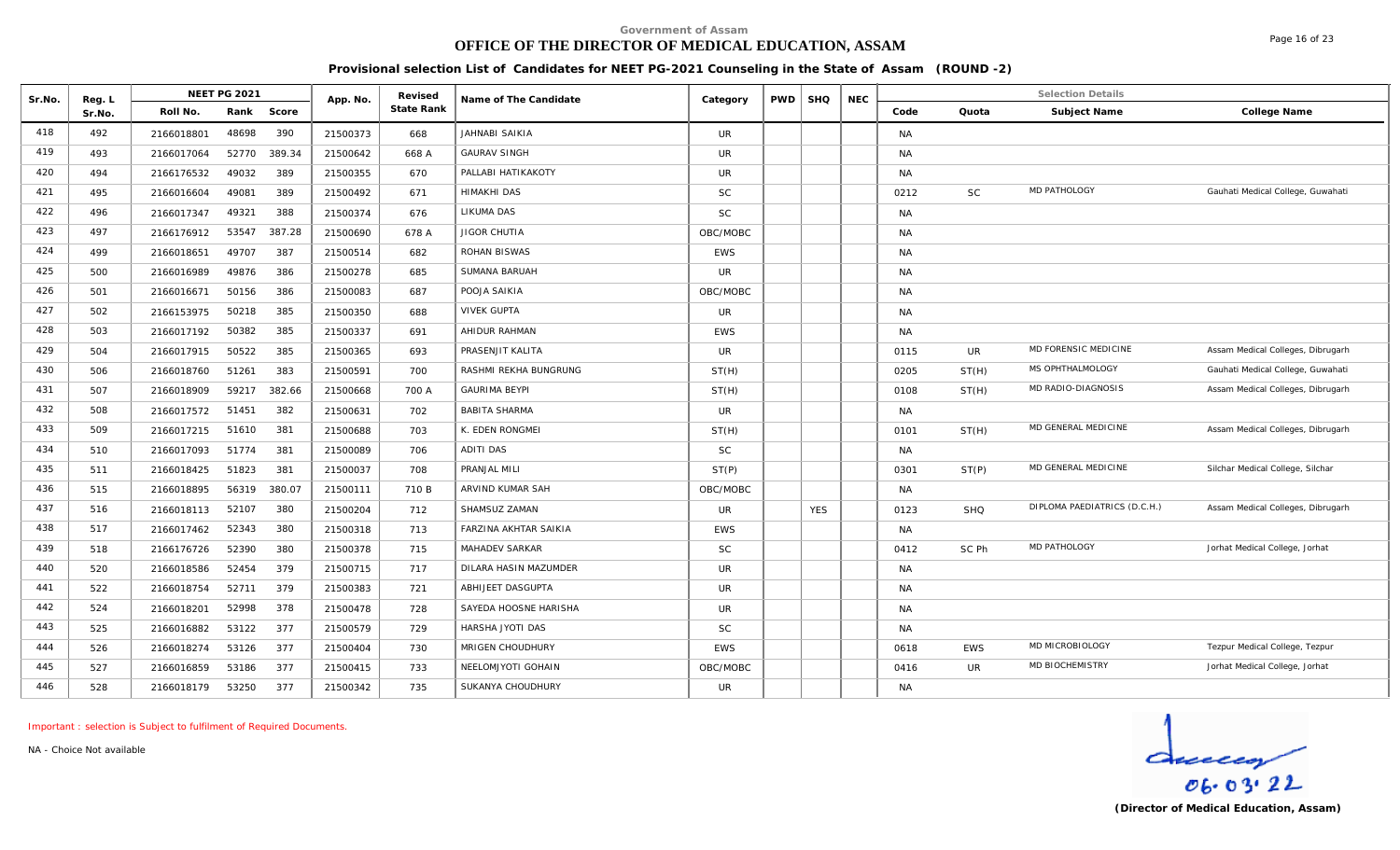# **OFFICE OF THE DIRECTOR OF MEDICAL EDUCATION, ASSAM**

Page 17 of 23

**Provisional selection List of Candidates for NEET PG-2021 Counseling in the State of Assam (ROUND -2)**

| Sr.No. | Reg. L | <b>NEET PG 2021</b>           | App. No. | Revised    | Name of The Candidate   | Category       | <b>PWD</b> | <b>SHQ</b> | <b>NEC</b> |           |            | <b>Selection Details</b>                  |                                                  |
|--------|--------|-------------------------------|----------|------------|-------------------------|----------------|------------|------------|------------|-----------|------------|-------------------------------------------|--------------------------------------------------|
|        | Sr.No. | Score<br>Roll No.<br>Rank     |          | State Rank |                         |                |            |            |            | Code      | Quota      | Subject Name                              | College Name                                     |
| 447    | 529    | 53406<br>376<br>2166017325    | 21500713 | 738        | PANSALI NEOG            | OBC/MOBC       |            |            |            | <b>NA</b> |            |                                           |                                                  |
| 448    | 530    | 376<br>53640<br>2166017470    | 21500429 | 740        | TAFIKUL ISLAM           | <b>EWS</b>     |            |            |            | <b>NA</b> |            |                                           |                                                  |
| 449    | 531    | 53742<br>375<br>2166017563    | 21500405 | 741        | MOFIZUL HOQUE           | <b>UR</b>      |            | <b>YES</b> |            | 0110      | <b>SHQ</b> | MD ANAESTHESIOLOGY                        | Assam Medical Colleges, Dibrugarh                |
| 450    | 532    | 53905<br>375<br>2166018735    | 21500694 | 745        | SHORIF AHMED            | OBC/MOBC       |            | <b>YES</b> |            | <b>NA</b> |            |                                           |                                                  |
| 451    | 533    | 375<br>53915<br>2166018749    | 21500607 | 746        | DOLI CHOUDHURY          | OBC/MOBC       |            |            |            | 0216      | $ST(P)$ Ph | MD BIOCHEMISTRY                           | Gauhati Medical College, Guwahati                |
| 452    | 534    | 54329<br>374<br>2166098411    | 21500175 | 749        | KAYANAT RIZBE           | <b>UR</b>      |            |            |            | 0216      | UR         | MD BIOCHEMISTRY                           | Gauhati Medical College, Guwahati                |
| 453    | 536    | 374<br>54490<br>2166115876    | 21500639 | 751        | K NIRMALA SINGHA        | OBC/MOBC       |            |            |            | <b>NA</b> |            |                                           |                                                  |
| 454    | 537    | 58279<br>373.89<br>2166017731 | 21500494 | 751 A      | TANUSHREE DEBNATH       | OBC/MOBC       |            |            |            | <b>NA</b> |            |                                           |                                                  |
| 455    | 538    | 2166017521<br>58431<br>373.89 | 21500344 | 751 B      | SONGSAR PATOR           | ST(H)          |            |            |            | 0303      | ST(H)      | <b>MS ORTHOPAEDICS</b>                    | Silchar Medical College, Silchar                 |
| 456    | 539    | 54653<br>373<br>2166017774    | 21500009 | 752        | SK MD WASIM IKBAL       | <b>UR</b>      |            |            |            | <b>NA</b> |            |                                           |                                                  |
| 457    | 540    | 54759<br>373<br>2166018281    | 21500410 | 754        | DR. NIRMAL KUMAR        | OBC/MOBC       |            |            |            | <b>NA</b> |            |                                           |                                                  |
| 458    | 541    | 54853<br>373<br>2166176691    | 21500450 | 755        | RAJI DUTTA              | OBC/MOBC       |            |            |            | <b>NA</b> |            |                                           |                                                  |
| 459    | 542    | 54918<br>372<br>2166016979    | 21500561 | 757        | PHOEBE MAINAO BRAHMA    | ST(P)          |            |            |            | 0204      | ST(P)      | <b>MS OBSTETRICS &amp;</b><br>GYNAECOLOGY | Gauhati Medical College, Guwahati                |
| 460    | 543    | 372<br>2166018392<br>55086    | 21500032 | 759        | MUHAMMAD SAMEER HUSSAIN | <b>EWS</b>     |            |            |            | <b>NA</b> |            |                                           |                                                  |
| 461    | 544    | 55951<br>370<br>2166018421    | 21500425 | 764        | KANKANA GOGOI           | OBC/MOBC       |            |            |            | <b>NA</b> |            |                                           |                                                  |
| 462    | 545    | 56019<br>370<br>2166176665    | 21500294 | 766        | <b>ANKIT DAS</b>        | <b>SC</b>      |            |            |            | 0218      | <b>SC</b>  | MD MICROBIOLOGY                           | Gauhati Medical College, Guwahati                |
| 463    | 546    | 2166017441<br>56118<br>369    | 21500114 | 768        | PANKAJ MALAKAR          | <b>SC</b>      |            |            |            | <b>NA</b> |            |                                           |                                                  |
| 464    | 547    | 56170<br>369<br>2166018798    | 21500038 | 769        | BHIMI DAIMARI           | ST(P)          |            | <b>YES</b> |            | 0504      | ST(P)      | <b>MS OBSTETRICS &amp;</b><br>GYNAECOLOGY | Fakhruddin Ali Ahmed Medical<br>College, Barpeta |
| 465    | 548    | 56171<br>369<br>2166176621    | 21500493 | 770        | RUHUL AMIN              | <b>EWS</b>     |            |            |            | <b>NA</b> |            |                                           |                                                  |
| 466    | 551    | 60769<br>366.68<br>2166016984 | 21500280 | 779 A      | MD MUZAKKIR HUSSAIN     | <b>EWS</b>     |            |            |            | <b>NA</b> |            |                                           |                                                  |
| 467    | 552    | 57107<br>366<br>2166173355    | 21500451 | 780        | SUBHAJYOTI SUTRADHAR    | <b>SC</b>      |            |            |            | <b>NA</b> |            |                                           |                                                  |
| 468    | 553    | 57203<br>366<br>2166018787    | 21500449 | 782        | TUNU RANI DOLOI         | ST(P)          |            |            |            | 0102      | ST(P)      | MS GENERAL SURGERY                        | Assam Medical Colleges, Dibrugarh                |
| 469    | 554    | 57286<br>366<br>2166018462    | 21500358 | 784        | <b>IPSITA PAUL</b>      | $_{\text{UR}}$ |            |            |            | <b>NA</b> |            |                                           |                                                  |
| 470    | 555    | 366<br>57307<br>2166174561    | 21500526 | 785        | PRATIK P SAIKIA         | OBC/MOBC       |            |            |            | <b>NA</b> |            |                                           |                                                  |
| 471    | 556    | 61566<br>365.65<br>2166016680 | 21500224 | 785 A      | AJOY KUMAR SENGA        | ST(P)          |            |            |            | 0402      | ST(P)      | MS GENERAL SURGERY                        | Jorhat Medical College, Jorhat                   |
| 472    | 557    | 365<br>57384<br>2166017011    | 21500515 | 786        | ARUNDHATI LAHON         | OBC/MOBC       |            |            |            | <b>NA</b> |            |                                           |                                                  |
| 473    | 558    | 365<br>57391<br>2166017105    | 21500709 | 787        | PALLABI KONWAR          | <b>UR</b>      |            |            |            | <b>NA</b> |            |                                           |                                                  |
| 474    | 559    | 365<br>57820<br>2166017187    | 21500501 | 790        | HAFIZUR RAHMAN          | <b>EWS</b>     |            |            |            | <b>NA</b> |            |                                           |                                                  |

*Important : selection is Subject to fulfilment of Required Documents.*

*NA - Choice Not available*

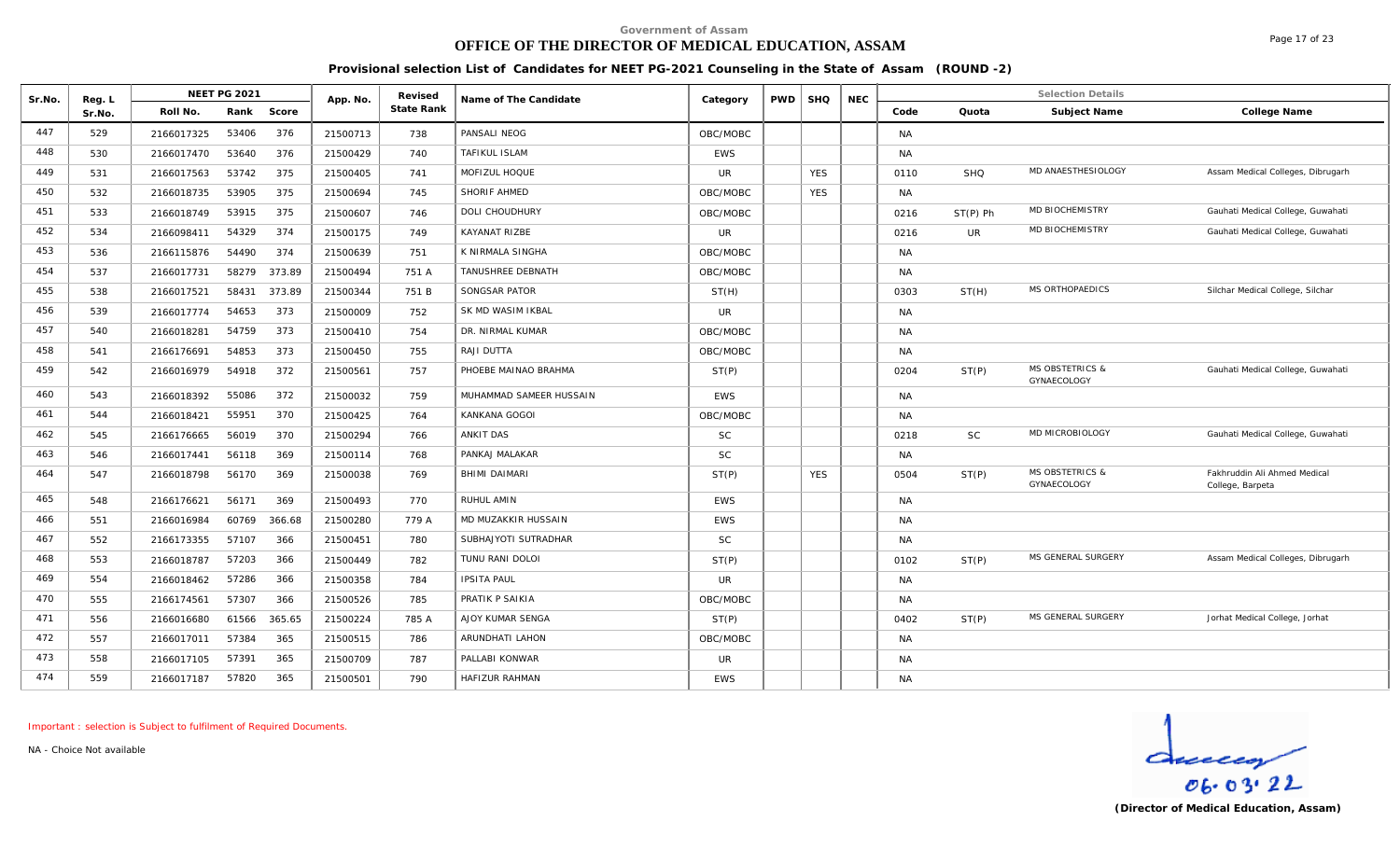# **OFFICE OF THE DIRECTOR OF MEDICAL EDUCATION, ASSAM**

**Provisional selection List of Candidates for NEET PG-2021 Counseling in the State of Assam (ROUND -2)**

| Sr.No. | Reg. L |            | NEET PG 2021 |        | App. No. | Revised    | Name of The Candidate      | Category     | <b>PWD</b> | <b>SHQ</b> | <b>NEC</b> |           |             | <b>Selection Details</b> |                                                  |
|--------|--------|------------|--------------|--------|----------|------------|----------------------------|--------------|------------|------------|------------|-----------|-------------|--------------------------|--------------------------------------------------|
|        | Sr.No. | Roll No.   | Rank         | Score  |          | State Rank |                            |              |            |            |            | Code      | Quota       | Subject Name             | College Name                                     |
| 475    | 560    | 2166172210 | 57988        | 364    | 21500584 | 791        | FARHAT QULSUM CHOWDHURY    | <b>EWS</b>   |            |            |            | <b>NA</b> |             |                          |                                                  |
| 476    | 561    | 2166173264 | 58124        | 364    | 21500695 | 793        | <b>BISHAL DAM</b>          | <b>UR</b>    |            |            |            | <b>NA</b> |             |                          |                                                  |
| 477    | 562    | 2166017892 | 58313        | 363    | 21500540 | 798        | RABIUL AWAL                | <b>EWS</b>   |            |            |            | <b>NA</b> |             |                          |                                                  |
| 478    | 565    | 2166016796 | 58788        | 362    | 21500548 | 803        | MONALISHA DAS              | OBC/MOBC     |            |            |            | 0316      | ST(H)       | MD BIOCHEMISTRY          | Silchar Medical College, Silchar                 |
| 479    | 567    | 2166166373 | 59260        | 360    | 21500067 | 810        | VISHNU SWAROOP SHRIVASTAVA | UR.          |            |            |            | <b>NA</b> |             |                          |                                                  |
| 480    | 568    | 2166018762 | 59276        | 360    | 21500612 | 811        | PRAGYASHREE BORAH          | <b>UR</b>    |            |            |            | 0320      | UR          | <b>MD ANATOMY</b>        | Silchar Medical College, Silchar                 |
| 481    | 569    | 2166018551 | 59506        | 360    | 21500624 | 813        | <b>BISHAL KOIRI</b>        | OBC/MOBC     |            |            |            | 0315      | OBC/MOBC Ph | MD FORENSIC MEDICINE     | Silchar Medical College, Silchar                 |
| 482    | 571    | 2166017244 | 60059        | 359    | 21500202 | 818        | ANANYA GOGOI               | OBC/MOBC     |            |            |            | 0516      | OBC/MOBC    | <b>MD BIOCHEMISTRY</b>   | Fakhruddin Ali Ahmed Medical<br>College, Barpeta |
| 483    | 572    | 2166176468 | 60237        | 358    | 21500482 | 819        | SHAHBAZ HUSSAIN            | <b>UR</b>    |            |            |            | <b>NA</b> |             |                          |                                                  |
| 484    | 573    | 2166176012 | 60435        | 357    | 21500123 | 820        | <b>ABHISHEK DAS</b>        | <b>SC</b>    |            |            |            | <b>NA</b> |             |                          |                                                  |
| 485    | 573.1  | 2166017308 | 60586        | 357    | 21500803 | 822        | NISHAMONI MALI             | SC           |            |            |            | 0619      | SC          | MD PHARMACOLOGY          | Tezpur Medical College, Tezpur                   |
| 486    | 575    | 2166016890 | 60872        | 356    | 21500632 | 828        | KESHOB JYOTI CHUTIA        | OBC/MOBC     |            |            |            | <b>NA</b> |             |                          |                                                  |
| 487    | 576    | 2166016971 | 65355        | 355.35 | 21500335 | 831 A      | JOYDEEP RABHA              | ST(P)        |            |            |            | 0502      | ST(P)       | MS GENERAL SURGERY       | Fakhruddin Ali Ahmed Medical<br>College, Barpeta |
| 488    | 577    | 2166017212 | 61441        | 355    | 21500367 | 835        | SABEHA TASNEEM             | <b>EWS</b>   |            |            |            | <b>NA</b> |             |                          |                                                  |
| 489    | 578    | 2166018311 | 61718        | 354    | 21500660 | 839        | <b>AMLAN DAS</b>           | <b>SC</b>    |            | <b>YES</b> |            | <b>NA</b> |             |                          |                                                  |
| 490    | 578.1  | 2166018016 | 61901        | 354    | 21500807 | 841        | RITUPARNA PURKAYASTHA      | <b>SC</b>    |            |            |            | 0611      | <b>SC</b>   | MD COMMUNITY MEDICINE    | Tezpur Medical College, Tezpur                   |
| 491    | 579    | 2166017122 | 62032        | 353    | 21500105 | 843        | <b>MRIDUPAWAN BORA</b>     | OBC/MOBC     |            |            |            | 0516      | UR          | <b>MD BIOCHEMISTRY</b>   | Fakhruddin Ali Ahmed Medical<br>College, Barpeta |
| 492    | 581    | 2166017538 | 62085        | 353    | 21500588 | 846        | KHAZAM UDDIN LASKAR        | <b>EWS</b>   |            |            |            | 0317      | UR Ph       | MD PHYSIOLOGY            | Silchar Medical College, Silchar                 |
| 493    | 582    | 2166017132 | 62142        | 353    | 21500406 | 847        | DR AYON NAG                | OBC/MOBC     |            |            |            | <b>NA</b> |             |                          |                                                  |
| 494    | 584    | 2166016940 | 62306        | 352    | 21500596 | 849        | SAJEDUR RAHMAN             | <b>EWS</b>   |            |            |            | <b>NA</b> |             |                          |                                                  |
| 495    | 586    | 2166017022 | 62523        | 352    | 21500167 | 853        | <b>HIMANKAN KASHYAP</b>    | <b>UR</b>    |            |            |            | <b>NA</b> |             |                          |                                                  |
| 496    | 587    | 2166017060 | 62539        | 352    | 21500512 | 854        | <b>JULEE RAJKHOWA</b>      | <b>EWS</b>   |            |            |            | 0119      | <b>EWS</b>  | MD PHARMACOLOGY          | Assam Medical Colleges, Dibrugarh                |
| 497    | 587.1  | 2166017912 | 62549        | 352    | 21500804 | 855        | PUNITA JAJODIA             | <b>UR</b>    |            |            |            | <b>NA</b> |             |                          |                                                  |
| 498    | 588    | 2166166405 | 63514        | 350    | 21500293 | 865        | TAPAJA MOHANTA             | $_{\rm{UR}}$ |            |            |            | <b>NA</b> |             |                          |                                                  |
| 499    | 589    | 2166018427 | 63580        | 349    | 21500187 | 866        | MD MUKIBUR RAHMAN          | <b>EWS</b>   |            |            |            | <b>NA</b> |             |                          |                                                  |
| 500    | 590    | 2166018202 | 64023        | 348    | 21500387 | 870        | SYED RAHUL AHMED           | <b>EWS</b>   |            |            |            | <b>NA</b> |             |                          |                                                  |
| 501    | 592    | 2166018524 | 64181        | 348    | 21500727 | 874        | SAHIDUL HOQUE              | OBC/MOBC     |            |            |            | 0317      | ST(H)       | MD PHYSIOLOGY            | Silchar Medical College, Silchar                 |
| 502    | 594    | 2166016622 | 68887        | 346.08 | 21500362 | 878 A      | <b>NABIN PEGU</b>          | ST(P)        |            |            |            | 0207      | ST(P)       | <b>MD PAEDIATRICS</b>    | Gauhati Medical College, Guwahati                |

*Important : selection is Subject to fulfilment of Required Documents.*

*NA - Choice Not available*

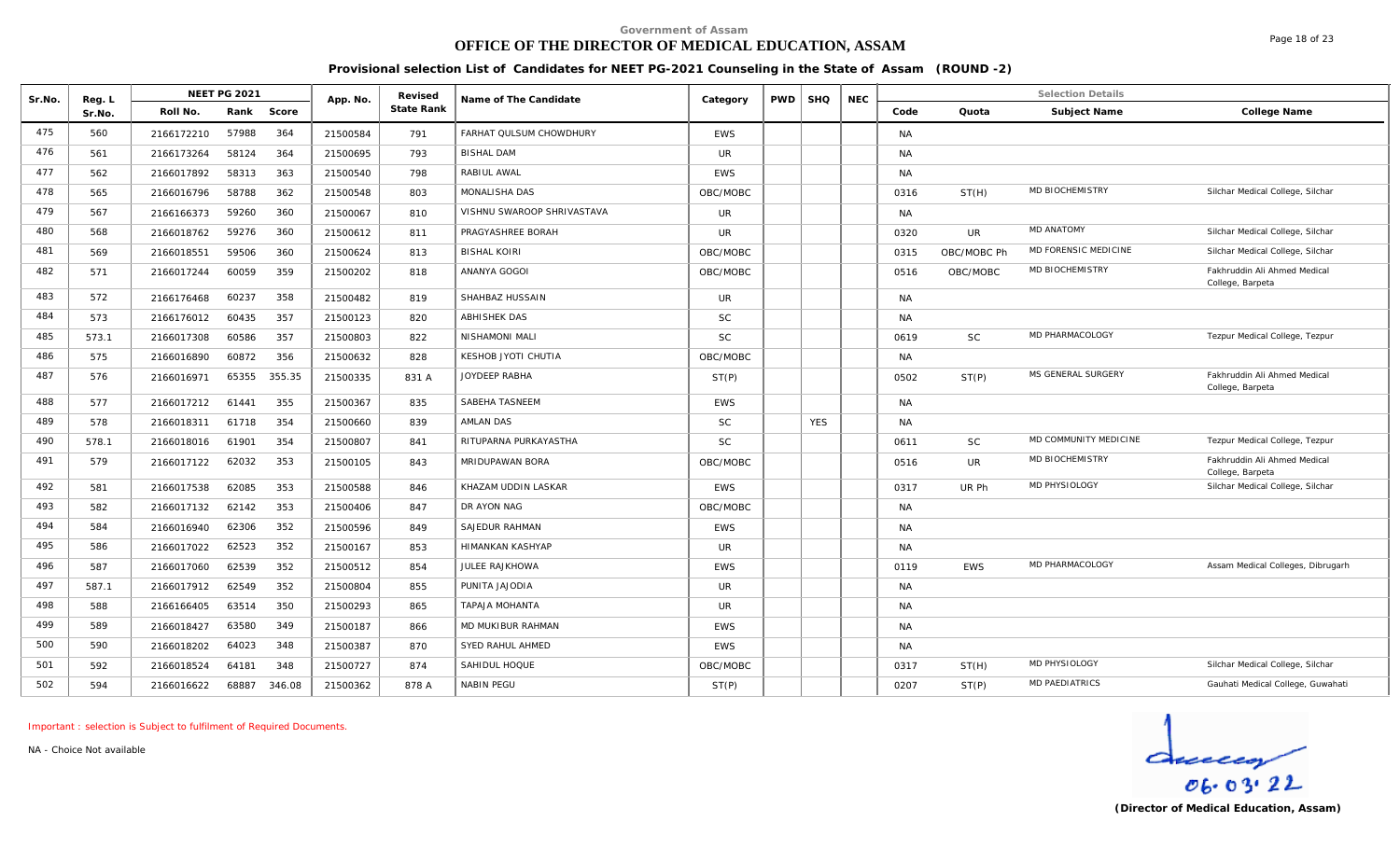# **OFFICE OF THE DIRECTOR OF MEDICAL EDUCATION, ASSAM**

Page 19 of 23

**Provisional selection List of Candidates for NEET PG-2021 Counseling in the State of Assam (ROUND -2)**

| Sr.No. | Reg. L |            | <b>NEET PG 2021</b> |        | App. No. | Revised    | Name of The Candidate       | Category   | <b>PWD</b> | <b>SHQ</b> | <b>NEC</b> |           |            | <b>Selection Details</b>                  |                                   |
|--------|--------|------------|---------------------|--------|----------|------------|-----------------------------|------------|------------|------------|------------|-----------|------------|-------------------------------------------|-----------------------------------|
|        | Sr.No. | Roll No.   | Rank                | Score  |          | State Rank |                             |            |            |            |            | Code      | Quota      | Subject Name                              | College Name                      |
| 503    | 595    | 2166017032 | 64698               | 346    | 21500454 | 879        | MADHUSMITA SHYAM            | ST(H)      |            |            |            | 0304      | ST(H)      | <b>MS OBSTETRICS &amp;</b><br>GYNAECOLOGY | Silchar Medical College, Silchar  |
| 504    | 596    | 2166176889 | 65266               | 345    | 21500388 | 882        | <b>JOYETA PHUKAN</b>        | OBC/MOBC   |            |            |            | 0616      | OBC/MOBC   | MD BIOCHEMISTRY                           | Tezpur Medical College, Tezpur    |
| 505    | 597    | 2166016838 | 65686               | 344    | 21500712 | 886        | MAYUR PANKHI BORUAH         | OBC/MOBC   |            |            |            | 0117      | <b>UR</b>  | MD PHYSIOLOGY                             | Assam Medical Colleges, Dibrugarh |
| 506    | 598    | 2166017163 | 65696               | 344    | 21500389 | 887        | <b>UDIPTA BORAH</b>         | OBC/MOBC   |            |            |            | <b>NA</b> |            |                                           |                                   |
| 507    | 599    | 2166016584 | 66616               | 341    | 21500533 | 896        | <b>INZAMAMUL HOQUE</b>      | UR         |            |            |            | 0217      | UR         | MD PHYSIOLOGY                             | Gauhati Medical College, Guwahati |
| 508    | 600    | 2166176529 | 66636               | 341    | 21500518 | 897        | <b>HEMOLOTA DAIMARY</b>     | ST(P)      |            |            |            | 0114      | ST(P)      | <b>MD PSYCHIATRY</b>                      | Assam Medical Colleges, Dibrugarh |
| 509    | 602    | 2166016831 | 66918               | 341    | 21500304 | 899        | <b>DIPIKA SINGHA</b>        | OBC/MOBC   |            |            |            | <b>NA</b> |            |                                           |                                   |
| 510    | 604    | 2166017622 | 71089               | 339.90 | 21500052 | 903 A      | INDRANIL RABHA              | ST(P)      |            |            |            | 0110      | ST(P)      | MD ANAESTHESIOLOGY                        | Assam Medical Colleges, Dibrugarh |
| 511    | 605    | 2166016783 | 67732               | 339    | 21500265 | 906        | JANUMONI SENAPATI           | OBC/MOBC   |            |            |            | 0217      | OBC/MOBC   | MD PHYSIOLOGY                             | Gauhati Medical College, Guwahati |
| 512    | 607    | 2166018774 | 67954               | 338    | 21500555 | 910        | <b>HARPREET KOUR</b>        | <b>SC</b>  |            |            |            | <b>NA</b> |            |                                           |                                   |
| 513    | 608    | 2166017818 | 68225               | 338    | 21500651 | 914        | SUHEL MD FATIN AHMED LASKAR | <b>EWS</b> |            |            |            | 0320      | <b>SC</b>  | <b>MD ANATOMY</b>                         | Silchar Medical College, Silchar  |
| 514    | 609    | 2166172262 | 68698               | 336    | 21500416 | 919        | MOHIBUL ISLAM               | OBC/MOBC   |            | <b>YES</b> |            | 0314      | <b>SHQ</b> | <b>MD PSYCHIATRY</b>                      | Silchar Medical College, Silchar  |
| 515    | 610    | 2166016872 | 68844               | 336    | 21500200 | 920        | RAJAT KUMAR BISWAS          | <b>SC</b>  |            |            |            | NA        |            |                                           |                                   |
| 516    | 611    | 2166018412 | 69020               | 335    | 21500680 | 927        | KIRAN BORAH                 | OBC/MOBC   |            | <b>YES</b> |            | 0212      | <b>SHQ</b> | MD PATHOLOGY                              | Gauhati Medical College, Guwahati |
| 517    | 612    | 2166030992 | 69289               | 335    | 21500069 | 930        | <b>SUMAN SINGHA</b>         | OBC/MOBC   |            |            |            | <b>NA</b> |            |                                           |                                   |
| 518    | 613    | 2166017162 | 73503               | 334.75 | 21500320 | 931 A      | <b>UJJAL ROY</b>            | <b>SC</b>  |            |            |            | <b>NA</b> |            |                                           |                                   |
| 519    | 614    | 2166017436 | 69656               | 334    | 21500640 | 932        | UPASHI KASHYAP              | <b>UR</b>  |            |            |            | 0217      | ST(P)      | MD PHYSIOLOGY                             | Gauhati Medical College, Guwahati |
| 520    | 616    | 2166018767 | 69797               | 334    | 21500506 | 934        | <b>RIPON BHADRA</b>         | OBC/MOBC   |            |            |            | <b>NA</b> |            |                                           |                                   |
| 521    | 617    | 2166176518 | 70161               | 333    | 21500581 | 935        | DR BHENUKA KARKI            | OBC/MOBC   |            |            |            | <b>NA</b> |            |                                           |                                   |
| 522    | 618    | 2166086415 | 70221               | 333    | 21500600 | 936        | LIENDA N GOHAIN             | OBC/MOBC   |            |            |            | 0420      | UR         | <b>MD ANATOMY</b>                         | Jorhat Medical College, Jorhat    |
| 523    | 619    | 2166016967 | 74203               | 332.69 | 21500010 | 937 A      | PIRBI TERON                 | ST(H)      |            |            |            | 0402      | ST(H)      | MS GENERAL SURGERY                        | Jorhat Medical College, Jorhat    |
| 524    | 620    | 2166016592 | 70432               | 332    | 21500625 | 941        | ANISHA BHATTACHARYA         | <b>UR</b>  |            |            |            | 0217      | <b>EWS</b> | MD PHYSIOLOGY                             | Gauhati Medical College, Guwahati |
| 525    | 621    | 2166017851 | 70826               | 331    | 21500309 | 944        | <b>JYOTIMA KAKATI</b>       | OBC/MOBC   |            |            |            | <b>NA</b> |            |                                           |                                   |
| 526    | 622    | 2166018639 | 70922               | 331    | 21500369 | 945        | NISHANT DEB                 | EWS        |            |            |            | <b>NA</b> |            |                                           |                                   |
| 527    | 623    | 2166176434 | 71118               | 330    | 21500511 | 947        | NARGIS AHMED                | UR         |            |            |            | 0117      | <b>SC</b>  | MD PHYSIOLOGY                             | Assam Medical Colleges, Dibrugarh |
| 528    | 624    | 2166017981 | 71294               | 330    | 21500733 | 949        | MITUL KARMAKAR              | OBC/MOBC   |            |            |            | <b>NA</b> |            |                                           |                                   |
| 529    | 625    | 2166176767 | 71400               | 330    | 21500614 | 952        | PALLABI NARZARY             | ST(P)      |            |            |            | 0212      | ST(P)      | MD PATHOLOGY                              | Gauhati Medical College, Guwahati |
| 530    | 626    | 2166018434 | 71575               | 330    | 21500665 | 954        | PURNIMA BORUAH              | OBC/MOBC   |            |            |            | <b>NA</b> |            |                                           |                                   |
| 531    | 627    | 2166018388 | 75464               | 329.60 | 21500106 | 954 A      | PRAJNYAN PRASAD KALITA      | <b>EWS</b> |            |            |            | 0116      | <b>EWS</b> | <b>MD BIOCHEMISTRY</b>                    | Assam Medical Colleges, Dibrugarh |

*Important : selection is Subject to fulfilment of Required Documents.*

*NA - Choice Not available*

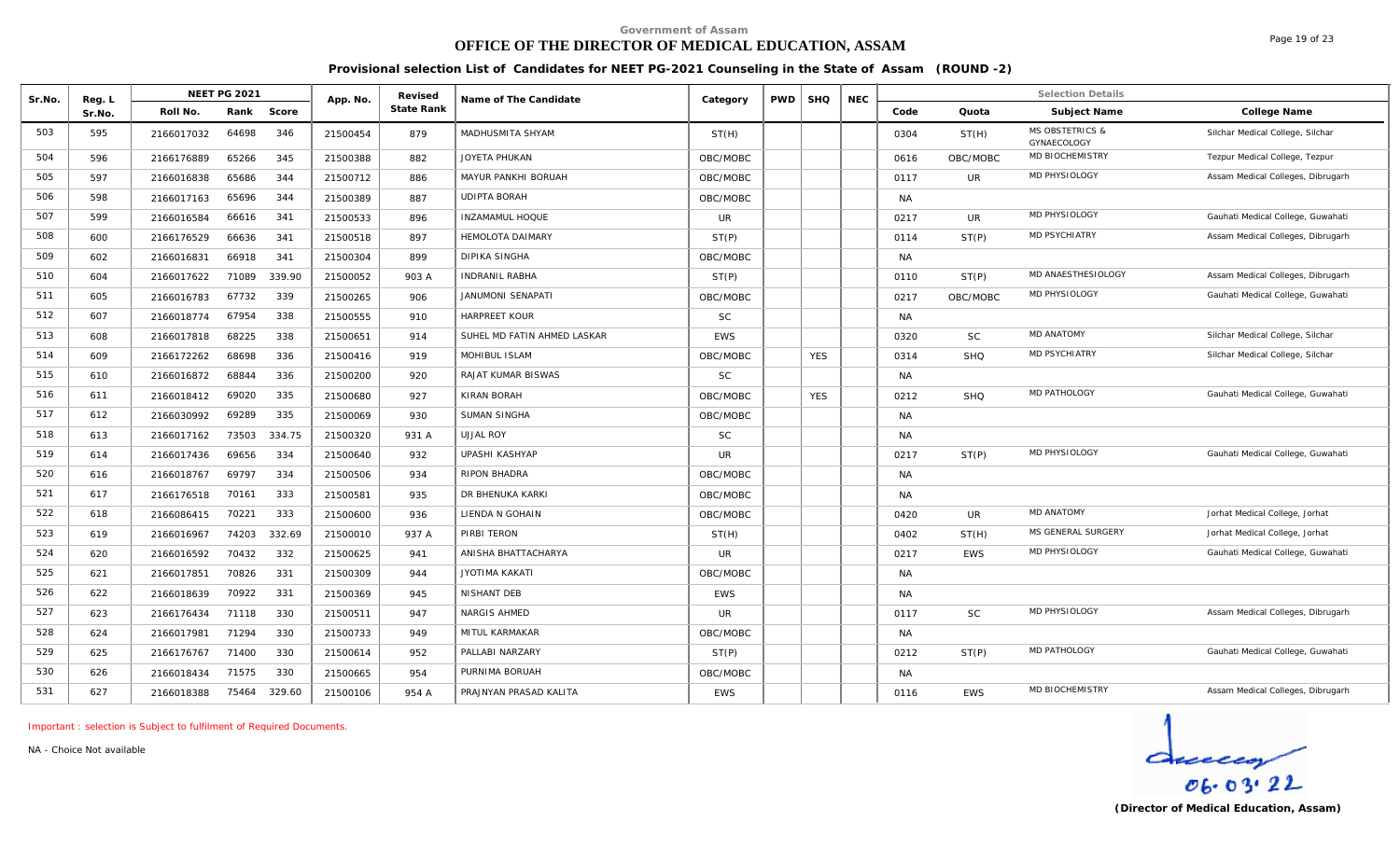# **OFFICE OF THE DIRECTOR OF MEDICAL EDUCATION, ASSAM**

Page 20 of 23

**Provisional selection List of Candidates for NEET PG-2021 Counseling in the State of Assam (ROUND -2)**

|        |                  |            | <b>NEET PG 2021</b> |        |          | Revised    |                            |            |            |            |            |           |            | <b>Selection Details</b> |                                   |
|--------|------------------|------------|---------------------|--------|----------|------------|----------------------------|------------|------------|------------|------------|-----------|------------|--------------------------|-----------------------------------|
| Sr.No. | Reg. L<br>Sr.No. | Roll No.   | Rank                | Score  | App. No. | State Rank | Name of The Candidate      | Category   | <b>PWD</b> | <b>SHQ</b> | <b>NEC</b> | Code      | Quota      | Subject Name             | College Name                      |
| 532    | 629              | 2166018869 | 71772               | 329    | 21500165 | 956        | BIKROMADITYA DAIMARI       | ST(P)      |            |            |            | 0206      | ST(P)      | MS OTORHINOLARYNGOLOGY   | Gauhati Medical College, Guwahati |
| 533    | 630              | 2166016715 | 72290               | 328    | 21500217 | 958        | PRITISH PEGU               | ST(P)      |            |            |            | <b>NA</b> |            |                          |                                   |
| 534    | 631              | 2166018612 | 73004               | 326    | 21500490 | 966        | <b>TIRTHANKAR DEY</b>      | <b>UR</b>  |            | <b>YES</b> |            | <b>NA</b> |            |                          |                                   |
| 535    | 632              | 2166016982 | 73010               | 326    | 21500251 | 967        | <b>MANISH DAS</b>          | <b>SC</b>  |            |            |            | 0416      | <b>SC</b>  | MD BIOCHEMISTRY          | Jorhat Medical College, Jorhat    |
| 536    | 633              | 2166018577 | 73389               | 325    | 21500258 | 973        | UMME NASREEN BARBHUIYA     | <b>UR</b>  |            |            |            | <b>NA</b> |            |                          |                                   |
| 537    | 634              | 2166018629 | 73528               | 325    | 21500604 | 975        | WALIUL ISLAM               | UR         |            |            |            | <b>NA</b> |            |                          |                                   |
| 538    | 635              | 2166017137 | 73942               | 324    | 21500558 | 980        | SUBHAJIT BISWAS            | <b>SC</b>  |            |            |            | <b>NA</b> |            |                          |                                   |
| 539    | 636              | 2166018616 | 74223               | 323    | 21500333 | 984        | SMITA DEB                  | OBC/MOBC   |            |            |            | <b>NA</b> |            |                          |                                   |
| 540    | 637              | 2166018908 | 74224               | 323    | 21500549 | 985        | NURNEHAR SULTANA           | <b>EWS</b> |            |            |            | <b>NA</b> |            |                          |                                   |
| 541    | 638              | 2166018046 | 74258               | 323    | 21500601 | 986        | CELESTE HAZARIKA           | <b>SC</b>  |            |            |            | <b>NA</b> |            |                          |                                   |
| 542    | 639              | 2166016961 | 78536               | 322.39 | 21500097 | 987 A      | ROSELIN DOLEY              | ST(P)      |            |            |            | 0410      | ST(P)      | MD ANAESTHESIOLOGY       | Jorhat Medical College, Jorhat    |
| 543    | 640              | 2166018326 | 74867               | 321    | 21500569 | 991        | NAMIT RAY                  | OBC/MOBC   |            |            |            | <b>NA</b> |            |                          |                                   |
| 544    | 641              | 2166018820 | 74881               | 321    | 21500675 | 992        | PRIYANKA DEVI              | OBC/MOBC   |            |            |            | <b>NA</b> |            |                          |                                   |
| 545    | 642              | 2166016632 | 75230               | 320    | 21500408 | 1000       | MONISHA HAZARIKA THENGAL   | ST(P)      |            |            |            | <b>NA</b> |            |                          |                                   |
| 546    | 644              | 2166018335 | 75604               | 320    | 21500585 | 1006       | ANUSHMITA GOGOI            | OBC/MOBC   |            |            |            | <b>NA</b> |            |                          |                                   |
| 547    | 645              | 2166017540 | 75640               | 320    | 21500738 | 1008       | SUPRATIK BORDOLOI          | <b>UR</b>  |            |            |            | 0117      | UR         | MD PHYSIOLOGY            | Assam Medical Colleges, Dibrugarh |
| 548    | 646              | 2166173161 | 75708               | 320    | 21500070 | 1009       | CHIRADIPTA GHOSH           | OBC/MOBC   |            |            |            | 0117      | UR         | MD PHYSIOLOGY            | Assam Medical Colleges, Dibrugarh |
| 549    | 647              | 2166017014 | 79526               | 319.30 | 21500141 | 1009 A     | SUMAN KUMARI RAI           | OBC/MOBC   |            |            |            | <b>NA</b> |            |                          |                                   |
| 550    | 648              | 2166017686 | 80017               | 319.30 | 21500711 | 1009 B     | <b>GLADY VARSANGMAWI</b>   | ST(H)      |            |            |            | 0111      | ST(H)      | MD COMMUNITY MEDICINE    | Assam Medical Colleges, Dibrugarh |
| 551    | 649              | 2166176721 | 75893               | 319    | 21500509 | 1010       | KHANDAKAR MUSHARAF HUSSAIN | <b>EWS</b> |            |            |            | 0115      | <b>EWS</b> | MD FORENSIC MEDICINE     | Assam Medical Colleges, Dibrugarh |
| 552    | 650              | 2166016765 | 75935               | 319    | 21500735 | 1011       | NAYAN JYOTI SAIKIA         | <b>EWS</b> |            |            |            | <b>NA</b> |            |                          |                                   |
| 553    | 651              | 2166017082 | 75944               | 319    | 21500085 | 1012       | RIMA KACHARY               | ST(P)      |            |            |            | 0205      | $ST(P)$ Ph | MS OPHTHALMOLOGY         | Gauhati Medical College, Guwahati |
| 554    | 651.1            | 2166018835 | 75996               | 319    | 21500801 | 1014       | DIP SAIKIA                 | <b>EWS</b> |            |            |            | <b>NA</b> |            |                          |                                   |
| 555    | 652              | 2166017151 | 76111               | 318    | 21500361 | 1018       | ANKUR SAIKIA               | ST(P)      |            |            |            | 0112      | ST(P)      | MD PATHOLOGY             | Assam Medical Colleges, Dibrugarh |
| 556    | 653              | 2166017115 | 76116               | 318    | 21500247 | 1019       | <b>INDRA KUMAR</b>         | UR         |            |            |            | NA        |            |                          |                                   |
| 557    | 654              | 2166018192 | 76321               | 318    | 21500721 | 1021       | PREETAM GOSWAMI            | <b>UR</b>  |            |            |            | <b>NA</b> |            |                          |                                   |
| 558    | 655              | 2166016785 | 76424               | 318    | 21500583 | 1023       | ANANYA ARUNABH GOGOI       | OBC/MOBC   |            |            |            | <b>NA</b> |            |                          |                                   |
| 559    | 656              | 2166017183 | 76474               | 318    | 21500546 | 1025       | REZAUL HOQUE               | <b>EWS</b> |            |            |            | <b>NA</b> |            |                          |                                   |
| 560    | 657              | 2166017859 | 76638               | 317    | 21500256 | 1027       | AMIR SOHAIL CHOUDHURY      | <b>EWS</b> |            |            |            | <b>NA</b> |            |                          |                                   |

*Important : selection is Subject to fulfilment of Required Documents.*

*NA - Choice Not available*

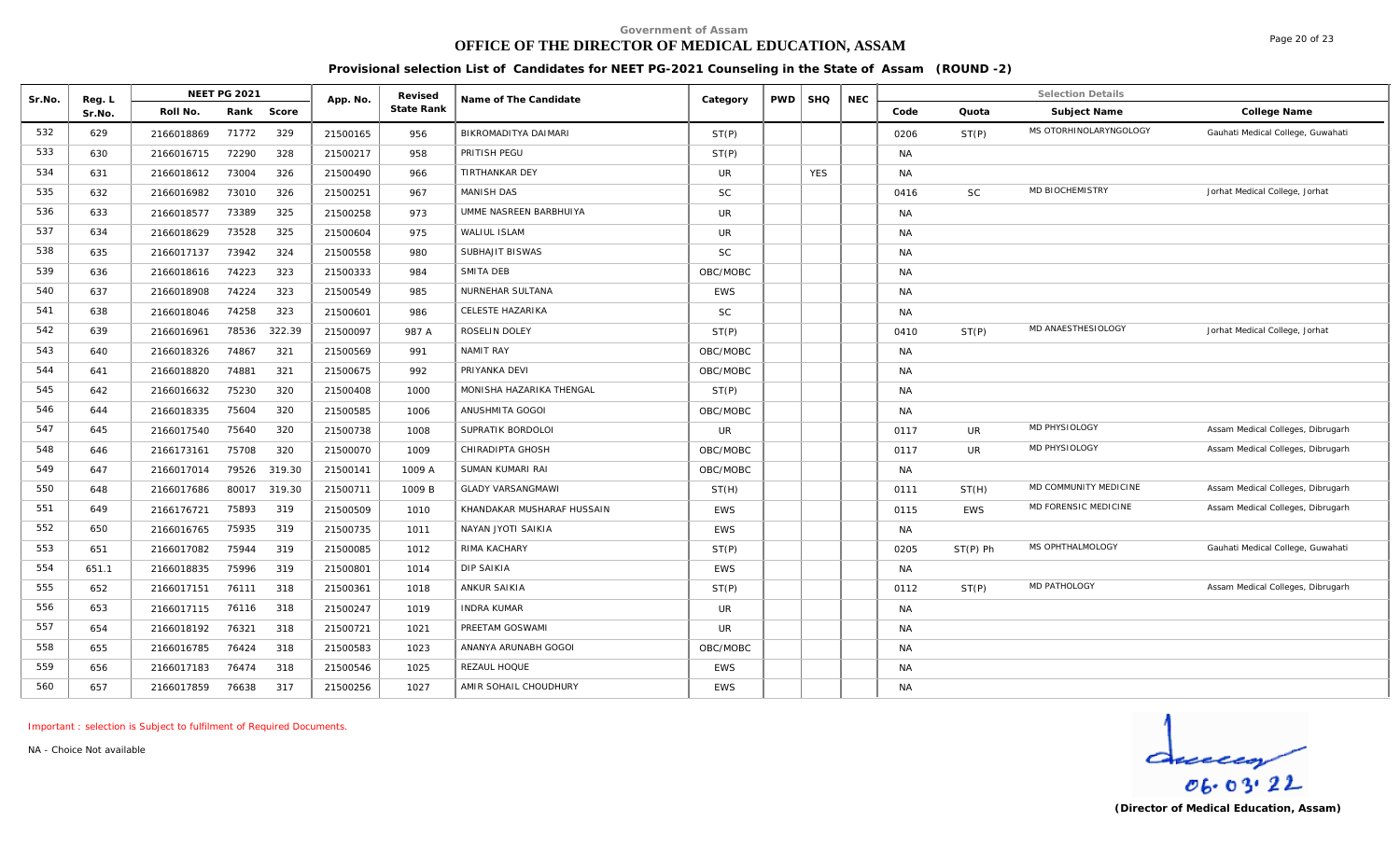### **OFFICE OF THE DIRECTOR OF MEDICAL EDUCATION, ASSAM**

**Provisional selection List of Candidates for NEET PG-2021 Counseling in the State of Assam (ROUND -2)**

| Sr.No. | Reg. L |            | <b>NEET PG 2021</b> |        | App. No. | Revised    | Name of The Candidate      | Category   | <b>PWD</b> | <b>SHQ</b> | <b>NEC</b> |           |            | <b>Selection Details</b> |                                                  |
|--------|--------|------------|---------------------|--------|----------|------------|----------------------------|------------|------------|------------|------------|-----------|------------|--------------------------|--------------------------------------------------|
|        | Sr.No. | Roll No.   | Rank                | Score  |          | State Rank |                            |            |            |            |            | Code      | Quota      | Subject Name             | College Name                                     |
| 561    | 658    | 2166175509 | 76710               | 317    | 21500620 | 1029       | SUBHADEEP GHOSH            | UR         |            |            |            | 0417      | UR         | MD PHYSIOLOGY            | Jorhat Medical College, Jorhat                   |
| 562    | 659    | 2166017124 | 76856               | 317    | 21500240 | 1030       | <b>NAINA SAH</b>           | OBC/MOBC   |            |            |            | <b>NA</b> |            |                          |                                                  |
| 563    | 660    | 2166017324 | 76864               | 317    | 21500325 | 1031       | <b>DEVAJIT DEKA</b>        | <b>UR</b>  |            | <b>YES</b> |            | 0305      | SHQ        | MS OPHTHALMOLOGY         | Silchar Medical College, Silchar                 |
| 564    | 662    | 2166098349 | 89018               | 315.01 | 21500628 | 1034 A     | <b>RUKASEN BE</b>          | ST(H)      |            | <b>YES</b> |            | 0102      | ST(H)      | MS GENERAL SURGERY       | Assam Medical Colleges, Dibrugarh                |
| 565    | 663    | 2166028312 | 77825               | 315    | 21500547 | 1040       | KUNJJAL SHAH               | OBC/MOBC   |            |            |            | <b>NA</b> |            |                          |                                                  |
| 566    | 664    | 2166018560 | 77841               | 315    | 21500716 | 1041       | <b>BHASKAR MUKHERJEE</b>   | <b>UR</b>  |            |            |            | <b>NA</b> |            |                          |                                                  |
| 567    | 665    | 2166017117 | 81922 314.15        |        | 21500332 | 1042 A     | <b>UPASANA DEORI</b>       | ST(P)      |            |            |            | 0510      | ST(P)      | MD ANAESTHESIOLOGY       | Fakhruddin Ali Ahmed Medical<br>College, Barpeta |
| 568    | 666    | 2166016968 | 81995 314.15        |        | 21500706 | 1042 B     | NIKITA CHANGKAKOTI         | <b>UR</b>  |            |            |            | <b>NA</b> |            |                          |                                                  |
| 569    | 667    | 2166017023 | 77971               | 314    | 21500543 | 1044       | MADHUSUDAN TIWARI          | <b>UR</b>  |            |            |            | <b>NA</b> |            |                          |                                                  |
| 570    | 669    | 2166018784 | 78303               | 314    | 21500708 | 1048       | PUTUL PEGU                 | ST(P)      |            |            |            | 0512      | ST(P)      | MD PATHOLOGY             | Fakhruddin Ali Ahmed Medical<br>College, Barpeta |
| 571    | 669.1  | 2166160567 | 78461               | 313    | 21500805 | 1050       | DHARITRI DUTTA             | UR         |            |            |            | <b>NA</b> |            |                          |                                                  |
| 572    | 670    | 2166097751 | 78617               | 313    | 21500740 | 1054       | STEPHEN PAKYNTEIN          | ST(H)      |            |            |            | 0201      | ST(H)      | MD GENERAL MEDICINE      | Gauhati Medical College, Guwahati                |
| 573    | 671    | 2166017982 | 78689               | 312    | 21500291 | 1056       | NITUMANI DAS               | <b>SC</b>  |            |            |            | <b>NA</b> |            |                          |                                                  |
| 574    | 673    | 2166016867 | 79091               | 311    | 21500725 | 1062       | MONJITA BORTHAKUR          | <b>EWS</b> |            |            |            | <b>NA</b> |            |                          |                                                  |
| 575    | 674    | 2166018089 | 79127               | 311    | 21500436 | 1063       | SHRIMAYI SIKIDAR           | <b>UR</b>  |            |            |            | <b>NA</b> |            |                          |                                                  |
| 576    | 675    | 2166016697 | 79521               | 310    | 21500465 | 1067       | <b>AVINASH GOGOI</b>       | OBC/MOBC   |            |            |            | <b>NA</b> |            |                          |                                                  |
| 577    | 676    | 2166017010 | 79641               | 310    | 21500594 | 1070       | MUNMI BORAH                | ST(P)      |            |            |            | <b>NA</b> |            |                          |                                                  |
| 578    | 677    | 2166098403 | 91182               | 309.56 | 21500411 | 1075 A     | <b>JIMMY PAUL KERKETTA</b> | OBC/MOBC   |            | <b>YES</b> |            | <b>NA</b> |            |                          |                                                  |
| 579    | 678    | 2166018824 | 80161               | 309    | 21500435 | 1076       | NUR ALOM SHEIKH            | <b>EWS</b> |            | <b>YES</b> |            | <b>NA</b> |            |                          |                                                  |
| 580    | 679    | 2166018050 | 80165               | 309    | 21500299 | 1077       | NAYANMONI MAHANTA          | OBC/MOBC   |            |            |            | <b>NA</b> |            |                          |                                                  |
| 581    | 680    | 2166016709 | 83851               | 309    | 21500139 | 1080 A     | SHANTI PRIYA DOLEY         | ST(P)      |            |            |            | <b>NA</b> |            |                          |                                                  |
| 582    | 681    | 2166018170 | 80493               | 308    | 21500517 | 1081       | <b>SUJOY DAS</b>           | <b>SC</b>  |            |            |            | <b>NA</b> |            |                          |                                                  |
| 583    | 682    | 2166018306 | 80524               | 308    | 21500470 | 1082       | <b>BIKI SIDDIKA</b>        | <b>EWS</b> |            |            |            | 0220      | <b>EWS</b> | <b>MD ANATOMY</b>        | Gauhati Medical College, Guwahati                |
| 584    | 683    | 2166176736 | 80651               | 308    | 21500566 | 1085       | <b>BISWAJIT BORAH</b>      | OBC/MOBC   |            |            |            | <b>NA</b> |            |                          |                                                  |
| 585    | 685    | 2166176789 | 84867               | 306.94 | 21500149 | 1096 A     | <b>JAYANTA DAS</b>         | OBC/MOBC   |            |            |            | NA        |            |                          |                                                  |
| 586    | 686    | 2166176984 | 81214               | 306    | 21500608 | 1097       | MUNMI DEBI                 | OBC/MOBC   |            |            |            | <b>NA</b> |            |                          |                                                  |
| 587    | 687    | 2166017835 | 81219               | 306    | 21500346 | 1098       | JAHNABI PATHAK             | <b>SC</b>  |            |            |            | NA        |            |                          |                                                  |
| 588    | 689    | 2166018899 | 81382               | 306    | 21500272 | 1102       | ANAMIKA NATH PURKAYASTHA   | OBC/MOBC   |            |            |            | <b>NA</b> |            |                          |                                                  |

*Important : selection is Subject to fulfilment of Required Documents.*

*NA - Choice Not available*

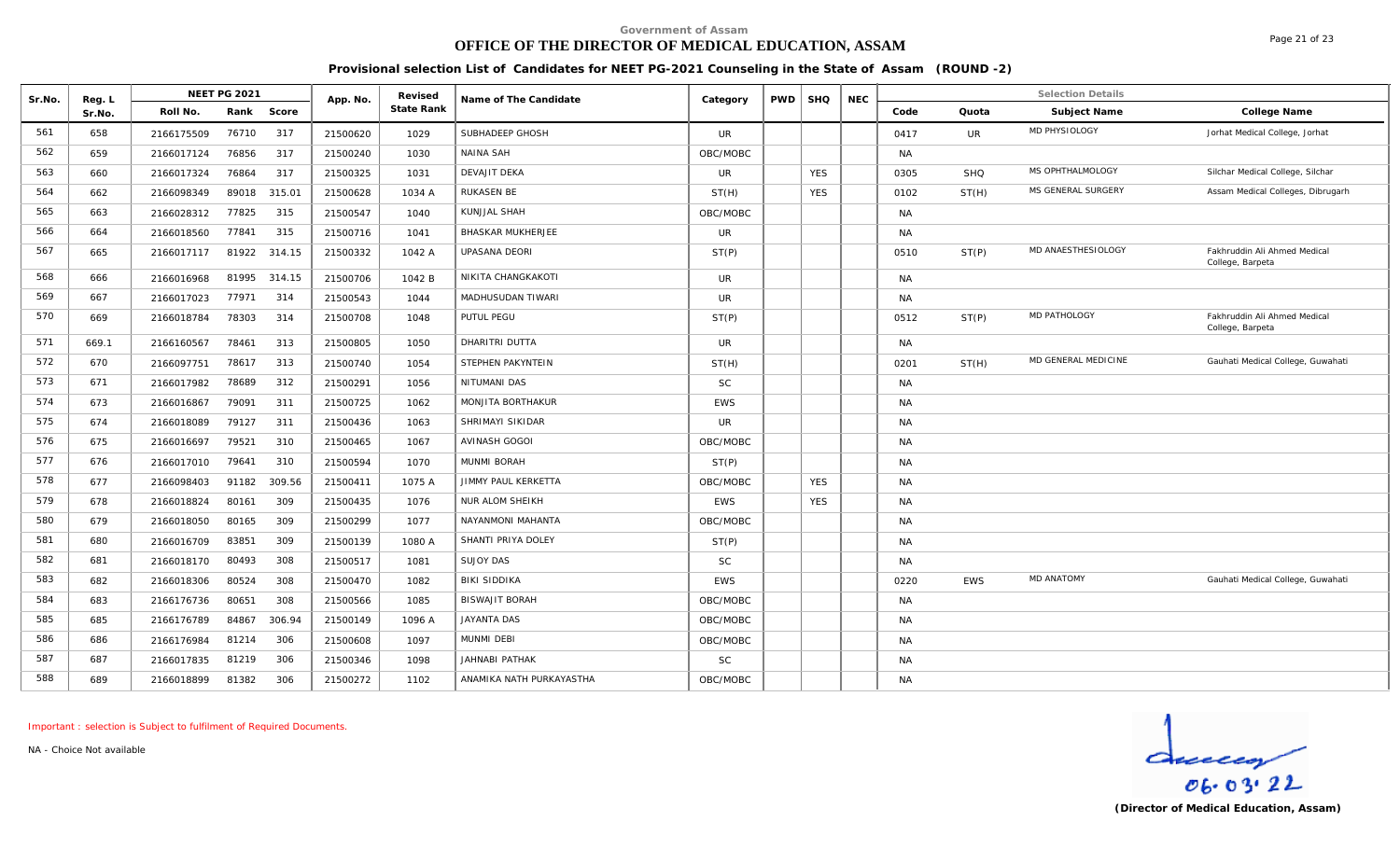# **OFFICE OF THE DIRECTOR OF MEDICAL EDUCATION, ASSAM**

Page 22 of 23

**Provisional selection List of Candidates for NEET PG-2021 Counseling in the State of Assam (ROUND -2)**

| Sr.No. | Reg. L |            | NEET PG 2021 |        | App. No. | Revised    | Name of The Candidate   | Category   | <b>PWD</b> | <b>SHQ</b> | <b>NEC</b> |           |            | <b>Selection Details</b> |                                   |
|--------|--------|------------|--------------|--------|----------|------------|-------------------------|------------|------------|------------|------------|-----------|------------|--------------------------|-----------------------------------|
|        | Sr.No. | Roll No.   | Rank         | Score  |          | State Rank |                         |            |            |            |            | Code      | Quota      | Subject Name             | College Name                      |
| 589    | 690    | 2166016656 | 81485        | 306    | 21500590 | 1105       | DIBYAJYOTI SONOWAL      | ST(P)      |            |            |            | 0411      | ST(P)      | MD COMMUNITY MEDICINE    | Jorhat Medical College, Jorhat    |
| 590    | 692    | 2166017726 | 81640        | 305    | 21500078 | 1110       | SANJIB BARMAN           | UR         |            | <b>YES</b> |            | 0306      | <b>SHO</b> | MS OTORHINOLARYNGOLOGY   | Silchar Medical College, Silchar  |
| 591    | 693    | 2166016611 | 82196        | 304    | 21500551 | 1117       | APARAJITA SARMA         | <b>EWS</b> |            |            |            | 0220      | OBC/MOBC   | <b>MD ANATOMY</b>        | Gauhati Medical College, Guwahati |
| 592    | 694    | 2166017139 | 82340        | 304    | 21500057 | 1119       | ARUNIMA SARMAH          | <b>EWS</b> |            |            |            | 0120      | UR Ph      | <b>MD ANATOMY</b>        | Assam Medical Colleges, Dibrugarh |
| 593    | 695    | 2166018556 | 82909        | 303    | 21500672 | 1127       | SHAH MOHD JAHANGIR ALOM | <b>UR</b>  |            | <b>YES</b> |            | <b>NA</b> |            |                          |                                   |
| 594    | 696    | 2166176528 | 86614        | 302.82 | 21500459 | 1128 A     | NITYANANDA SAIKIA       | OBC/MOBC   |            |            |            | <b>NA</b> |            |                          |                                   |
| 595    | 697    | 2166017962 | 83186        | 302    | 21500641 | 1132       | DR SAGARIKA SARMA       | <b>UR</b>  |            |            |            | <b>NA</b> |            |                          |                                   |
| 596    | 698    | 2166018929 | 83224        | 302    | 21500656 | 1133       | ANAND KUMAR GUPTA       | OBC/MOBC   |            |            |            | <b>NA</b> |            |                          |                                   |
| 597    | 700    | 2166018732 | 83341        | 302    | 21500303 | 1135       | MEHJEBIN AHMED          | <b>EWS</b> |            |            |            | <b>NA</b> |            |                          |                                   |
| 598    | 701    | 2166017355 | 83411        | 301    | 21500644 | 1136       | <b>GAYATREE RAJWAR</b>  | OBC/MOBC   |            |            |            | <b>NA</b> |            |                          |                                   |
| 599    | 704    | 2166031226 | 83808        | 300    | 21500255 | 1141       | VIDYUT JYOTI DAS        | OBC/MOBC   |            |            |            | <b>NA</b> |            |                          |                                   |
| 600    | 705    | 2166017029 | 84505        | 299    | 21500327 | 1151       | <b>IPSHIKHA GOGOI</b>   | OBC/MOBC   |            |            |            | 0120      | OBC/MOBC   | <b>MD ANATOMY</b>        | Assam Medical Colleges, Dibrugarh |
| 601    | 707    | 2166018322 | 85810        | 296    | 21500730 | 1172       | JAHNABI DEKA            | SC         |            |            |            | <b>NA</b> |            |                          |                                   |
| 602    | 708    | 2166017293 | 89547        | 295.61 | 21500375 | 1173 A     | DEEPU KUMAR SINGH       | OBC/MOBC   |            |            |            | 0220      | <b>UR</b>  | <b>MD ANATOMY</b>        | Gauhati Medical College, Guwahati |
| 603    | 709    | 2166016998 | 86629        | 294    | 21500396 | 1179       | <b>DEEPSIKHA MILI</b>   | ST(P)      |            |            |            | 0218      | ST(P)      | MD MICROBIOLOGY          | Gauhati Medical College, Guwahati |
| 604    | 710    | 2166016914 | 86710        | 294    | 21500505 | 1180       | RAJASHREE PHUKAN        | OBC/MOBC   |            |            |            | <b>NA</b> |            |                          |                                   |
| 605    | 711    | 2166016854 | 86899        | 294    | 21500719 | 1182       | DEEPRUPA GOGOI          | OBC/MOBC   |            |            |            | <b>NA</b> |            |                          |                                   |
| 606    | 712    | 2166018030 | 87514        | 292    | 21500496 | 1189       | <b>SUMAN MEDHI</b>      | OBC/MOBC   |            |            |            | 0220      | ST(P)      | <b>MD ANATOMY</b>        | Gauhati Medical College, Guwahati |
| 607    | 713    | 2166018812 | 87521        | 292    | 21500646 | 1190       | APURBA DEBNATH          | OBC/MOBC   |            |            |            | <b>NA</b> |            |                          |                                   |
| 608    | 713.2  | 2166016903 | 88697        | 290    | 21500806 | 1203       | CHANDRIKA CHETIA        | OBC/MOBC   |            |            |            | <b>NA</b> |            |                          |                                   |
| 609    | 714    | 2166018670 | 88871        | 289    | 21500124 | 1207       | <b>DEBARATI DAS</b>     | SC         |            |            |            | <b>NA</b> |            |                          |                                   |
| 610    | 715    | 2166017044 | 89300        | 288    | 21500645 | 1212       | JITUL MORAN             | OBC/MOBC   |            |            |            | 0120      | <b>UR</b>  | <b>MD ANATOMY</b>        | Assam Medical Colleges, Dibrugarh |
| 611    | 718    | 2166017020 | 93914        | 286.34 | 21500648 | 1220 A     | NEINUNMOI LUNKIM        | ST(H)      |            |            |            | 0314      | ST(H)      | MD PSYCHIATRY            | Silchar Medical College, Silchar  |
| 612    | 719    | 2166018845 | 90293        | 286    | 21500339 | 1224       | DR PINKU BORDOLOI       | OBC/MOBC   |            | <b>YES</b> |            | <b>NA</b> |            |                          |                                   |
| 613    | 720    | 2166018010 | 90345        | 285    | 21500530 | 1225       | USHA RANI DUSAD         | <b>SC</b>  |            |            |            | <b>NA</b> |            |                          |                                   |
| 614    | 722    | 2166098373 | 95876        | 282.22 | 21500239 | 1239 A     | <b>MIRBON TERONPI</b>   | ST(H)      |            |            |            | 0306      | ST(H)      | MS OTORHINOLARYNGOLOGY   | Silchar Medical College, Silchar  |
| 615    | 723    | 2166018126 | 96293        | 281.19 | 21500118 | 1244 A     | ANANYA HAGJER           | ST(H)      |            |            |            | 0310      | ST(H)      | MD ANAESTHESIOLOGY       | Silchar Medical College, Silchar  |
| 616    | 724    | 2166017951 | 92738        | 280    | 21500419 | 1252       | <b>BIJIT RABHA</b>      | ST(P)      |            |            |            | <b>NA</b> |            |                          |                                   |
| 617    | 725    | 2166017015 | 98026        | 277.07 | 21500734 | 1269 A     | ANJU DEORI              | ST(P)      |            |            |            | <b>NA</b> |            |                          |                                   |

*Important : selection is Subject to fulfilment of Required Documents.*

*NA - Choice Not available*